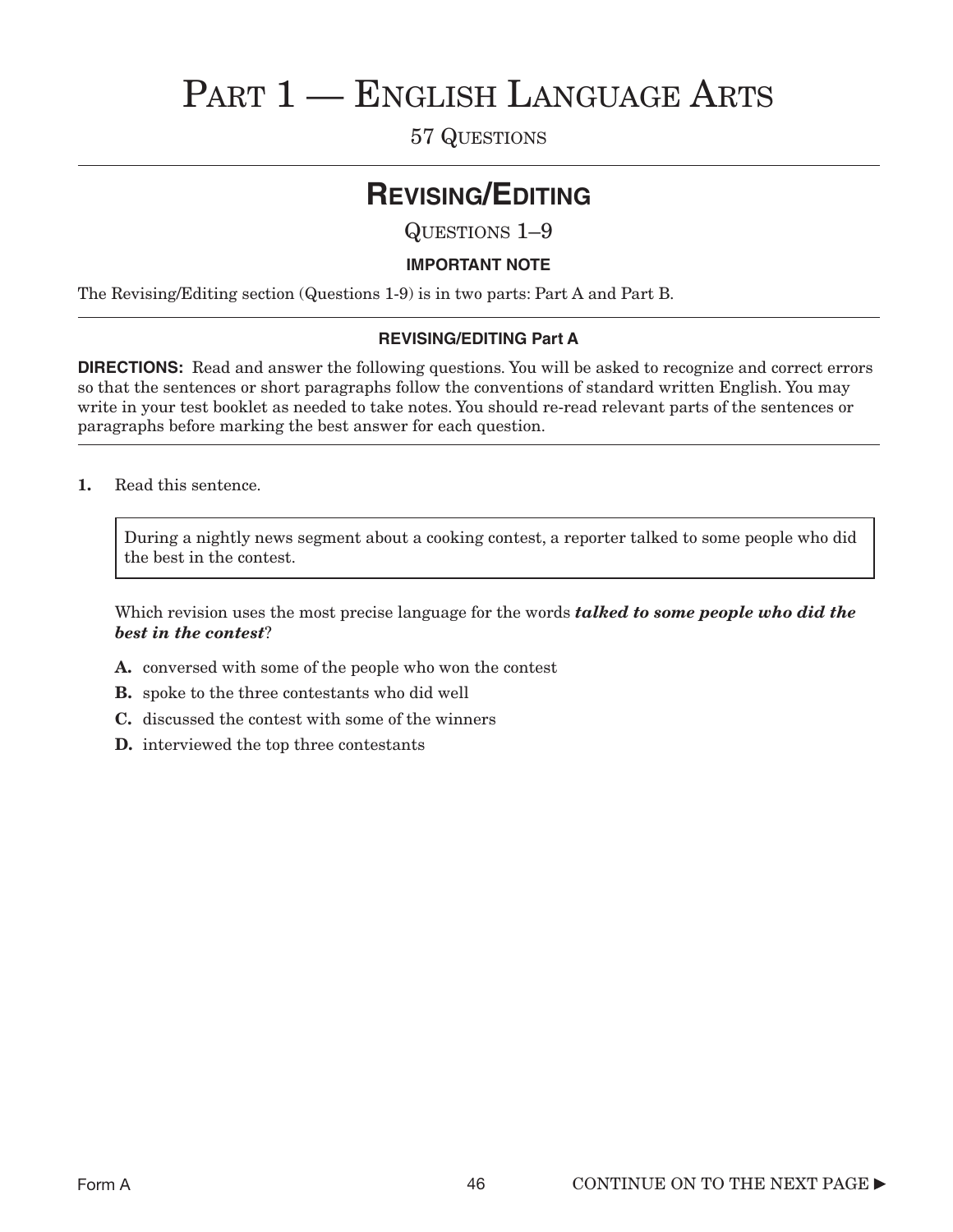2. Read this paragraph.

(1) When coal was used to heat homes, it frequently left soot stains on the walls. (2) Brothers Cleo and Noah McVicker, who owned a cleaning product company created a doughy substance to help people remove this soot. **(3)** Over time, as natural gas becomes more common, people had little need for soot cleansers, and the McVickers' family company struggled to stay in business. (4) Then one day Joe McVicker, Cleo's son, learned that his sister-in-law had been using the substance for art projects in her classroom, so he remarketed the product as the toy known today as Play-Doh.

Which pair of revisions need to be made in the paragraph?

- E. Sentence 1: Delete the comma after *homes*. Sentence 3: Change *becomes* to became.
- F. Sentence 1: Delete the comma after *homes*. Sentence 4: Change *remarketed* to had remarketed.
- G. Sentence 2: Insert a comma after *company*. Sentence 3: Change *becomes* to became.
- H. Sentence 2: Insert a comma after *company*. Sentence 4: Change *remarketed* to had remarketed.
- 3. Read this paragraph.

(1) Walking dogs, cleaning kennels, hand-feeding newborn kittens, and supporting the petadoption process, the animal shelter is looking for volunteers to help with a variety of tasks. (2) Working at the animal shelter is a great way for young people, especially those who aspire to care for and protect animals, to gain valuable work experience. (3) In addition to hands-on training with animal care, volunteers will learn important job skills, such as punctuality, responsibility, and personal initiative. (4) Caring for animals can also help volunteers develop empathy, which is the awareness and understanding of the feelings of others.

Which sentence contains an error in its construction and should be revised?

- A. sentence 1
- B. sentence 2
- C. sentence 3
- D. sentence 4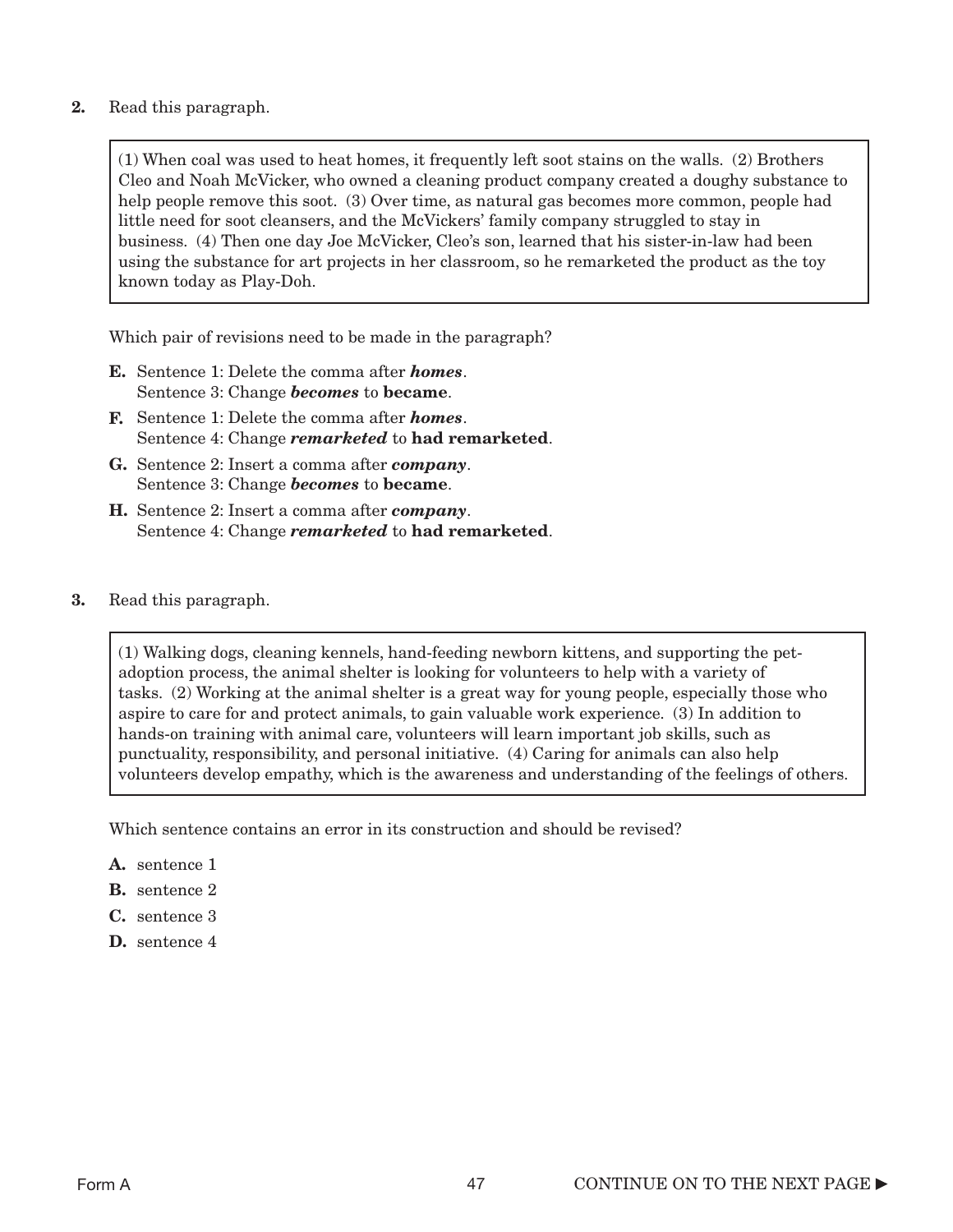### **REVISING/EDITING Part B**

**DIRECTIONS:** Read the text below and answer the questions following it. You will be asked to improve the writing quality of the text and to correct errors so that the text follows the conventions of standard written English. You should re-read relevant parts of the text before marking the best answer for each question.

## Moving through Mountains

(1) An age-old proverb says that necessity is the mother of invention. (2) Centuries of human ingenuity in the face of obstacles prove this to be true. (3) For many years the Swiss Alps, a mountain range spanning southern Switzerland and northern Italy, were such an obstacle. (4) Roads and railways had to navigate around the mountains or through winding tunnels inside the mountains, making the transportation of people and goods difficult and time consuming. (5) In 2016 these burdens were eased with the completion of the Gotthard Base Tunnel.

(6) Construction of the high-speed railway tunnel began in 1996. (7) The tunnel was created through the use of tunnel-boring machines, which are giant drills with a flat rotating head called a cutter head. (8) Each of the tunnel-boring machines used during the construction of the tunnel was about the length of four football fields arranged end-to-end. (9) During the seventeen-year construction period, 28 million tons of rock were removed, enough to rebuild the Great Pyramid of Giza five times. (10) This massive construction project is reported to have cost \$12 billion. (11) After that, 4 million cubic meters of concrete, or enough concrete to build eighty-four Empire State Buildings, were used to construct and support the tunnel.

(12) By 2020 the high-speed railway will carry more than 250 freight trains and 55 passenger trains a day, with most traveling at speeds of around 100 to 125 miles per hour. (13) It will be faster for people to travel between northern and southern Europe. (14) The travel time between the European cities of Zurich, Switzerland, and Milan, Italy, will be reduced by an hour. (15) Many European leaders compare the Gotthard Base Tunnel to the Channel Tunnel, a 33-mile underwater tunnel that connects the United Kingdom and France. (16) While there is no roadway in the Channel Tunnel, people can drive their cars onto special trains that will carry vehicles through to the other side.

(17) Just as traffic congestion in major cities led to the construction of underground local transportation, natural formations, such as mountain ranges, have also sent people underground for faster, easier, and cheaper methods of transportation across larger areas. (18) There is renewed interest in constructing innovative methods of transportation that will help eliminate problems associated with traveling to and from certain areas.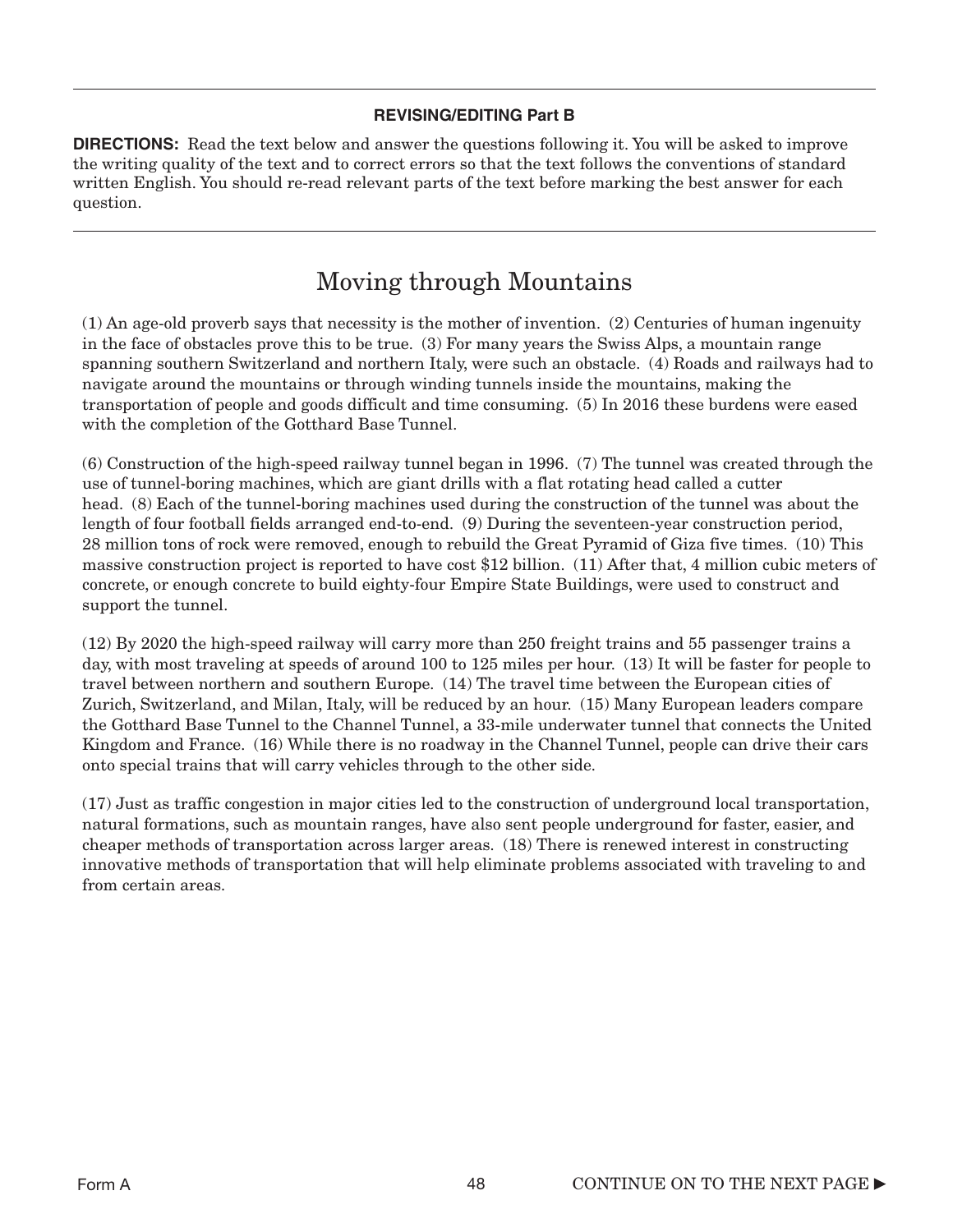- 4. Which sentence should be added after sentence 5 to introduce the main topic of the passage?
	- E. The construction of the Gotthard Base Tunnel was approved by Swiss voters in 1992 and was funded by tolls, fuel taxes, and government loans.
	- F. Leaders from several European countries attended the opening ceremonies for the Gotthard Base Tunnel, a Swiss tunnel.
	- G. The Gotthard Base Tunnel is the world's longest and deepest railway tunnel, stretching 35.5 miles straight through the base of the Swiss Alps.
	- H. The Gotthard Base Tunnel continues to help reduce the number of freight trucks on the roadways in the Swiss Alps.
- 5. Which sentence should be added to follow and support sentence 7?
	- A. The tunnel-boring machine is helpful to tunnel builders in the modern era and has been an improvement over dynamite.
	- **B.** These enormous tunnel-boring machines function somewhat like a cheese grater, with the cutter head grinding slowly through rock and stone.
	- C. Engineers had considered making a tunnel under the mountains for many years, but it was impossible to do without modern tunnel-boring machines.
	- **D.** Different types of cutter heads are used with tunnel-boring machines depending on the geology of the area where the tunnel is being created.
- 6. Where should sentence 11 be moved in order to improve the organization of the second paragraph (sentences 6–11)?
	- E. to the beginning of the paragraph (before sentence 6)
	- F. between sentences 6 and 7
	- G. between sentences 8 and 9
	- H. between sentences 9 and 10
- 7. Which sentence presents information that shifts away from the main topic of the third paragraph (sentences 12–16) and should be removed?
	- A. sentence 13
	- B. sentence 14
	- C. sentence 15
	- D. sentence 16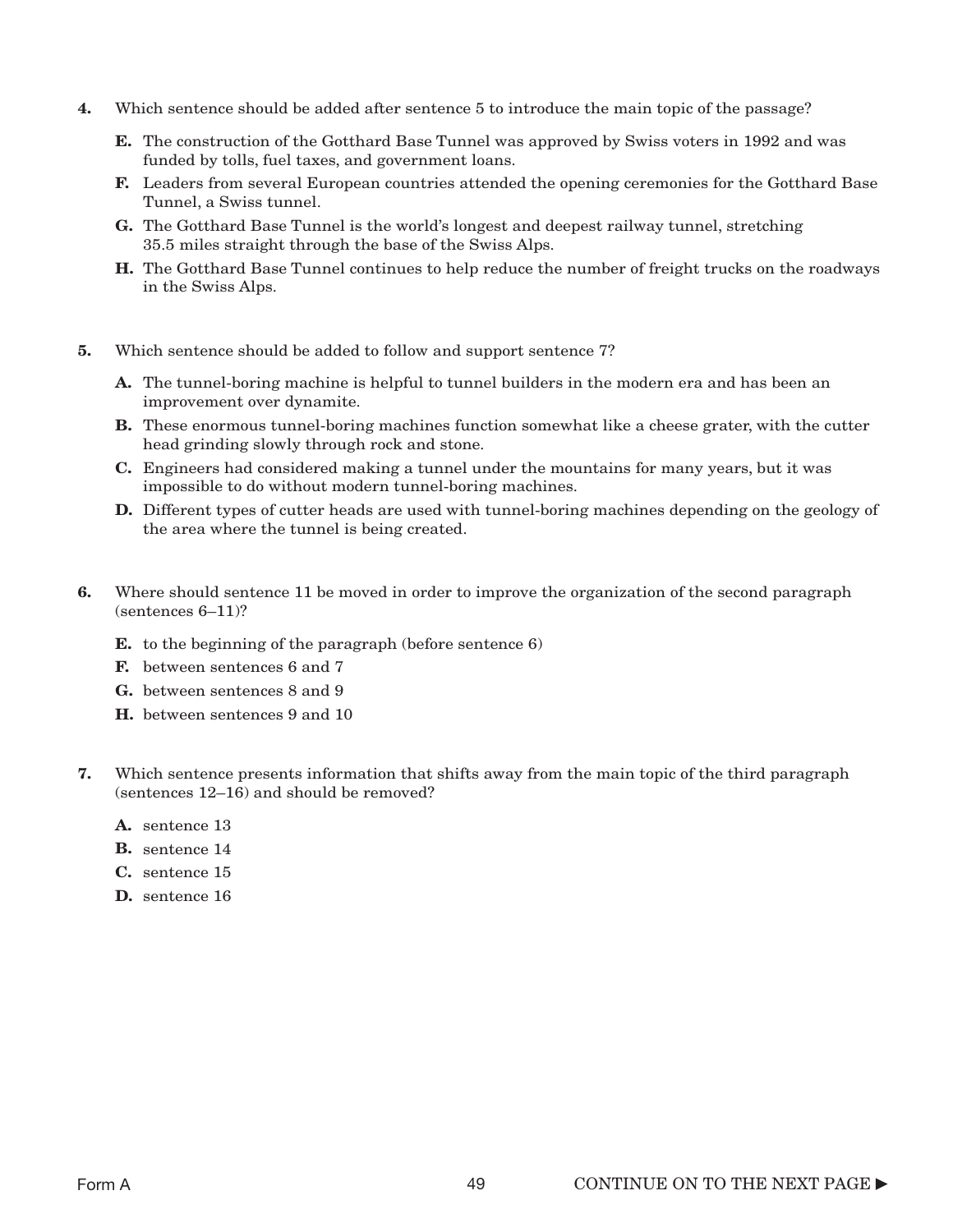- 8. Which transition phrase should be added to the beginning of sentence 18?
	- E. Although the Gotthard Base Tunnel is mainly for freight trains
	- F. With the Gotthard Base Tunnel taking ten years to complete
	- G. Because of the successful completion of the Gotthard Base Tunnel
	- H. As the number of trains using the Gotthard Base Tunnel increases
- 9. Which concluding sentence should be added after sentence 18 to support the topic presented in the passage?
	- A. There is proof that underground tunnels such as the Gotthard Base Tunnel are beneficial to the economy of the surrounding area.
	- B. The Gotthard Base Tunnel is an extraordinary example of how human ingenuity and persistence can overcome great obstacles.
	- C. The completion of the Gotthard Base Tunnel shows that people can work together to achieve important goals.
	- D. The Swiss government is confident that the economic impact of the Gotthard Base Tunnel will be worth its construction cost.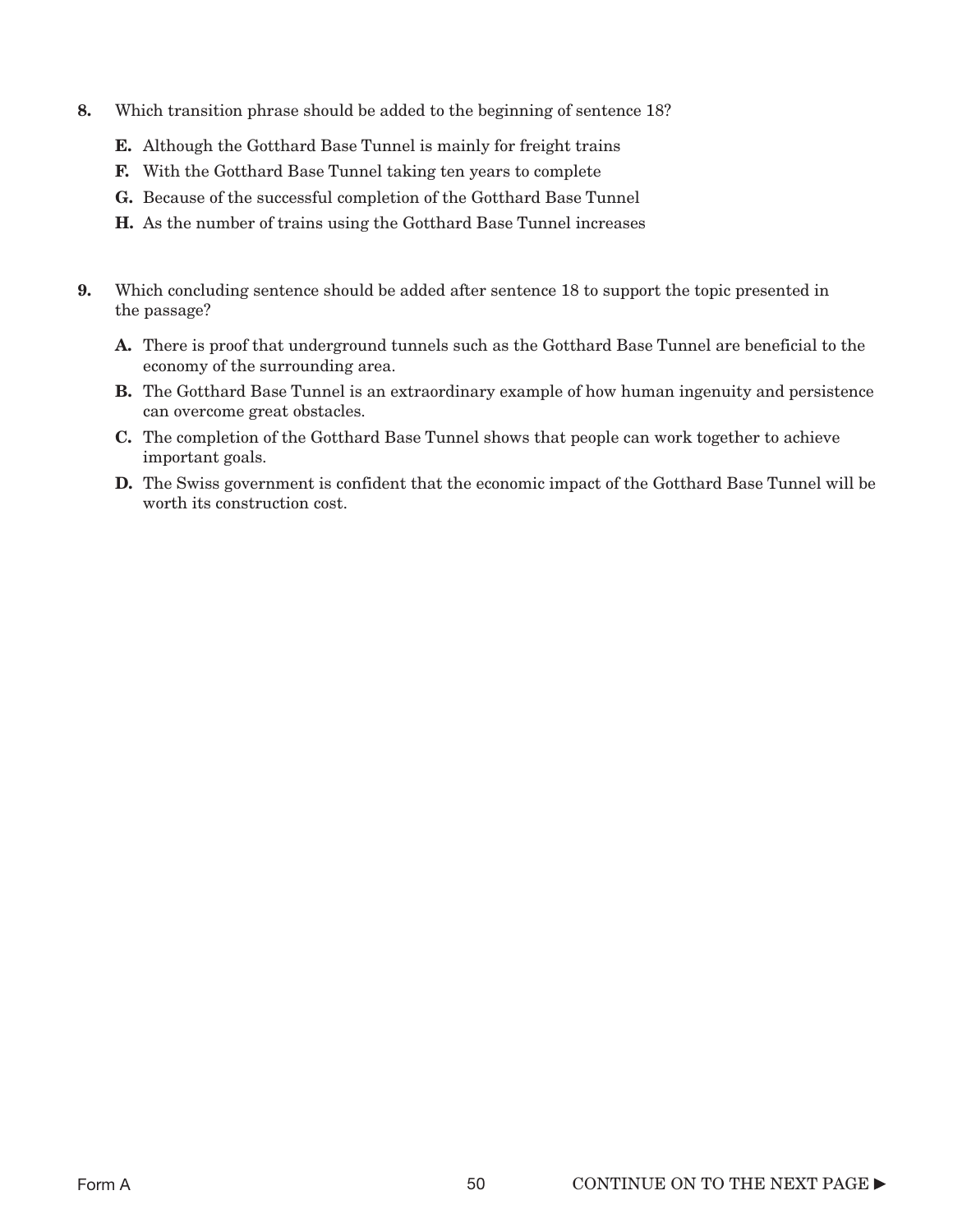# **READING COMPREHENSION**

QUESTIONS 10–57

**DIRECTIONS:** Read each of the following six texts, and answer the related questions. You may write in your test booklet as needed to take notes. You should re-read relevant parts of each text before marking the best answer for each question. Base your answers only on the content within the text.

CONTINUE ON TO THE NEXT PAGE  $\blacktriangleright$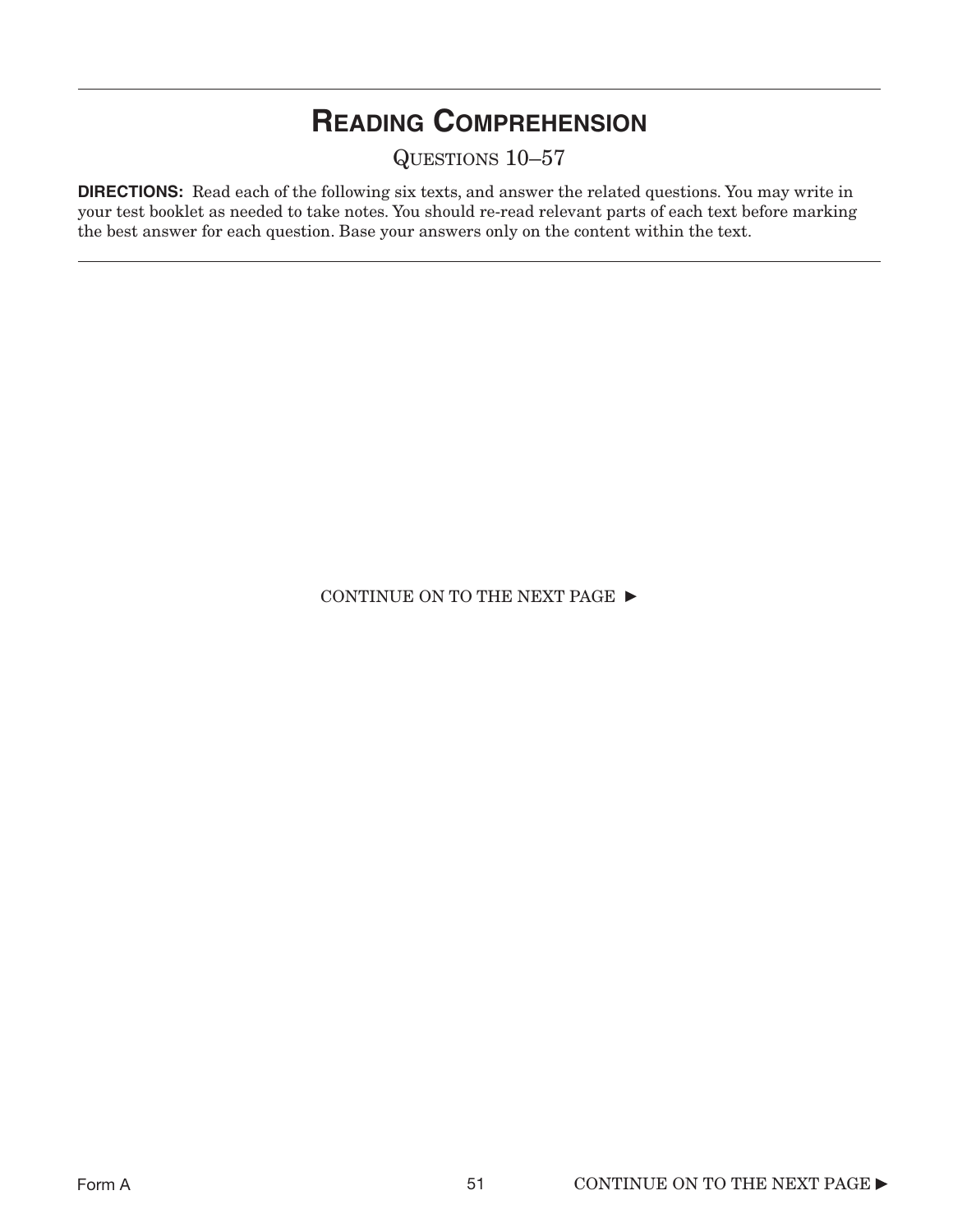# An Early Warning

- One of the books that has done the most to alert the world to the dangers of environmental 1 degradation is George Perkins Marsh's *Man and Nature*. Its message—that Western society is in the process of causing irreparable harm to the environment—greatly influenced ecologists during the beginning of the modern environmentalist movement in the 1960s. Marsh was not, however, part of this movement. Surprisingly, *Man and Nature* was first published in 1864.
- Marsh first observed the environmentally destructive effects of human activities while growing up in 2 Vermont in the early nineteenth century. The heavy demand for firewood had depleted the forests, and extensive sheep grazing had stripped the land. The result was flooding and soil erosion. Furthermore, streams were fouled by wastes dumped from numerous mills and dye houses.
- Much later in his life, after careers in law, business, farming, and politics, Marsh served as 3 ambassador to Italy. There he noticed land abuse similar to what he had seen in Vermont. Overgrazing and forest mismanagement had rendered areas that had been productive farmland since the days of the Roman Empire desolate. Marsh attributed this to what he called "man's ignorant disregard for the laws of nature."
- In Italy, Marsh began to organize his observations and theories. He wrote in a way intended to educate 4 readers about the impact of industrial and agricultural practices on the environment. In *Man and Nature*, he evaluated the important relationships between animals and plants, discussed forestry practices in great detail, and analyzed the ways natural water supplies are affected by human use.
- *Man and Nature* challenged the popular belief that nature can heal any damage that people inflict 5 upon it. Marsh argued that people may use and enjoy, but not destroy, the riches of the earth.
- Furthermore, he asserted that everything in nature is significant and that even the tiniest organism 6 affects the fragile environmental balance. His belief that drastic alteration of this balance would be dangerous is now accepted as a fundamental principle of modern environmental science.
- Although he pointed out environmental damage caused by irresponsible human activities, Marsh did 7 not oppose every human alteration to the environment. To him, the goal was proper management, not a return to wilderness conditions. People should consider the consequences of their actions, he wrote, and become "co-worker[s] with nature." Marsh praised the Suez Canal, the human-made waterway between the Mediterranean Sea and the Gulf of Aden, as "the greatest and most truly cosmopolite physical improvement ever undertaken by man." He believed that the advantages of the canal improved transportation and commerce—would outweigh any environmental damage. Yet he also warned of possible unintended consequences, such as destructive plants and animals spreading from one body of water to the other.
- Marsh was considered a radical thinker during his lifetime. By the late nineteenth century, however, 8his writings, along with those of John Muir, Henry David Thoreau, and others, had inspired what became known as the conservation movement. The conservationists of that time sought to educate the public that wilderness areas were worth preserving and were responsible for creating the National Park Service and the National Forest Service.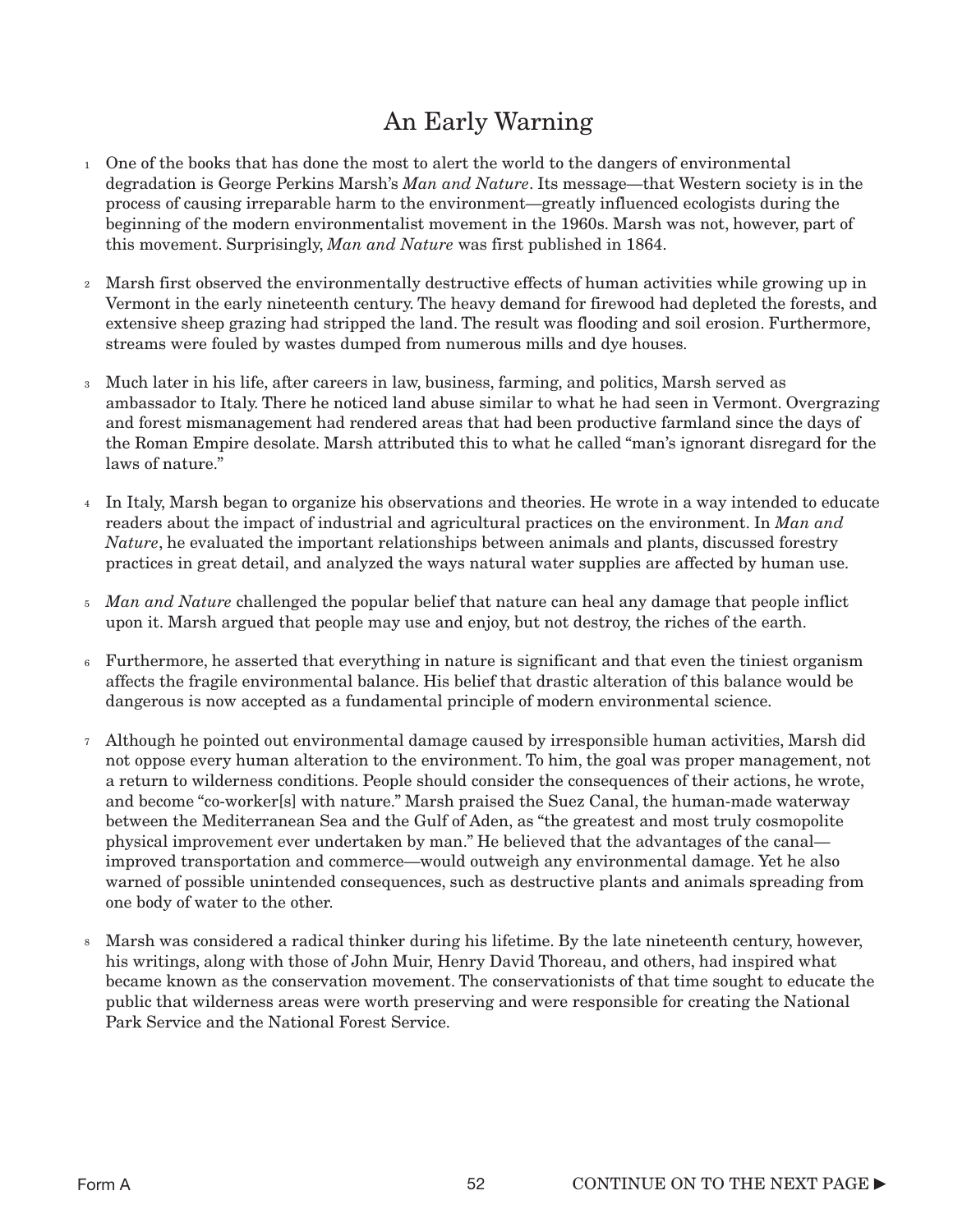- 10. Which statement best describes the central idea of the passage?
	- E. Marsh's experience growing up on a farm allowed him to witness firsthand how human demands on nature can lead to problems, and as an adult he wrote one of the first books about conservation.
	- F. Marsh challenged the notion that nature can repair the damage people cause to it, but he also supported human-made modifications to nature that improve transportation and commerce.
	- G. Marsh's ideas about the environment were considered radical in his lifetime, but they later gained popularity during the environmental movement in the twentieth century.
	- H. Marsh was a radical thinker who believed that people's actions could dramatically affect nature, and his writings are considered foundational to the conservation movement.
- 11. Marsh believed that the people of his time caused harm to the environment because
	- A. they assumed that future generations would solve any environmental problems.
	- B. they thought industrial progress was more important than protecting nature.
	- C. they were unwilling to change farming and waste-disposal practices.
	- D. they lacked knowledge of nature and natural processes.
- 12. What is the most likely reason the author uses the word "surprisingly" in paragraph 1?
	- E. to argue that Marsh's ideas are more applicable in the present than they were during his lifetime
		- F. to show that Marsh introduced ideas a century before they became widely accepted
	- G. to emphasize that Marsh was unaware that his ideas would help begin a conservation movement
	- H. to prove that there would be fewer issues with the environment today if people had accepted Marsh's ideas earlier
- 13. Which evidence supports the accuracy of Marsh's theories about nature?
	- A. the details about Marsh's observations of environmental degradation
	- B. the details about how Marsh's writing inspired a conservation movement
	- C. the details about how Marsh's ideas are essential to modern environmental science
	- D. the details about Marsh's opinions on human alterations to the environment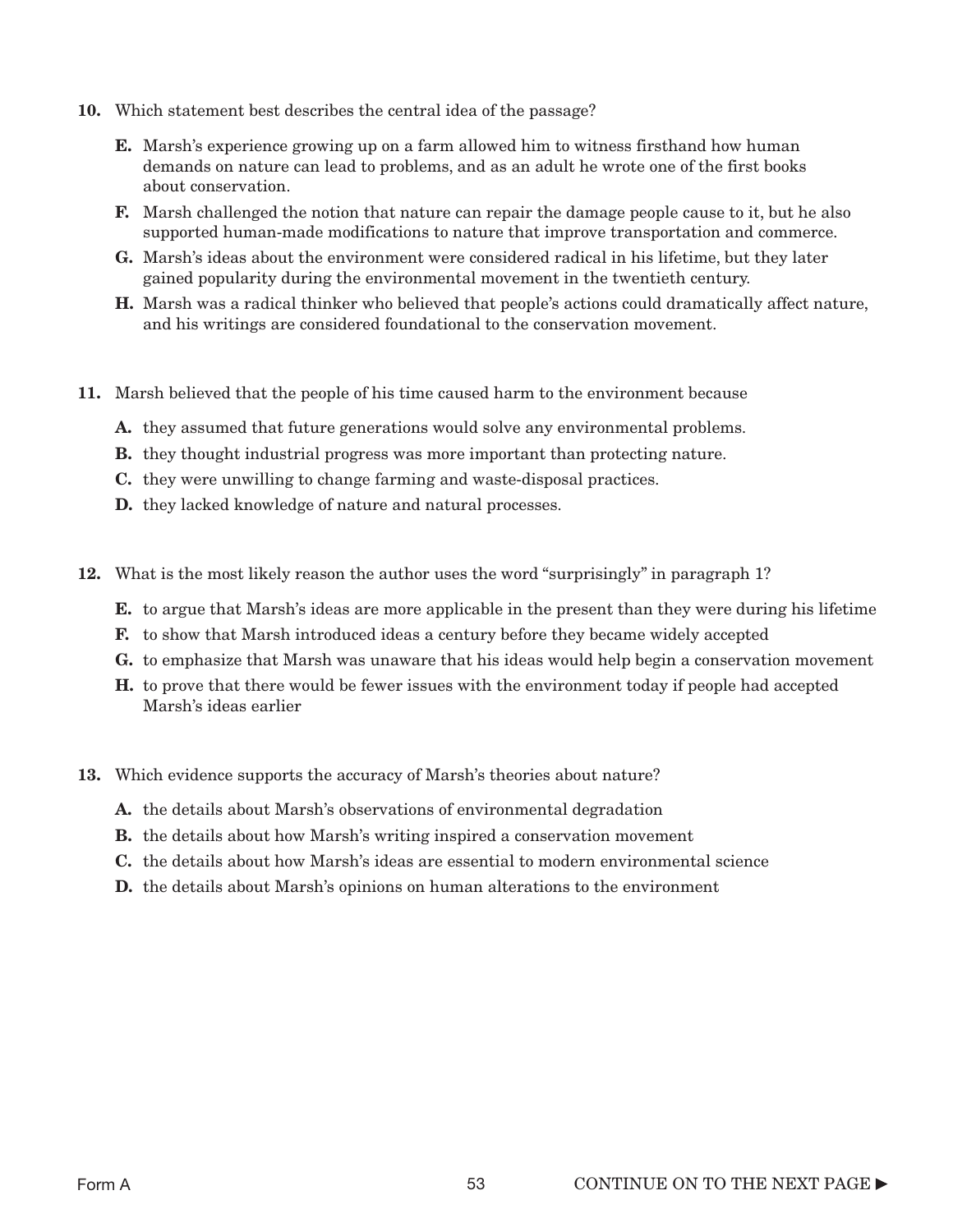- 14. Which detail about Marsh provides support for the author's statement in paragraph 5?
	- E. his reputation as a radical thinker
	- F. his contribution to the conservation movement
	- G. his experience working as an ambassador
	- H. his approval of beneficial human-made projects in nature
- 15. Which of Marsh's ideas most influenced the environmental movement of the 1960s?
	- A. Some human alterations to the environment are necessary.
	- B. People lack an understanding of the environment.
	- C. Human activities could damage the environment.
	- **D.** Environmental degradation has been occurring for many years.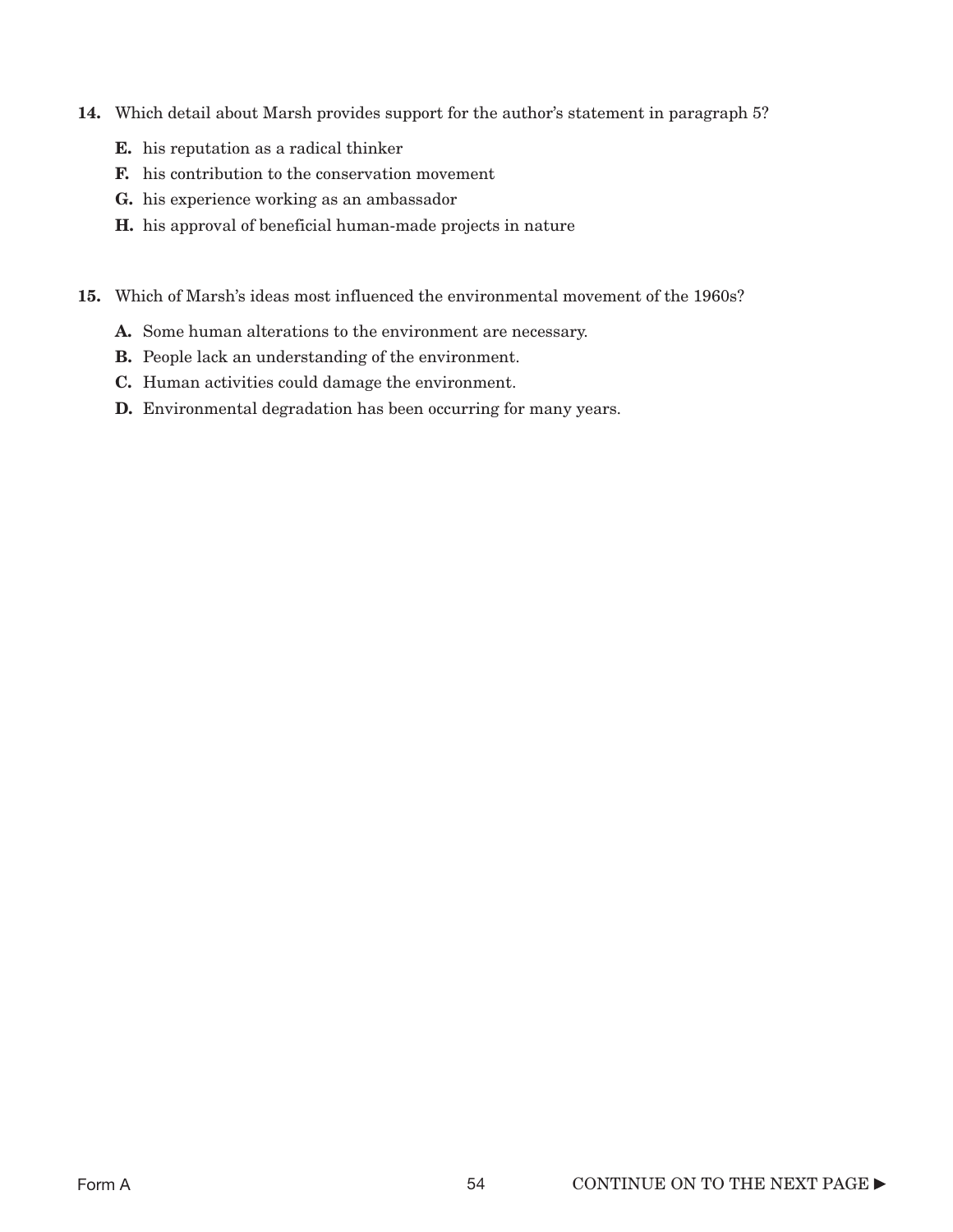CONTINUE ON TO THE NEXT PAGE  $\blacktriangleright$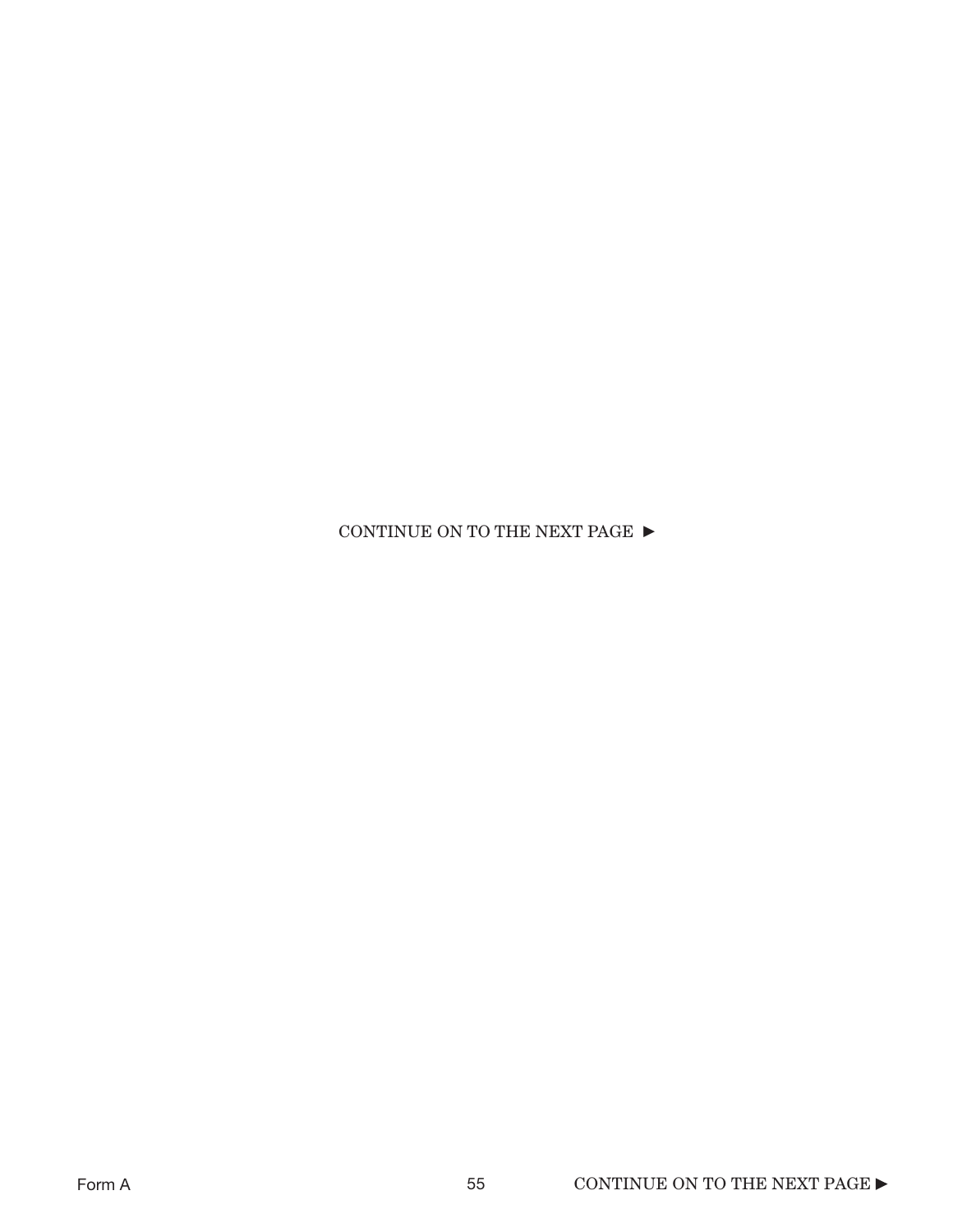# Champion of the Channel

- In 1926 an editor at the *London Daily News* predicted that Gertrude Ederle, an American swimmer 1 with eighteen world records and three Olympic medals, would fail in her attempt to swim across the English Channel. He claimed that "even the most uncompromising champion of the rights and capacities of women must admit that in contests of physical skill, speed and endurance they must remain forever the weaker sex." Yet, at only nineteen years old, Ederle not only became the first woman to accomplish this feat, she also broke the men's record by two hours. Gertrude Ederle's triumphant swim across the English Channel was a testimony to her determination, innovative spirit, and passion for swimming.
- Crossing the English Channel is a daunting task for any swimmer. At its narrowest point, the channel 2 measures twenty-one miles across. Its icy waters hover around sixty degrees Fahrenheit, and its unruly tides and currents toss swimmers about like bobbing corks. Stinging jellyfish, seaweed, and floating debris from shipwrecks and lost cargoes present added hazards.
- For decades the channel's perils have defeated countless swimmers. Ederle, too, failed in her first attempt to cross the channel in 1925. Just six miles short of finishing, she became ill, and her coach had to haul her out of the water. Undeterred, Ederle decided to try again. Ederle knew that if she did not complete the challenge this time, she might never get the opportunity to set this record, because a rival female swimmer was preparing to make her second attempt at the crossing as well. 3
- To prepare for the marathon swim, Ederle found ways to improve her equipment. She and her sister 4 Meg discovered that melted candle wax perfectly sealed goggle edges, effectively waterproofing Ederle's goggles against hammering waves. The sisters also designed a two-piece silk swimsuit for Ederle. During her first channel-crossing attempt she had worn a standard one-piece swimsuit that, after the lengthy hours of swimming across the channel, had stretched out, filling with water and creating drag, making an already challenging task almost insurmountable. Unlike the cumbersome typical bathing suit, this silk invention weighed little and allowed for easy movement.
- On August 6, 1926, Ederle waded into the channel near Cape Gris-Nez, France. At first she shivered in 5 the bone-chilling water even though she had covered her body in eight layers of grease for insulation. Her limbs felt stiff. Her strokes were irregular. Driving forward, she fought to clear her mind and find what she called her "sphere," a place where the sea became her only companion and the shrieks of gulls and the humming of boat engines faded away. Using a new overhand stroke called the American crawl, Ederle eventually settled into a steady pace, briskly breaking through waves.
- Throughout Ederle's swim, two tugboats accompanied her. One carried newspaper reporters who wired dispatches of her progress to shore. The other, displaying a sign that read "This way, ole kid!" with an arrow pointing forward, transported her coach, family, and friends. Her coach played songs, such as "Yes, We Have No Bananas," on a phonograph so that Ederle could time her strokes to the rhythm. Using a net, her coach also passed her baby bottles of broth for nourishment. 6
- For hours Ederle swam, dodging debris with an amused smile. However, as she neared the English 7shore, a sudden fierce storm erupted. The tides and waves forced Ederle backward, and she fought the stubborn swells for several hours. The salty water caused her tongue to swell and inflamed her ears. Yet Ederle felt indescribably happy as she churned through the sea. Finally, as she neared the English shore, the storm abated, and the tide turned. No longer fighting against her, the sea pushed her toward the shore and victory.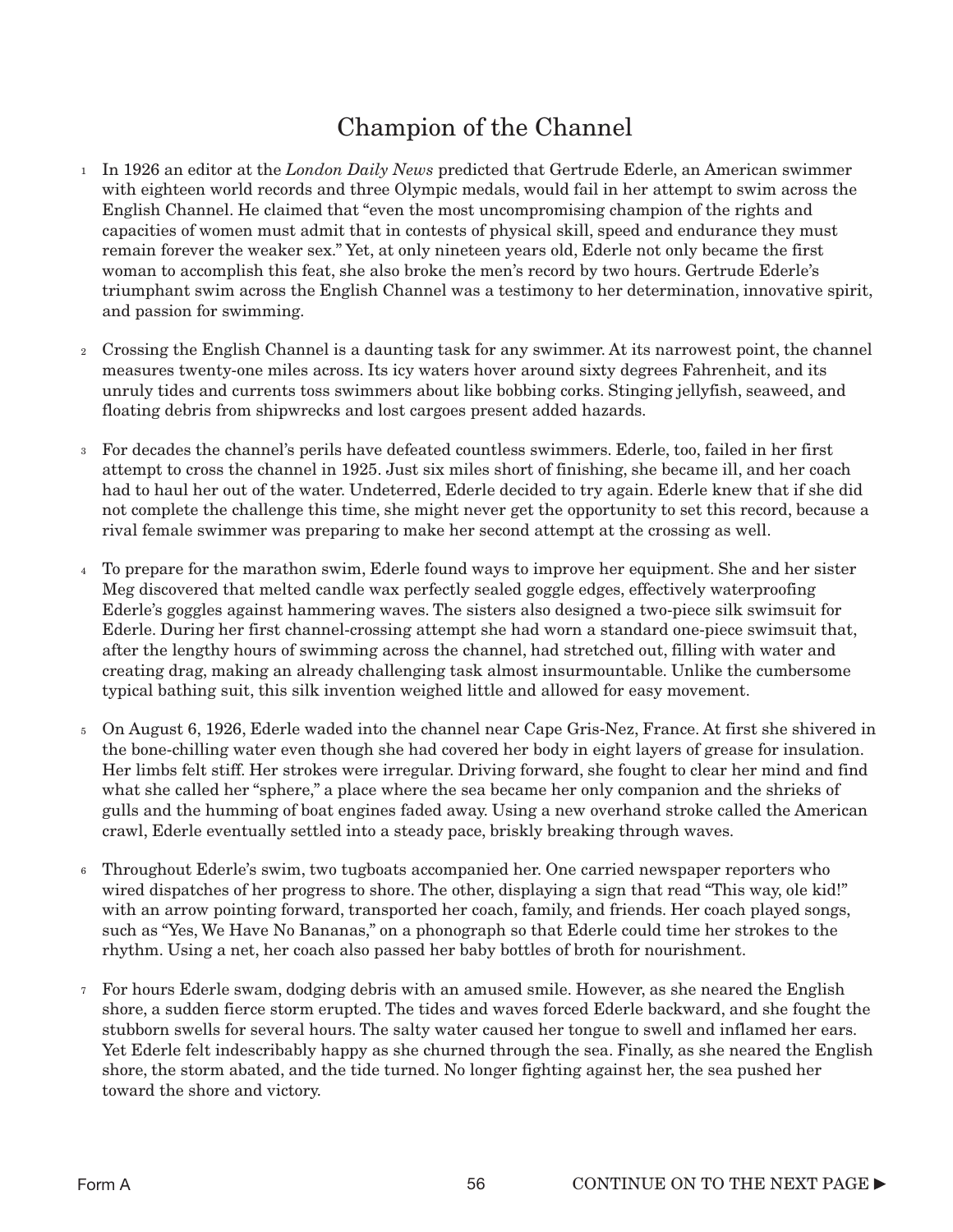- After fourteen hours and thirty-one minutes, Ederle, on wobbly legs, stepped onto the English shore. 8 The waiting crowd roared, honked their automobile horns, blasted their tugboat whistles, and set off flares that flashed in the sky. Ederle had swum into history.
- When Ederle returned to New York, she received a parade, where thousands of people shouted 9 "Trudy!" Not only were everyday American citizens proud of Ederle, but she also inspired them to be more active. Over the next few years, more than 60,000 people credited her with motivating them to earn their American Red Cross swimming certificates. Gertrude Ederle's accomplishment proved to the world that with determination and passion, it was possible for a person to achieve his or her goals.

| <b>Earliest Speed Records</b> |                                                     |                      |  |  |
|-------------------------------|-----------------------------------------------------|----------------------|--|--|
| Year                          | <b>Swimmer</b>                                      | <b>Time</b>          |  |  |
| 1875                          | Matthew Webb (M)                                    | 21 hours, 45 minutes |  |  |
| 1923                          | Enrico Tiraboschi (M)                               | 16 hours, 33 minutes |  |  |
| 1926                          | Gertrude Ederle (F)                                 | 14 hours, 31 minutes |  |  |
| 1926                          | Arnst Vierkotter (M)                                | 12 hours, 38 minutes |  |  |
| <b>Current Speed Records</b>  |                                                     |                      |  |  |
| Year                          | <b>Swimmer</b>                                      | <b>Time</b>          |  |  |
| 2012                          | Trent Grimsey (M)                                   | 6 hours, 55 minutes  |  |  |
|                               | 2006<br>Yvetta Hlavacova (F)<br>7 hours, 25 minutes |                      |  |  |

### SOLO SWIMS ACROSS THE ENGLISH CHANNEL

16. Read this sentence from paragraph 1.

 $\mathbf{r}$ 

#### In 1926 an editor at the *London Daily News* predicted that Gertrude Ederle, an American swimmer with eighteen world records and three Olympic medals, would fail in her attempt to swim across the English Channel.

What does the editor's comment reveal about the challenges Ederle faced in attempting her feat?

- E. Regardless of her ability, being an American put Ederle at a serious disadvantage over a Londoner, who would be more familiar with the English Channel.
- F. At the time, Ederle still needed more training in order to succeed in the daunting task of swimming the English Channel.
- G. While Ederle could participate in athletic competition, some people were not comfortable with her attempt to swim the channel because no woman had ever attempted it before.
- H. In spite of her previous achievements, Ederle still experienced social as well as physical obstacles in attempting to swim the channel.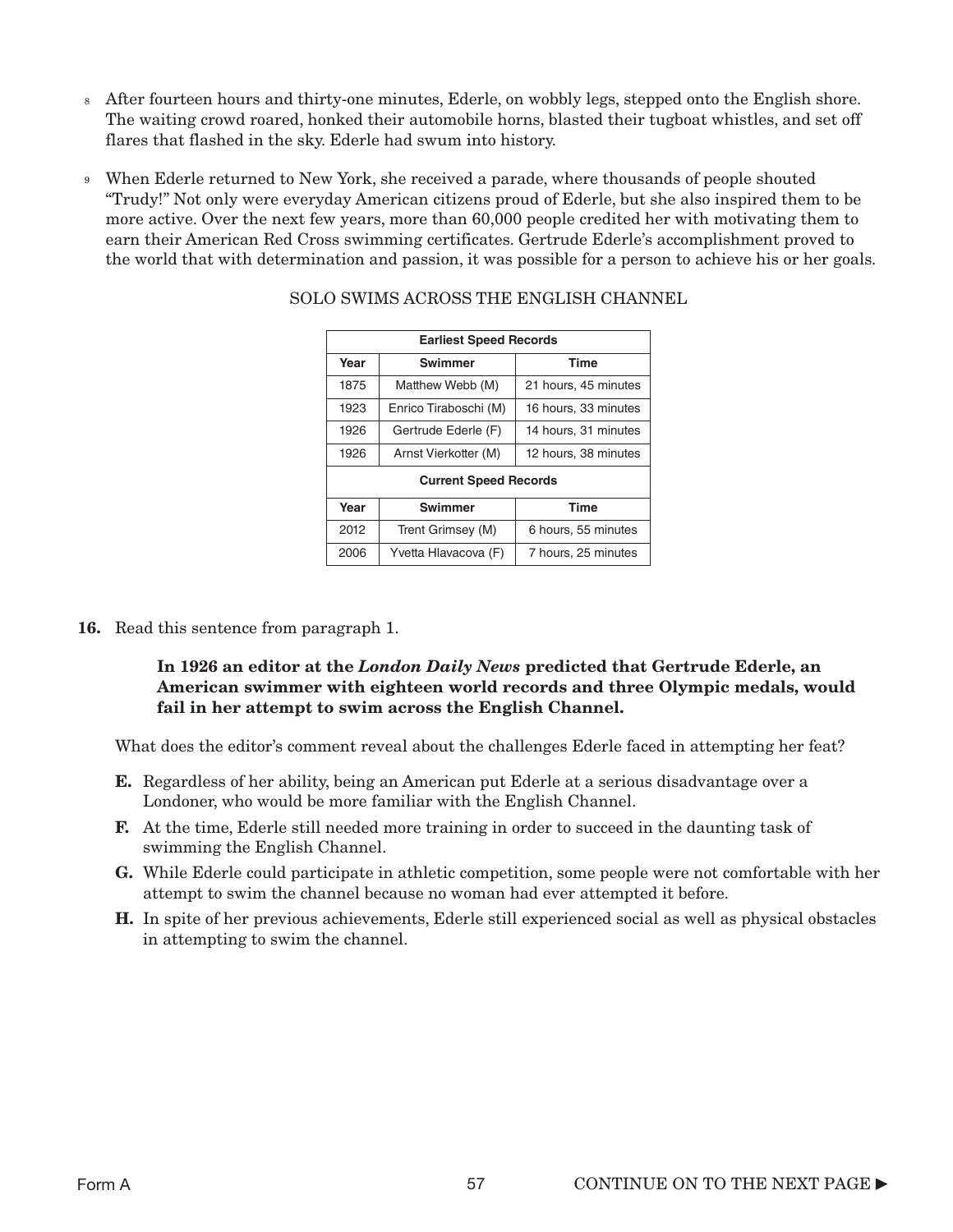- 17. Which sentence is the best summary of the steps that Ederle took to prepare for her second attempt to swim across the English Channel?
	- A. Working with her sister, Ederle waterproofed her goggles using melted candle wax to seal the edges and designed a two-piece silk bathing suit that was lightweight and would not stretch out during the long swim.
	- B. Ederle covered her body in numerous layers of grease for insulation and focused on finding her "sphere" during her swim.
	- C. Ederle began training with her coach, who played music while she swam to help her time her strokes to the music.
	- D. Ederle focused on developing better equipment than the standard swimsuit that proved cumbersome during her first attempt to cross the channel.
- 18. Read this sentence from paragraph 3.

#### Ederle knew that if she did not complete the challenge this time, she might never get the opportunity to set this record, because a rival female swimmer was preparing to make her second attempt at the crossing as well.

How does this sentence fit into the overall structure of the passage?

- E. It emphasizes that Ederle's attempt to swim across the channel led other female swimmers to attempt the challenge.
- F. It presents the reason why Ederle prepared to cross the channel again immediately after her initial failure.
- G. It shows Ederle's realization that she had to rethink her methods if she wanted to be the first woman to cross the channel.
- H. It indicates that Ederle had learned from her mistakes and was working to fix them before her next attempt.
- 19. Which sentence best supports the idea that Ederle succeeded in swimming across the channel because of her innovative approach to the challenge?
	- A. "Yet, at only nineteen years old, Ederle not only became the first woman to accomplish this feat, she also broke the men's record by two hours." (paragraph 1)
	- B. "At first she shivered in the bone-chilling water even though she had covered her body in eight layers of grease for insulation." (paragraph 5)
	- C. "Using a new overhand stroke called the American crawl, Ederle eventually settled into a steady pace, briskly breaking through waves." (paragraph 5)
	- **D.** "No longer fighting against her, the sea pushed her toward the shore and victory." (paragraph 7)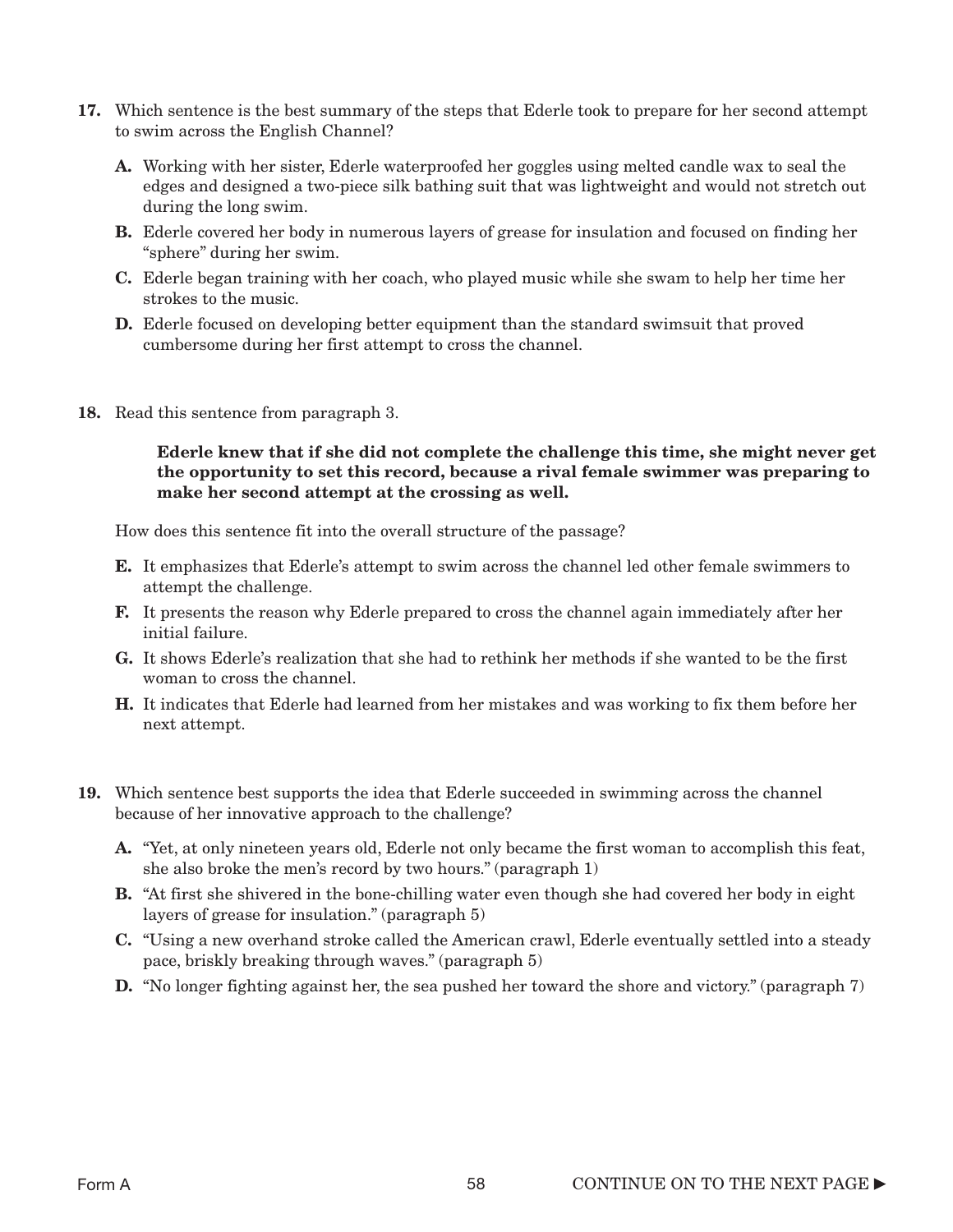- 20. In paragraph 4, the word "insurmountable" is used to highlight
	- E. how the bathing suit made it impossible for Ederle to make it across the channel.
	- F. how Ederle and her sister decided to improve Ederle's swimming equipment in a creative way.
	- G. that the flaws in Ederle's bathing suit made a difficult task even more complicated.
	- H. that the swimming equipment Ederle used needed to be custom made for her attempt.
- 21. Which statement describes how the author's use of problem-and-solution in paragraph 5 contributes to the development of ideas in the passage?
	- A. Detailing the challenges that the cold channel waters presented highlights how effective Ederle's training was.
	- B. Describing Ederle's physical difficulties during her swim provides evidence of the team effort required in order to ensure her safety.
	- C. Explaining the difficulties that arose early in the effort helps predict the additional problems that occurred during Ederle's attempt.
	- D. Illustrating Ederle's process of blocking out her discomfort shows that swimming the channel was both a mental and a physical challenge.
- 22. Paragraph 7 contributes to the development of the central idea of the passage by
	- E. illustrating that Ederle's physical strength and mental fortitude allowed her to stay focused on her goal.
	- F. conveying that Ederle pushed herself to the edge of her physical capabilities in order to complete the swim.
	- G. highlighting the impact the severe weather had on Ederle's emotions during her swim.
	- H. emphasizing the surge of emotions Ederle felt as she came closer to achieving a personal goal.
- 23. Ederle's victorious swim across the English Channel influenced American attitudes mainly by
	- A. sparking interest in physical activity and in seeking swimming certification.
	- B. encouraging other swimmers to seek out and achieve challenging feats.
	- C. demonstrating that women could achieve and even surpass feats accomplished by men.
	- D. showing that determination and perseverance are necessary to overcome previous failures.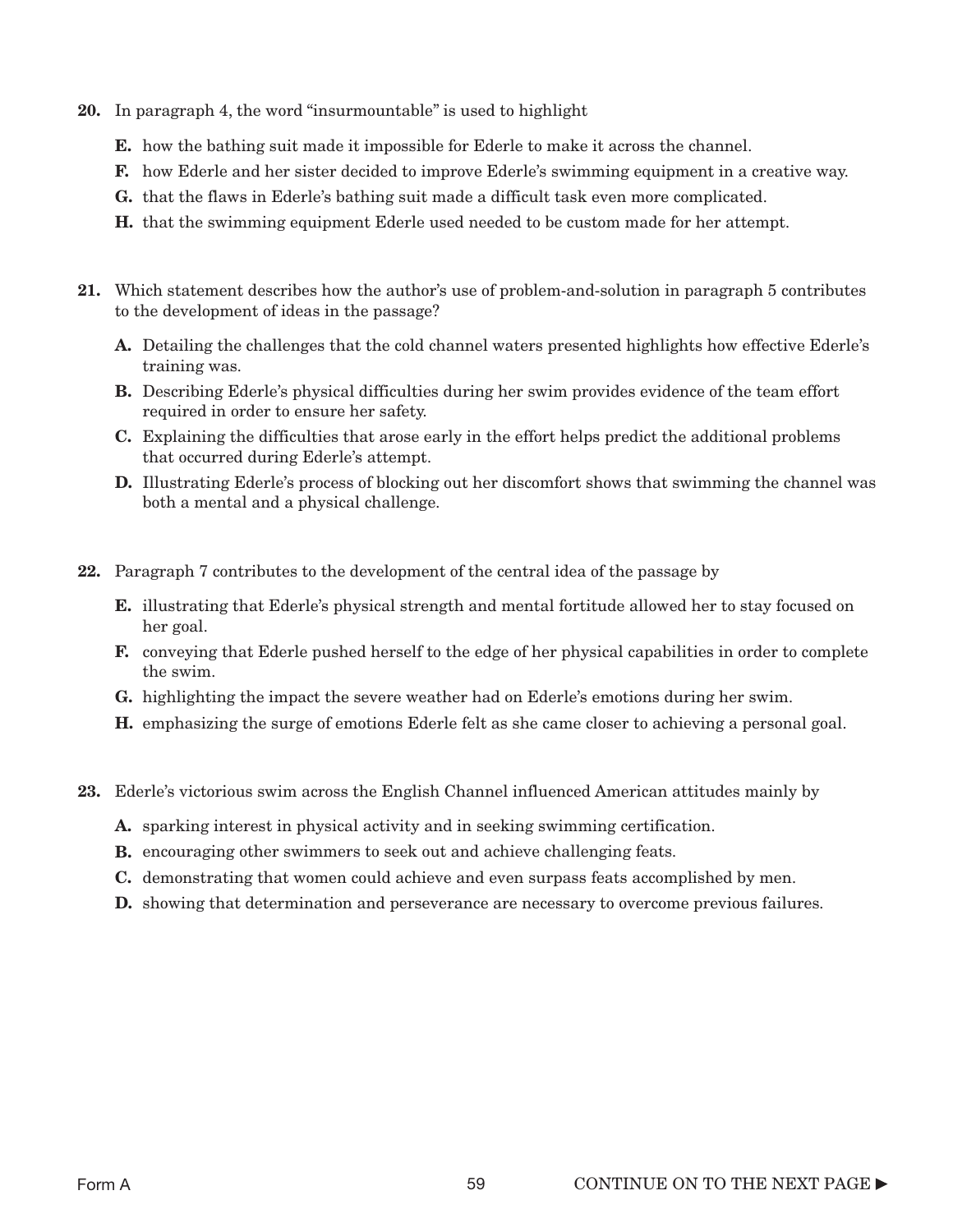- 24. Which sentence from the passage best conveys the author's perspective regarding the impact of Ederle's accomplishment?
	- E. "Gertrude Ederle's triumphant swim across the English Channel was a testimony to her determination, innovative spirit, and passion for swimming." (paragraph 1)
	- F. "For hours Ederle swam, dodging debris with an amused smile." (paragraph 7)
	- G. "Yet Ederle felt indescribably happy as she churned through the sea." (paragraph 7)
	- H. "Ederle had swum into history." (paragraph 8)
- 25. The table contributes to the development of the topic of the passage mainly by
	- A. emphasizing that people have continued to swim across the channel and have significantly reduced the speed record.
	- B. suggesting that Ederle inspired women to swim across the channel in an attempt to break the current speed record.
	- C. revealing that Ederle is not the only woman who has set a record time for swimming across the English Channel.
	- D. providing a comparison between channel-swimming records of the early twentieth century and current records.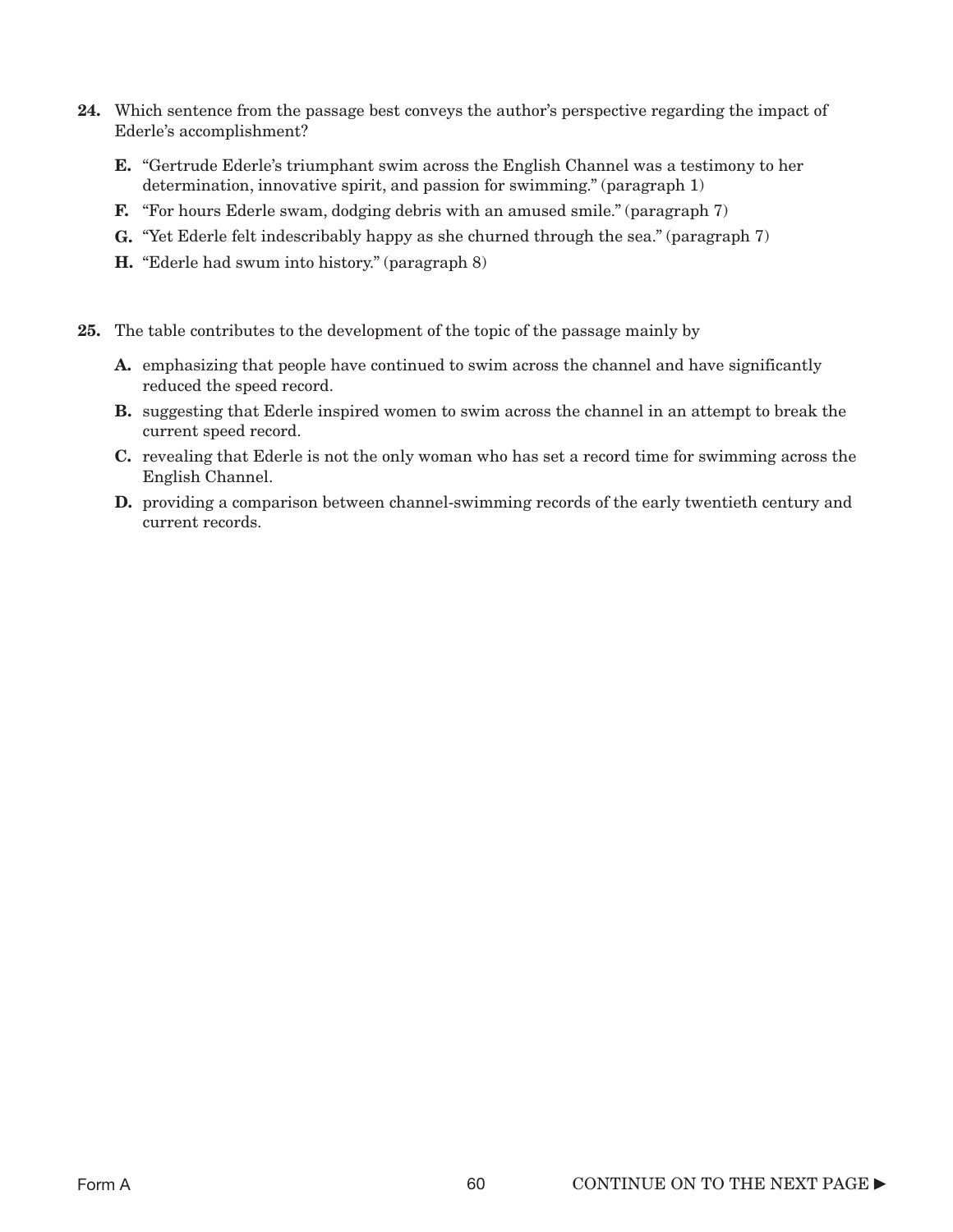CONTINUE ON TO THE NEXT PAGE  $\blacktriangleright$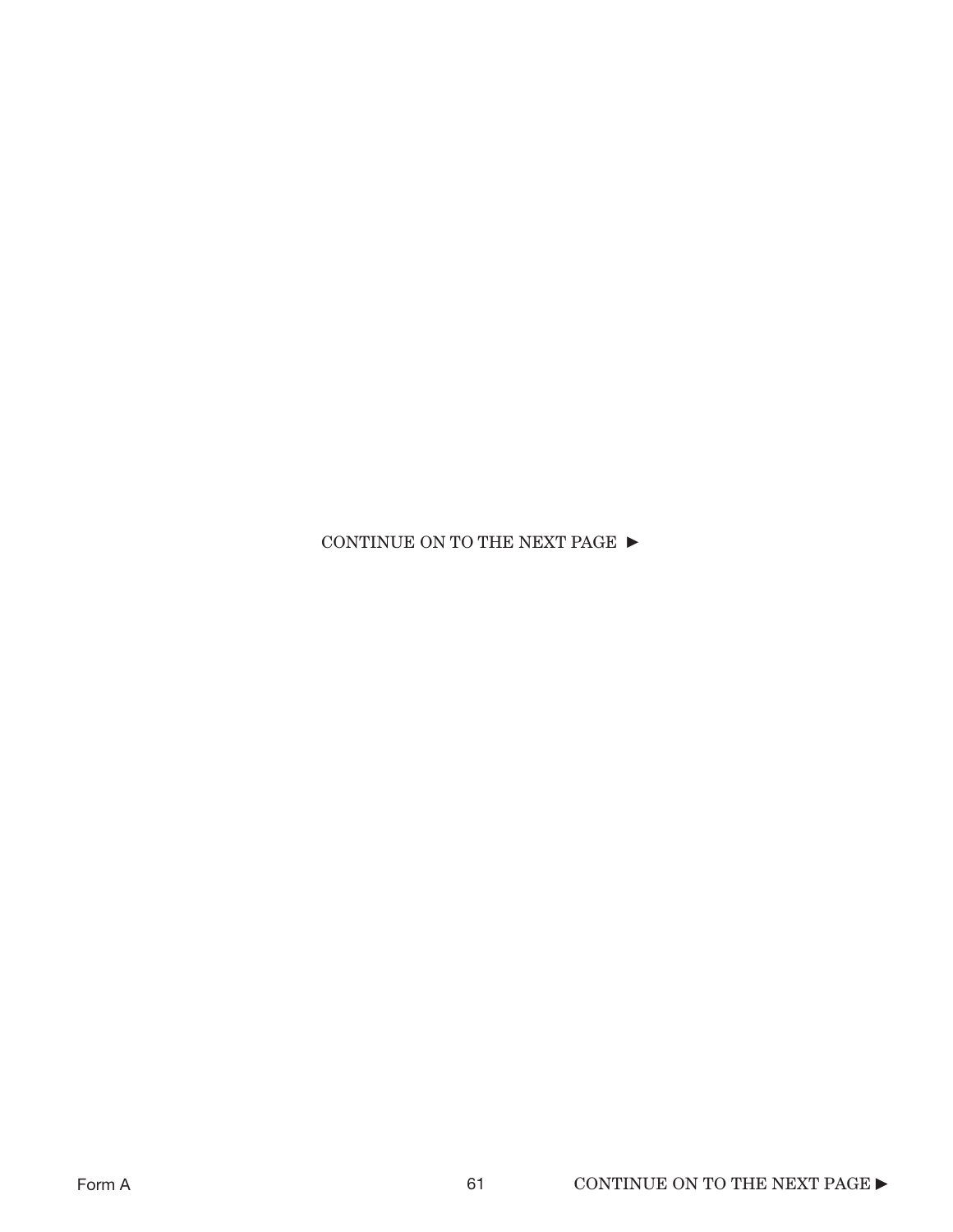# Excerpt from *A Tramp Abroad*

#### by Mark Twain

- <sup>1</sup> Now and then, while we<sup>1</sup> rested, we watched the laborious ant at his work. I found nothing new in him—certainly nothing to change my opinion of him. It seems to me that in the matter of intellect the ant must be a strangely overrated bird. During many summers now I have watched him, when I ought to have been in better business, and I have not yet come across a living ant that seemed to have any more sense than a dead one. I refer to the ordinary ant, of course; I have had no experience of those wonderful Swiss and African ones which vote, keep drilled armies, . . . and dispute about religion. Those particular ants may be all that the naturalist paints them, but I am persuaded that the average ant is a sham.
- I admit his industry, of course; he is the hardest working creature in the world—when anybody is looking—but his leather-headedness is the point I make against him. He goes out foraging, he makes a capture, and then what does he do? Go home? No; he goes anywhere but home. He doesn't know where home is. His home may be only three feet away; no matter, he can't find it. He makes his capture, as I have said; it is generally something which can be of no sort of use to himself or anybody else; it is usually seven times bigger than it ought to be; he hunts out the awkwardest place to take hold of it; he lifts it bodily up in the air by main force, and starts—not toward home, but in the opposite direction; not calmly and wisely, but with a frantic haste which is wasteful of his strength; he fetches up against a pebble, and, instead of going around it, he climbs over it backwards, dragging his booty after him, tumbles down on the other side, jumps up in a passion, kicks the dust off his clothes, moistens his hands, grabs his property viciously, yanks it this way, then that, shoves it ahead of him a moment, turns tail and lugs it after him another moment, gets madder and madder, then presently hoists it into the air and goes tearing away in an entirely new direction; comes to a weed; it never occurs to him to go around it. No; he must climb it, and he does climb it, dragging his worthless property to the top which is as bright a thing to do as it would be for me to carry a sack of flour from Heidelberg to Paris by way of Strasburg steeple; when he gets up there he finds that that is not the place; takes a cursory glance at the scenery, and either climbs down again or tumbles down, and starts off once more—as usual, in a new direction. At the end of half an hour he fetches up within six inches of the place he started from, and lays his burden down. Meantime, he has been over all the ground for two yards around, and climbed all the weeds and pebbles he came across. Now he wipes the sweat from his brow, strokes his limbs, and then marches aimlessly off, in as violent a hurry as ever. He traverses a good deal of zig-zag country, and by and by stumbles on his same booty again. He does not remember to have ever seen it before; he looks around to see which is not the way home, grabs his bundle, and starts. He goes through the same adventures he had before; finally stops to rest, and a friend comes along. 2
- Evidently the friend remarks that a last year's grasshopper leg is a very noble acquisition, and 3inquires where he got it. Evidently the proprietor does not remember exactly where he did get it, but thinks he got it "around here somewhere." Evidently the friend contracts to help him freight it home. Then, with a judgment peculiarly antic (pun not intentional), they take hold of opposite ends of that grasshopper leg and begin to tug with all their might in opposite directions. Presently they take a rest, and confer together. They decide that something is wrong, they can't make out what. Then they go at it again, just as before. Same result. Mutual recriminations follow. Evidently each accuses the other of

<sup>&</sup>lt;sup>1</sup>we: the author and his fictional travel companion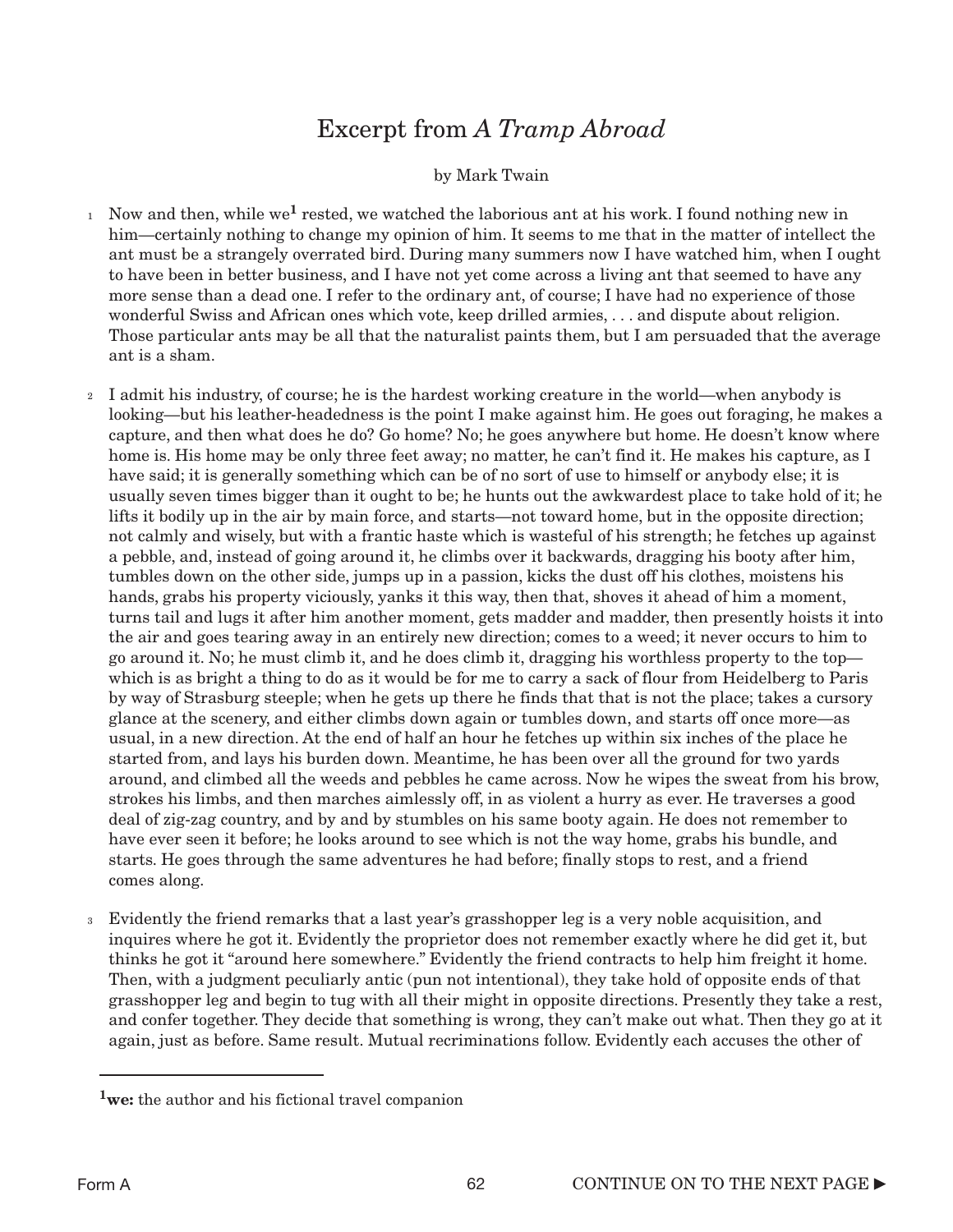being an obstructionist. They warm up, and the dispute ends in a fight. They lock themselves together and chew each other's jaws for a while; then they roll and tumble on the ground till one loses a horn or a leg and has to haul off for repairs. They make up and go to work again in the same old insane way, but the crippled ant is at a disadvantage; tug as he may, the other one drags off the booty and him at the end of it. Instead of giving up, he hangs on, and gets his shins bruised against every obstruction that comes in the way. By and by, when that grasshopper leg has been dragged all over the same old ground once more, it is finally dumped at about the spot where it originally lay. The two perspiring ants inspect it thoughtfully and decide that dried grasshopper legs are a poor sort of property after all, and then each starts off in a different direction to see if he can't find an old nail or something else that is heavy enough to afford entertainment and at the same time valueless enough to make an ant want to own it...

<sup>4</sup> Science has recently discovered that the ant does not lay up anything for winter use.... He does not work, except when people are looking, and only then when the observer has a green, naturalistic look, and seems to be taking notes. This amounts to deception, and will injure him for the Sunday schools. He has not judgment enough to know what is good to eat from what isn't. This amounts to ignorance, and will impair the world's respect for him. . . . He cannot stroll around a stump and find his way home again. This amounts to idiocy, and once the damaging fact is established, thoughtful people will cease to look up to him. It is strange beyond comprehension that so manifest a humbug as the ant has been able to fool so many nations and keep it up so many ages without being found out.

From A TRAMP ABROAD by Mark Twain—Public Domain

- 26. The phrase "those wonderful Swiss and African ones which vote, keep drilled armies, . . . and dispute about religion" in paragraph 1 shows that the author
	- E. believes that the behavior of the ants is reflected in other living creatures.
	- F. acknowledges that his observations of a few do not necessarily apply to all.
	- G. knows that disproving a commonly held belief is challenging.
	- H. accepts that there are flaws in his interpretation of the behavior of the ants.
- 27. The central idea that "the average ant is a sham" (paragraph 1) is conveyed mainly through the
	- A. comical descriptions of the inability of the ants to accomplish the task at hand.
	- B. comparison between ants from other countries and the ants being observed.
	- C. keen observations that the level of intelligence of ants is mostly overstated.
	- D. conclusion that ants value objects that are of little practical use to them.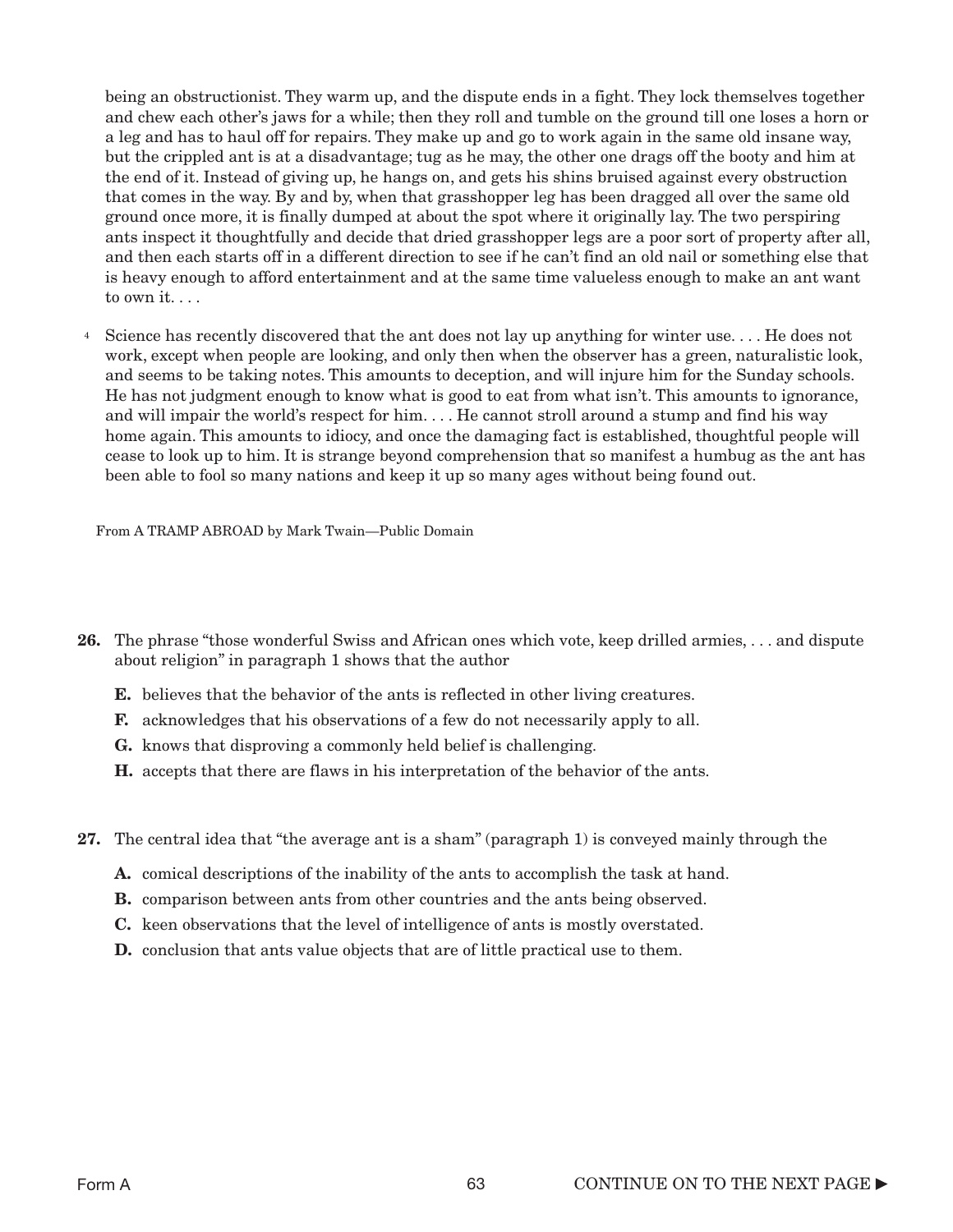- 28. In paragraph 2, how do the words "grabs," "yanks," and "tearing away" contribute to the meaning of the excerpt?
	- E. They highlight the ant's belief that his work is important.
	- F. They illustrate that the ant is more efficient working on his own.
	- G. They indicate the speed with which the ant completes his tasks.
	- H. They emphasize the ant's anxious efforts to be productive.
- 29. Read this text from paragraph 2.

He . . . comes to a weed; it never occurs to him to go around it. No; he must climb it, and he does climb it, dragging his worthless property to the top—which is as bright a thing to do as it would be for me to carry a sack of flour from Heidelberg to Paris by way of Strasburg steeple;

These details convey the central idea in the excerpt by showing that the ant

- A. often wastes his strength when working on a task.
- B. is surprised by the effort he needs in order to move the object.
- C. is oblivious to the most practical solution to his problem.
- D. focuses more on obtaining the object than getting it back home efficiently.
- 30. Which of the following best explains the author's fascination with the ants?
	- **E.** "During many summers now I have watched him, when I ought to have been in better business, and I have not yet come across a living ant that seemed to have any more sense than a dead one." (paragraph 1)
	- F. "I admit his industry, of course; he is the hardest working creature in the world—" (paragraph 2)
	- G. "Science has recently discovered that the ant does not lay up anything for winter use." (paragraph 4)
	- H. "It is strange beyond comprehension that so manifest a humbug as the ant has been able to fool so many nations and keep it up so many ages without being found out." (paragraph 4)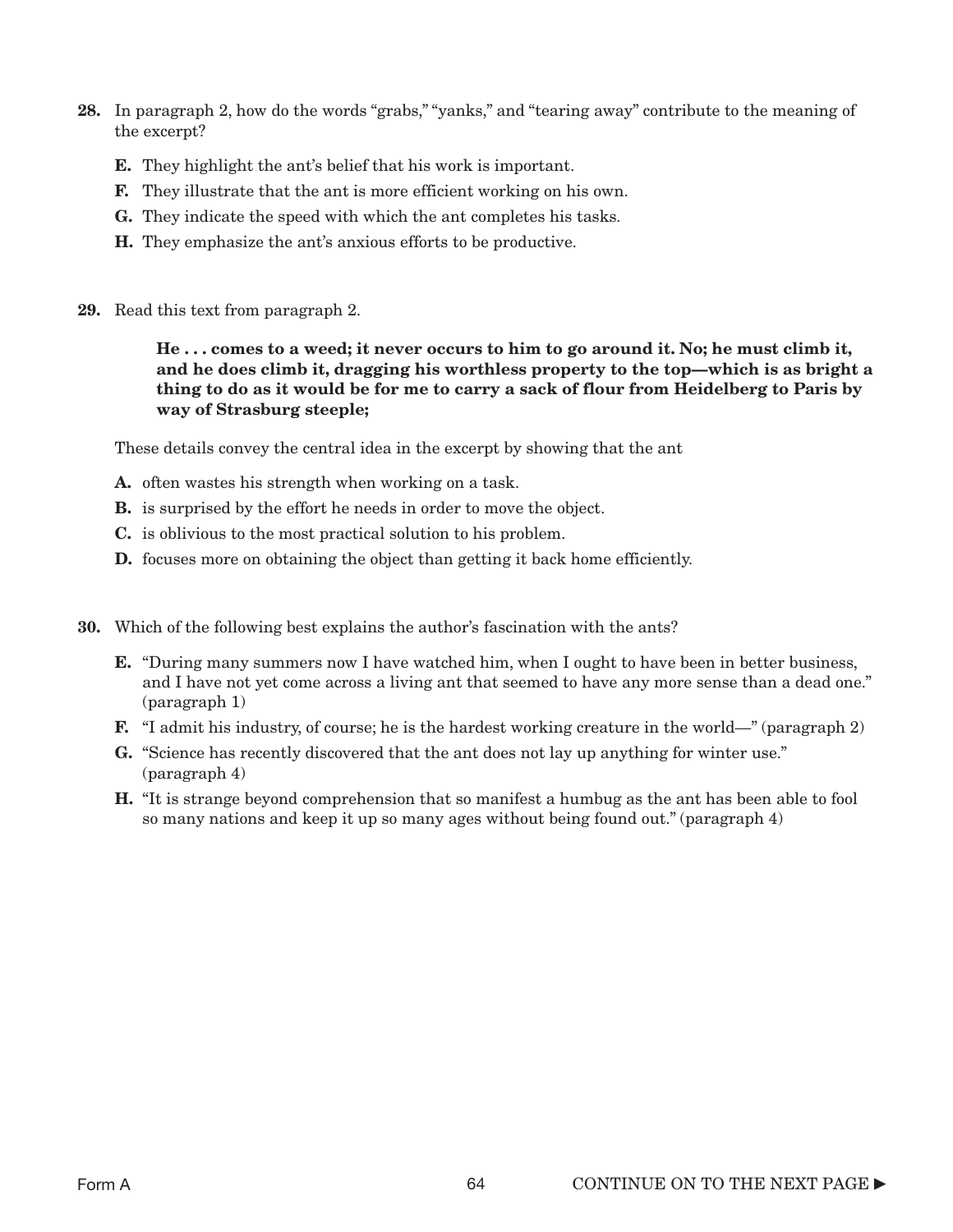31. Read this sentence from paragraph 2.

### At the end of half an hour he fetches up within six inches of the place he started from, and lays his burden down.

How does the sentence contribute to the development of the central idea of the excerpt?

- A. It reveals that the ant is aware of the purposelessness of his efforts and that he does not enjoy his work.
- B. It highlights how little the ant accomplishes despite the great amount of effort he exerts.
- C. It suggests that the ant has an industrious attitude and does not easily give up.
- **D.** It emphasizes that the ant does not thoughtfully consider how difficult it would be to carry his capture for such a long period of time.
- 32. Which sentence from paragraph 2 best supports the idea that sheer "leather-headedness" (paragraph 2) amounts to "ignorance" and "idiocy" (paragraph 4)?
	- E. "He goes out foraging, he makes a capture, and then what does he do?"
	- **F.** "He lifts it bodily up in the air by main force,"
	- G. "When he gets up there he finds that that is not the place;"
	- H. "Now he wipes the sweat from his brow, strokes his limbs, and then marches aimlessly off, in as violent a hurry as ever."
- 33. Read this sentence from paragraph 3.

### Evidently the friend remarks that a last year's grasshopper leg is a very noble acquisition, and inquires where he got it.

Which statement best describes how the sentence fits into the overall structure of the excerpt?

- A. It indicates a shift to the realization that the ants place great importance on an item that has little value.
- B. It emphasizes a shift from an analysis of the actions of the individual ant to a commentary on the actions of the ants working together.
- C. It introduces a transition to the idea that specific observations about one ant allow for generalizations about all ants.
- D. It provides a transition to the observation that the ant's friend is just as purposeful in his efforts toward a futile ending as the first ant.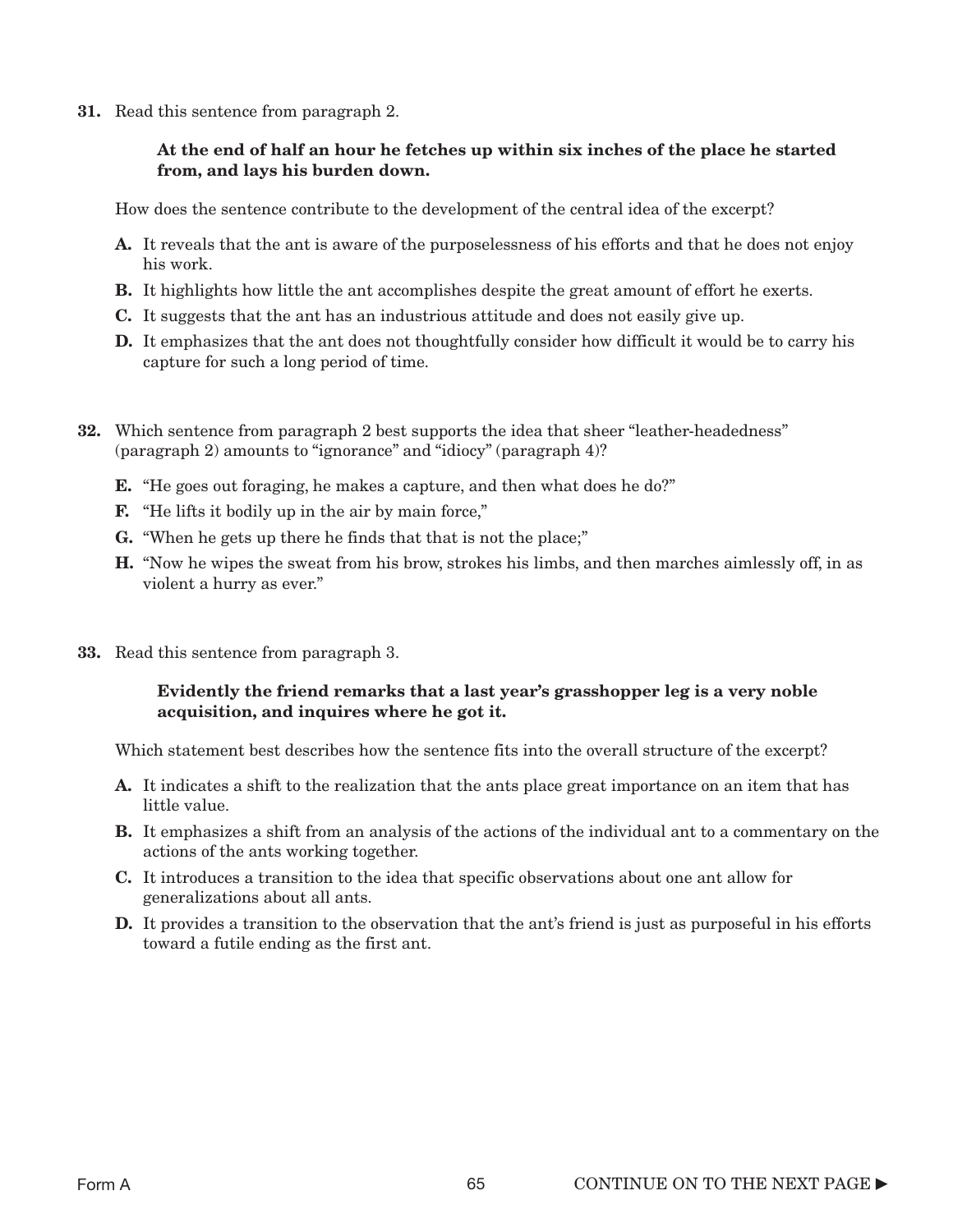34. Read this sentence from paragraph 3.

The two perspiring ants inspect it thoughtfully and decide that dried grasshopper legs are a poor sort of property after all, and then each starts off in a different direction to see if he can't find an old nail or something else that is heavy enough to afford entertainment and at the same time valueless enough to make an ant want to own it.

How does the word choice in the sentence contribute to the overall meaning of the excerpt?

- E. It creates a humorous critique of the ants' intense attitude toward their pointless work.
- F. It illustrates the ants' confusion over their lack of positive results compared with their level of effort.
- G. It highlights the ants' frustration as they repeatedly chose a difficult task over one that could be accomplished more easily.
- H. It illustrates the ants' stubborn determination to hold on to the worthless object.
- 35. How does the presence of the friend in paragraph 3 influence the first ant's behavior?
	- A. The friend distracts the ant from finding the correct path home.
	- **B.** The friend inspires the ant to consider a new approach to the situation.
	- C. The friend encourages the ant to continue his worthless efforts.
	- **D.** The friend tries to prevent the ant from finishing his task.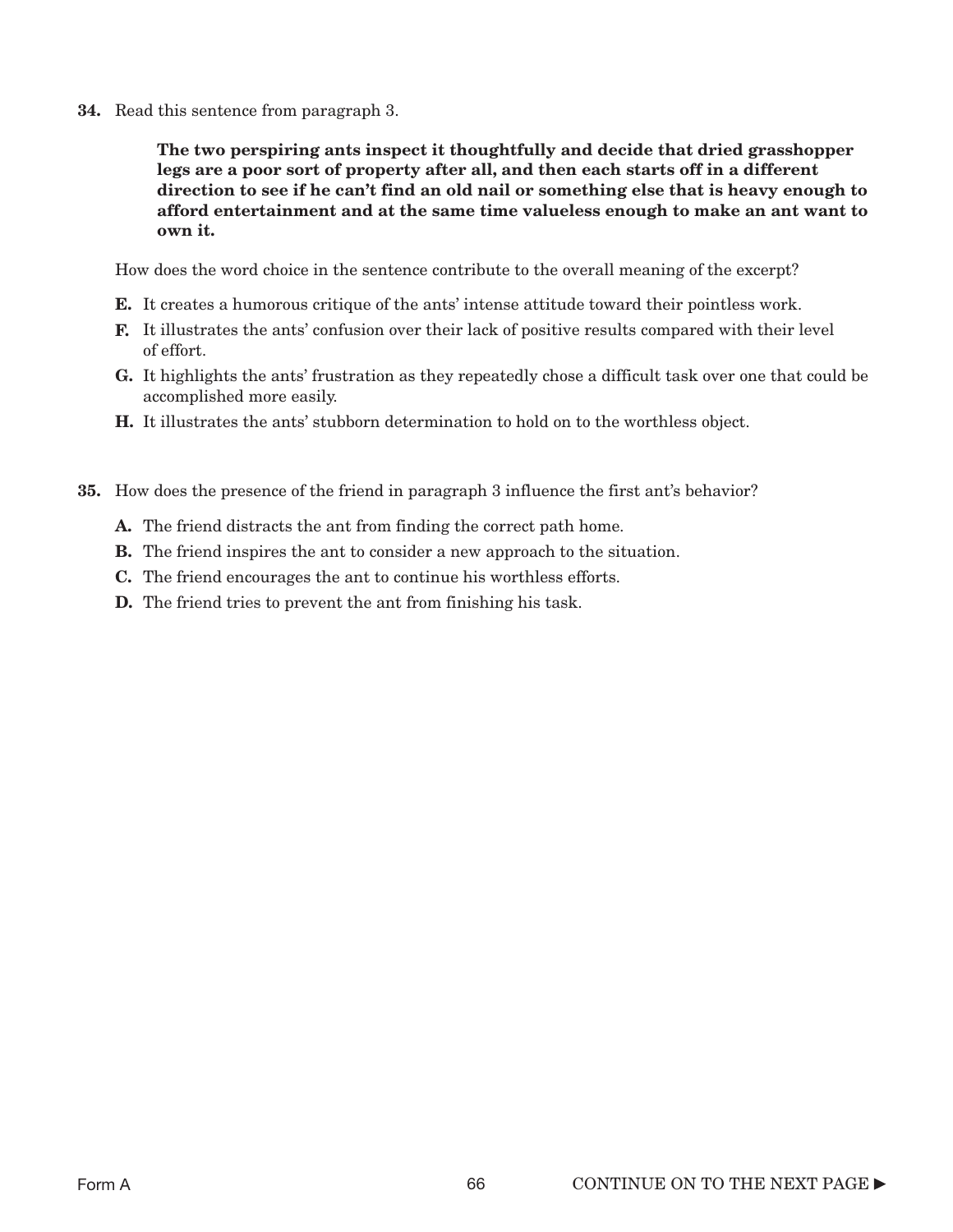CONTINUE ON TO THE NEXT PAGE  $\blacktriangleright$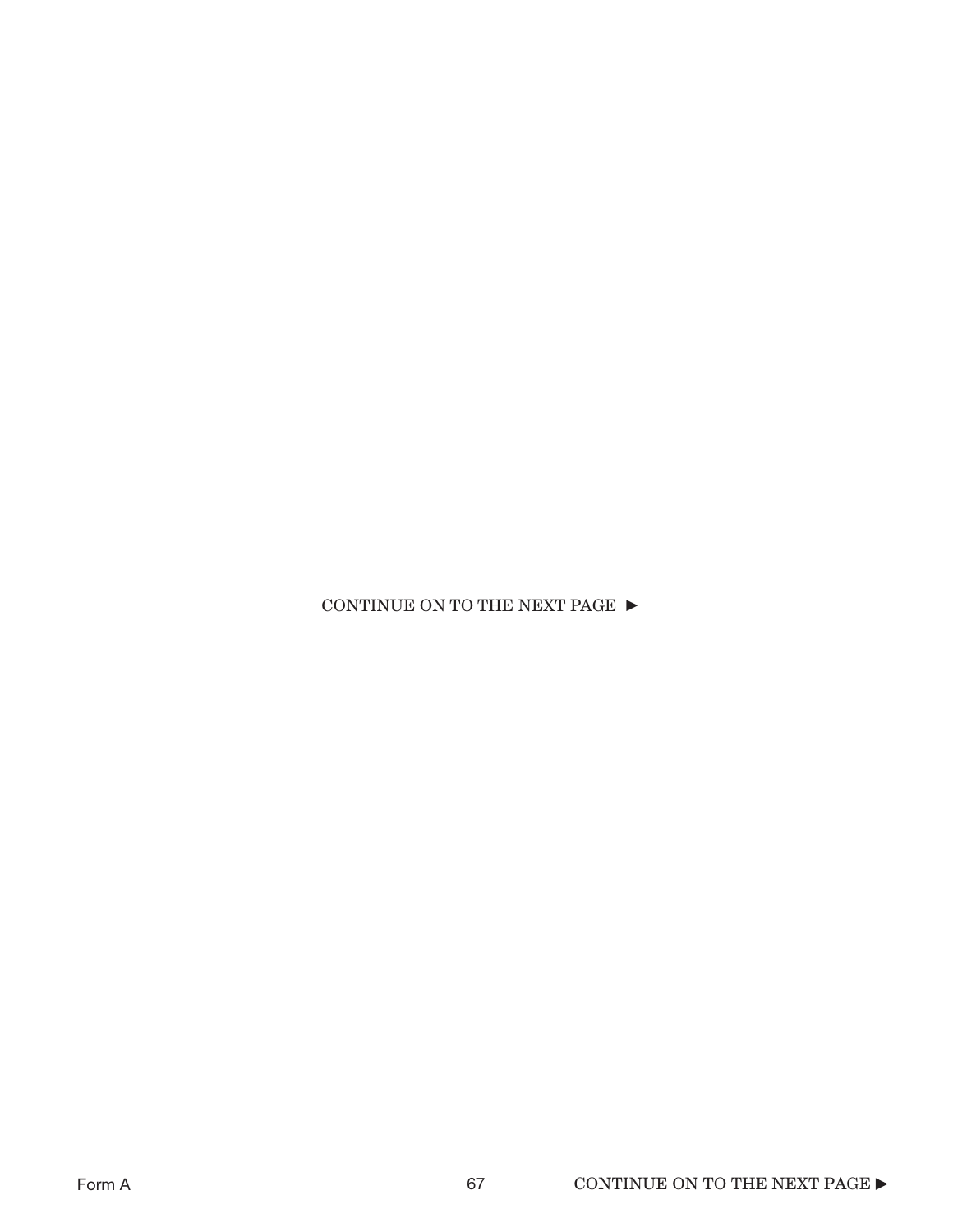# Ruins of a Fabled City

- <sup>1</sup> The African country of Zimbabwe took its name from the Shona word meaning "stone enclosures" or "venerated houses." In fact, today dozens of stone ruins are scattered throughout Zimbabwe and other areas in southeastern Africa. One of these ruins, known as Great Zimbabwe, was once a fabled city that inspired tales that circulated throughout Europe. Where was this remarkable city, and who had built it? For centuries the mystery occupied the minds of explorers and treasure seekers.
- The first reports to Europeans of Great Zimbabwe were spread a thousand years ago by Arab traders 2 sailing between the Middle East and the east coast of Africa. The traders told of the fabulous wealth of a mysterious stone city in the African interior. In the trader's tales, that city became associated with the Europeans' understanding of Middle Eastern history—the Queen of Sheba, King Solomon and his legendary gold mines, long since lost to the world. By the sixteenth century, Portuguese explorers regularly visited East Africa, searching for King Solomon's gold, but they never found Great Zimbabwe. In 1552, a Portuguese historian, João de Barros, recorded a story told by Arabs about a city with a "square fortress of masonry within and without, built of stones of marvelous size, and there appears to be no mortar joining them."
- In fact, Great Zimbabwe *was* a marvel. In one area a massive wall more than thirty feet high and 3 twenty feet thick created a great enclosure. Another area contained a fortress-like series of walls, corridors, and steps built into the bluff that overlooks the ruins. Throughout the city, each stone was precisely fitted to the others without the use of mortar.
- In the 1870s Karl Mauch, a German geologist, was the first European to see Great Zimbabwe, by then 4 in ruins. Mauch realized that he had "rediscovered" the fabled city from de Barros's story. He jumped to the conclusion that Great Zimbabwe had been built by the Queen of Sheba. British authorities sent a British journalist, Richard Hall, to Great Zimbabwe to investigate Mauch's report. Archaeology was still in its infancy, and Hall, convinced that the structures had been built by ancient people from the Middle East, dug up and discarded archaeological deposits that would have revealed much about the true history of Great Zimbabwe. Later European excavations destroyed even more valuable evidence.
- In the twentieth century, after excavating areas that had not been disturbed, David Randall-MacIver, 5 a Scottish Egyptologist, and Gertrude Caton-Thompson, an English archaeologist, concluded that the ruins were unmistakably African in origin. Great Zimbabwe was most likely built during the fourteenth or fifteenth century by the ancestors of the present-day Shona people. Recent carbon-14 dating supports their conclusion. Great Zimbabwe was once home to an estimated 20,000 people, the center of a great Shona kingdom. Wealthy Shona kings traded their ivory and gold in coastal towns for other goods, thus accounting for the discovery of beads and other foreign wares in the ruins.
- One mystery of Great Zimbabwe had been solved. Another mystery remains: why was the settlement 6at Great Zimbabwe abandoned, leaving the magnificent stone architecture to fall into ruins?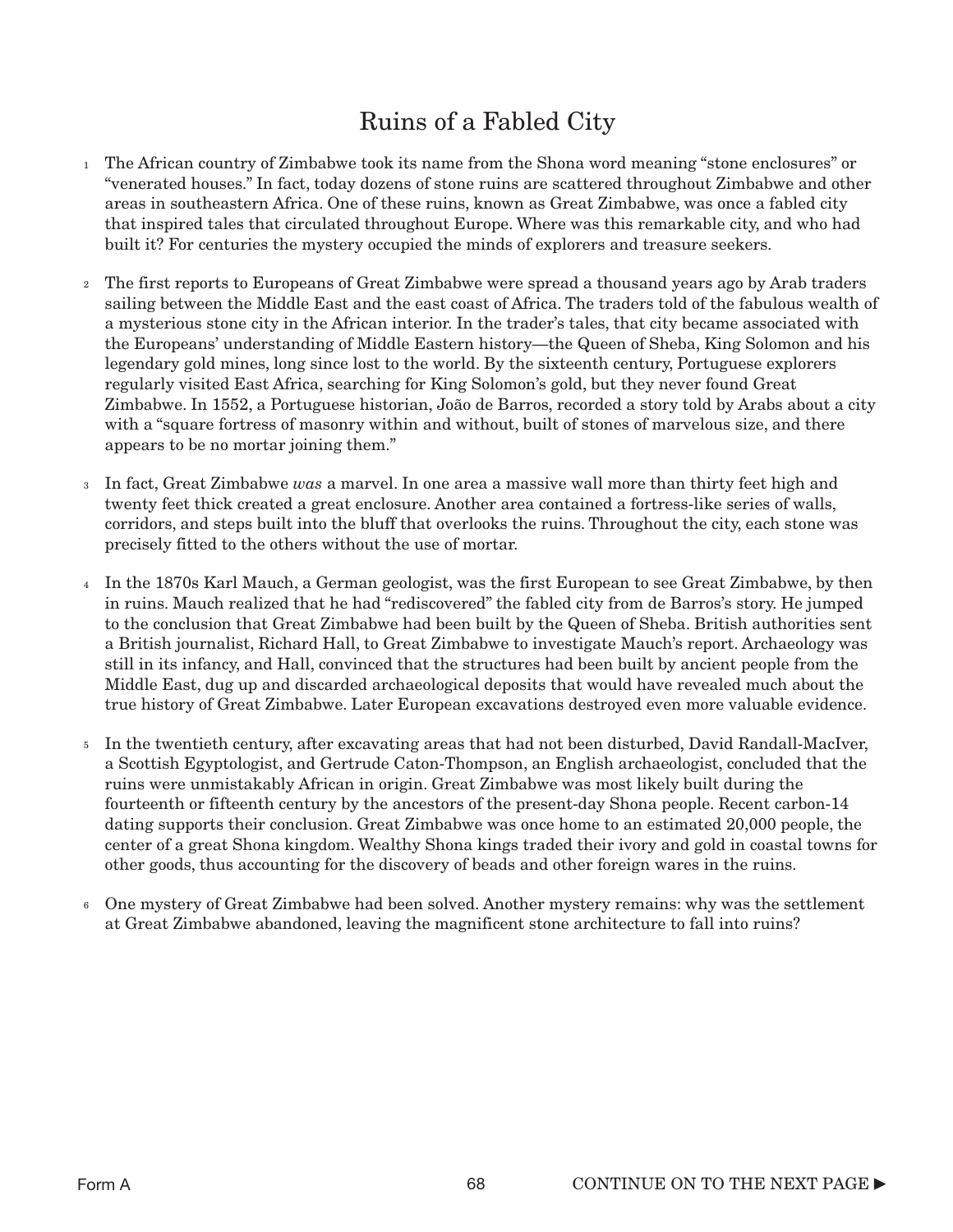- 36. Which statement best describes the central idea of the passage?
	- E. Great Zimbabwe was an enormous stone city thought to be home to some of the greatest treasure of ancient history.
	- F. Mysteries related to Great Zimbabwe continue to interest historians and explorers even though archaeologists have confirmed its origins.
	- G. The history of Great Zimbabwe was subject to much speculation until modern archaeologists definitively determined its origins.
	- H. Early missteps in the study and excavation of the Great Zimbabwe ruins led to the loss of valuable evidence about the city.
- 37. What was the main way that Karl Mauch's conclusions about Great Zimbabwe in paragraph 4 affected later archaeological investigations?
	- A. Archaeologists from all over Europe became interested in excavating the area.
	- B. Archaeologists made assumptions about the history of the ruins before excavating.
	- C. Archaeologists started to believe that many of the past accounts recorded about the ruins were true.
	- **D.** Archaeologists realized it was unlikely that an ancient culture could build such grand structures.
- 38. Which statement best describes Portuguese explorers' experience searching for Great Zimbabwe?
	- E. They routinely visited East Africa but never located the city.
	- F. They were motivated by the hope of finding a mysterious city.
	- G. They used details from de Barros's story in order to determine the city's exact location.
	- H. They studied history books in order to gather information about the city.
- 39. What was "one mystery of Great Zimbabwe" (paragraph 6) that had been solved?
	- A. why the settlement was abandoned
	- B. where the ivory and gold from the city went
	- C. why the ruins remained undiscovered until the 1870s
	- D. who had built the settlement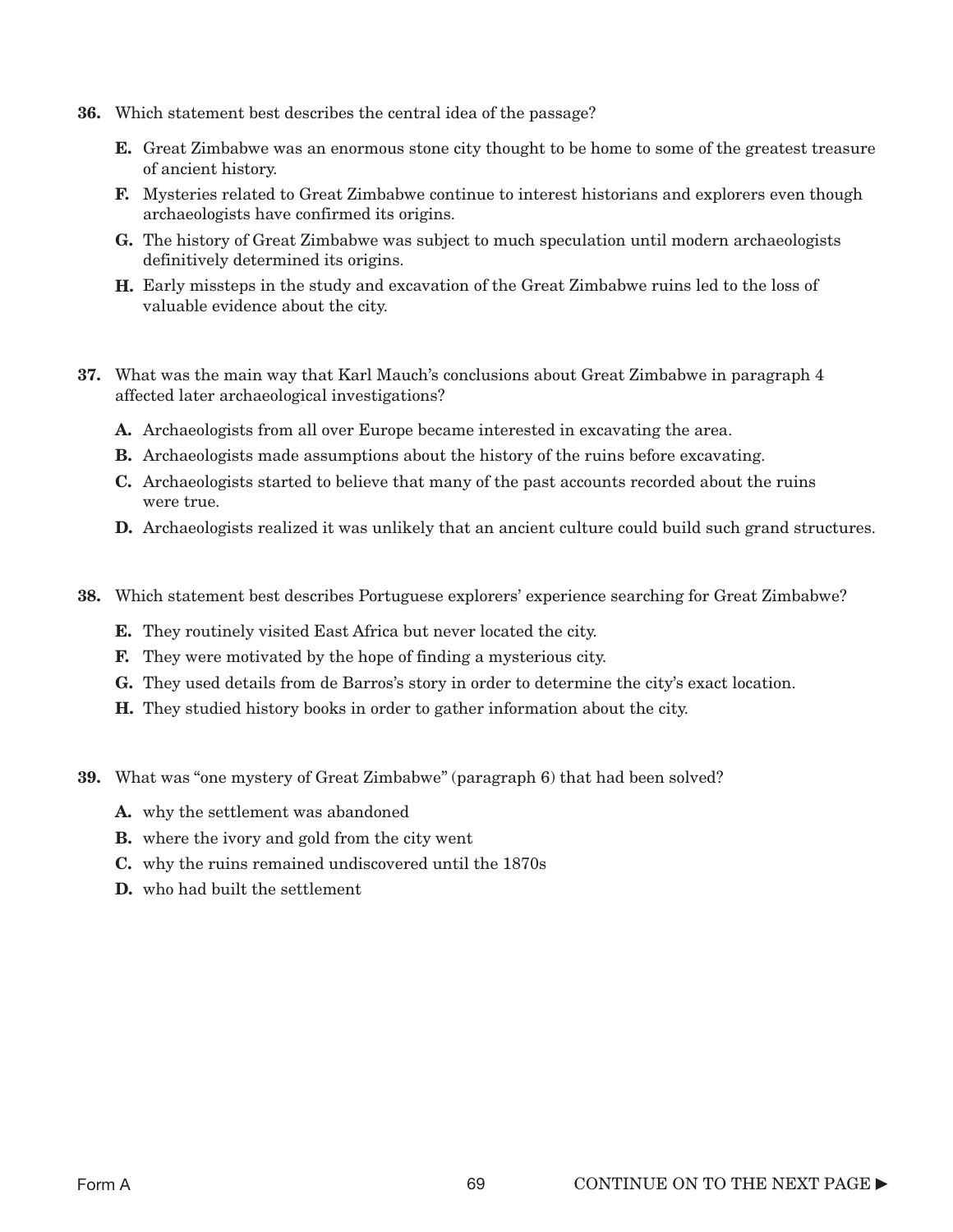- 40. Which statement about the Shona people is best supported by the passage?
	- E. They live along the east coast of Africa.
	- F. They are descendants of the people who built Great Zimbabwe.
	- G. They lived in the Middle East before settling in Africa.
	- H. They were once ruled by King Solomon and the Queen of Sheba.
- 41. The conclusions of David Randall-MacIver and Gertrude Caton-Thompson were significant because they
	- A. proved that Great Zimbabwe was much older than previously thought.
	- B. questioned why the Shona people left Great Zimbabwe.
	- C. supported the idea that the ancient Shona had a robust society at Great Zimbabwe.
	- D. revealed that Great Zimbabwe was African in origin.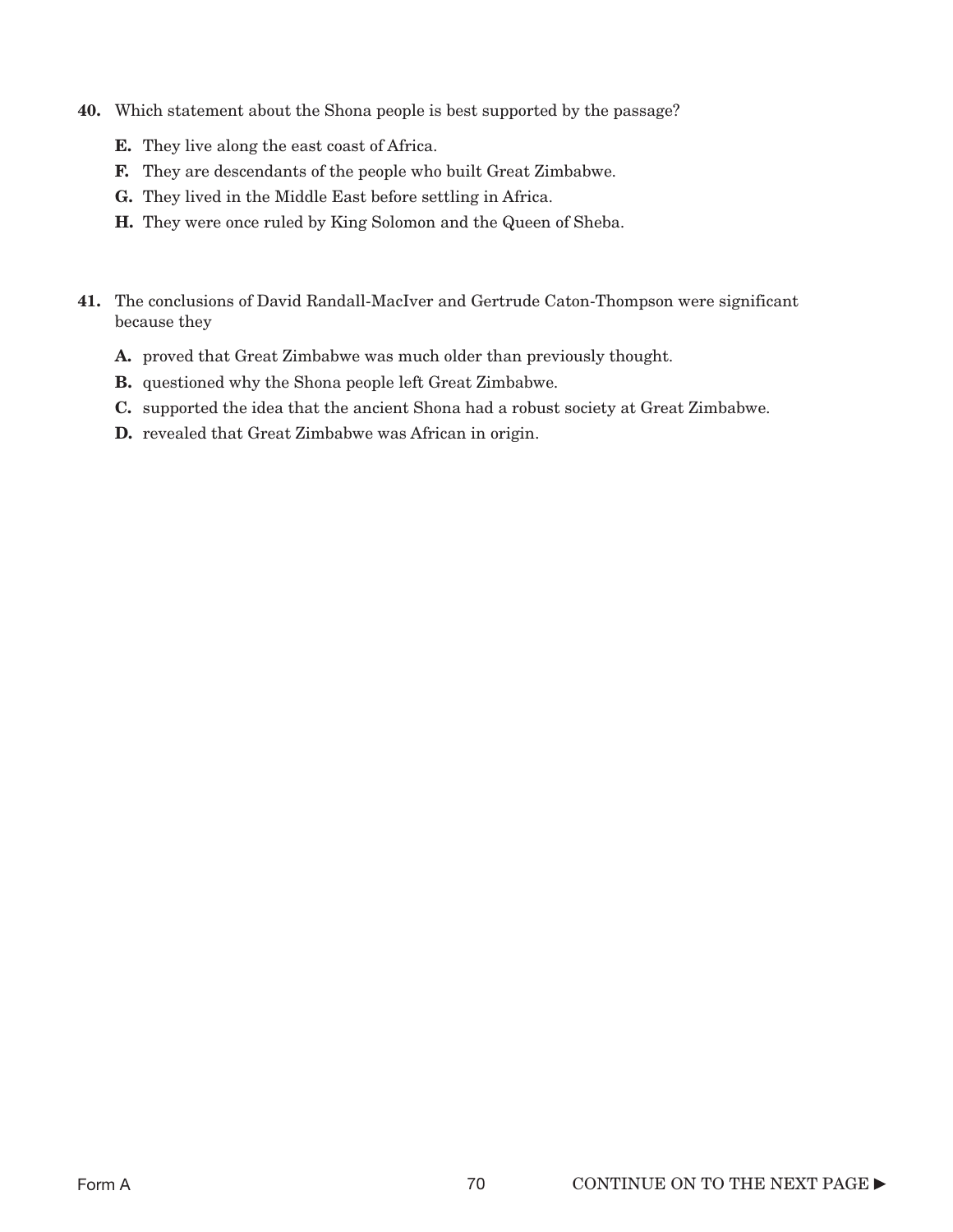### CONTINUE ON TO THE NEXT PAGE  $\blacktriangleright$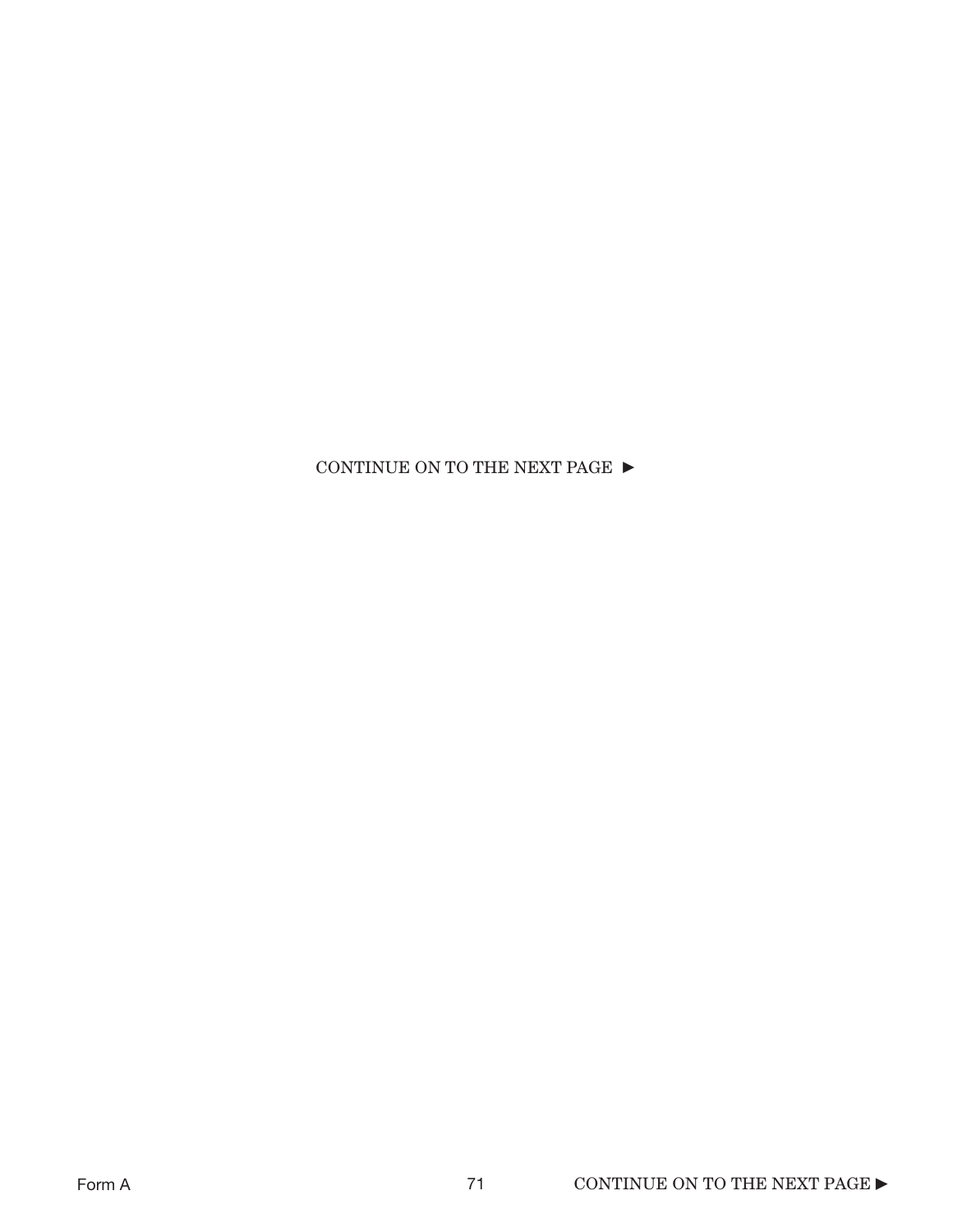## Cross-Purposes

What I am is *built*: concrete and steel. I defy gravity. I am what every athlete wants: to remain at the apex of the leap, up in the air. And yet I am useful, too:

<sup>5</sup> cars, trucks, people, even trains make their way across my broad back. Swallows and  $ospreys<sup>1</sup>$  nest in my trusses.

 *What I am is motion. I am water, and I am older than anything else you know. No human built me. I am gravity's best friend; I pool* 10  *and flow wherever gravity takes me. I am the blood flowing in the runner's chest, and I catch everything: from the hills, the mountains. It all washes down through me.*

What you are is an *accident*, 15 what happens to rain when rain gives in to Earth's gravitational pull. You are some tears dribbling from a mountain's eye, running down the pavements

of small towns, into the cities, to the sea. 20 You are the path of least resistance.

> *What I am is power. You, of course, have none: you are a static lump, an artifact slowly decaying. But my regal flow*

 *nourishes grasses, permits empires to rise.* 25  *Those who made you will break you, in time, replacing you with yet another clumsy structure. I have seen. I know.*

"Clumsy"? Being rebuilt makes me

- a friend of time, does it not? And it means 30 that I have siblings—those "clumsy" structures, my sisters and brothers. We stitch across the rip you make. We are steel thread to the human needle.
- We bind you up. We sew you. 35

1<sub>ospreys: large birds</sub>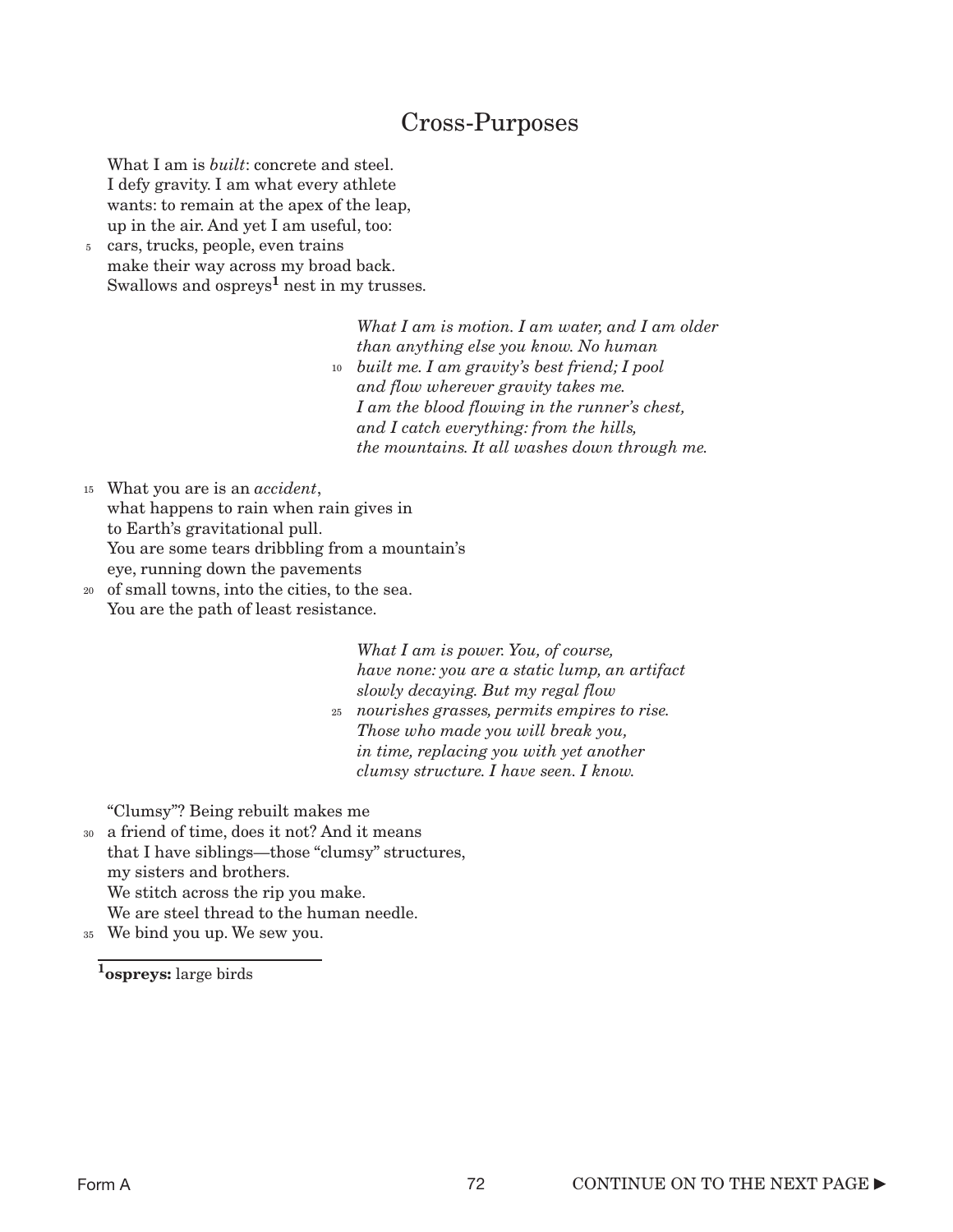*And I sow into you; in every cranny of your superstructure my vapors cling. They bring out your softness, your rust. Boast your best, and boast better yet.*

- *I am listening to the bright hum* 40  *of the wind in your wires. Because I am, above all else, patient. I will wait for you.*
- 42. How does the similar construction of the sentence in line 1 and the sentence in line 8 contribute to the meaning of the poem?
	- E. It introduces the intended permanence of the structure and the ever-changing fluidity of the water.
	- F. It shows that the structure can bridge the gap caused by the water.
	- G. It suggests that the structure has more limitations than the water.
	- H. It contrasts the stability of the structure with the instability of the water.
- 43. Read lines 2–4 and lines 12–14 from the poem.

### I am what every athlete wants: to remain at the apex of the leap, up in the air.

### *I am the blood flowing in the runner's chest, and I catch everything: from the hills, the mountains.*

How do the lines contribute to the development of a central idea of the poem?

- A. They establish that both the structure and the water have endurance and control.
- B. They highlight that both the structure and the water are powerful and impressive.
- C. They suggest that the structure and the water are unaware of how similar they are.
- **D.** They reveal that the structure and the water are surprised that they are interrelated.
- 44. Read line 7 from the first stanza.

#### Swallows and ospreys nest in my trusses.

How does the line contribute to the development of ideas in the stanza?

- E. The line supports the structure's claim that it is beneficial to nature.
- F. The line reveals that the structure secretly envies the water's importance in nature.
- G. The line emphasizes that the structure is more valuable to nature than the water is.
- H. The line reveals the kinship that nature shares with the structure.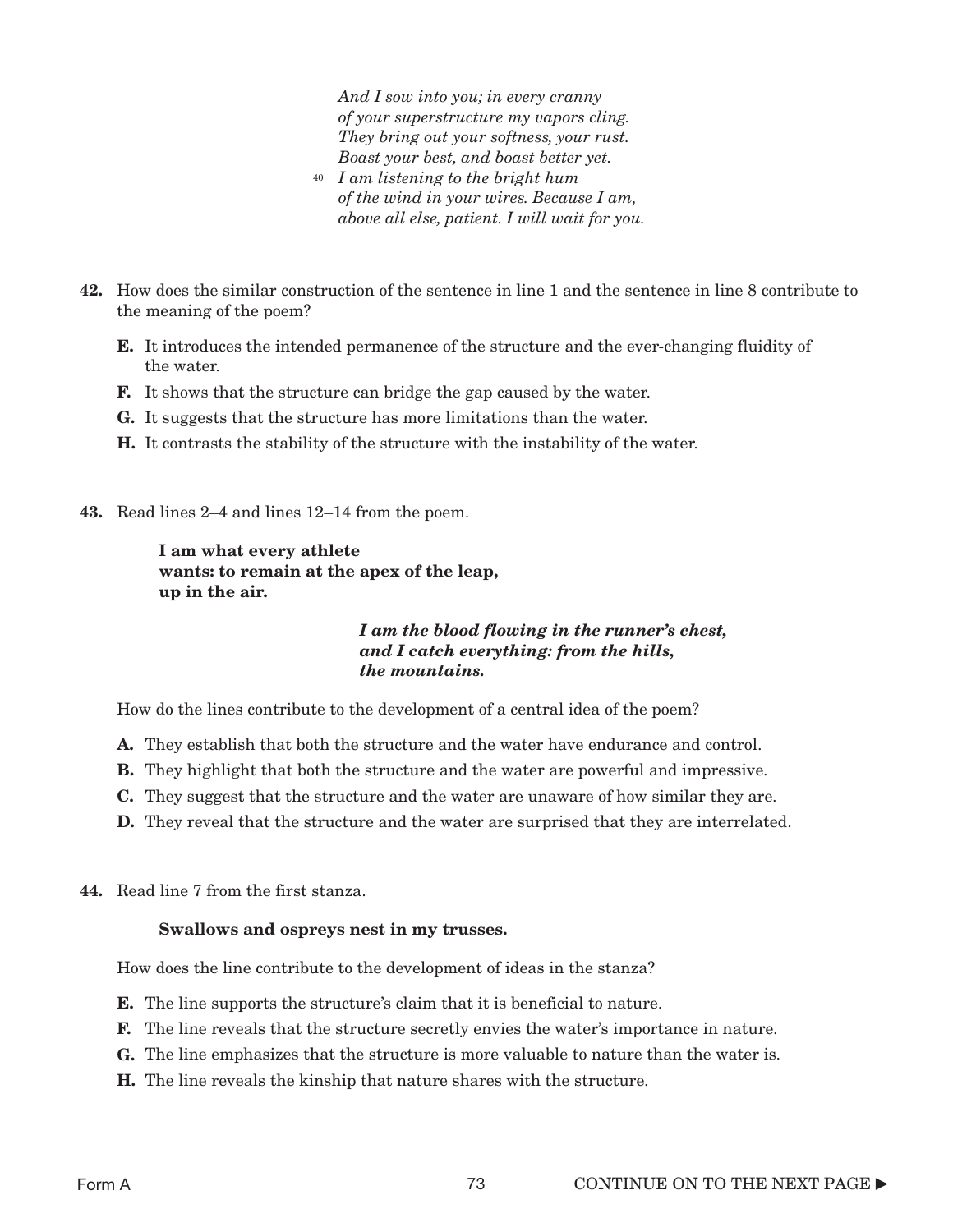45. Read lines 18–20 from the poem.

### You are some tears dribbling from a mountain's eye, running down the pavements of small towns, into the cities, to the sea.

What impact do the phrases "some tears dribbling" and "running down" have on the meaning of the poem?

- A. They suggest that naturally flowing water is a problem in populated areas.
- B. They highlight the different types of naturally flowing water.
- C. They imply that the flow of water is weak and influenced by the landscape.
- **D.** They highlight that the flow of water from the mountains is minimal compared with that of the seas.
- 46. The comparison to sewing in lines 33–35 helps show that the structure
	- E. enhances the beauty of the natural landscape.
	- F. brings people together more effectively than nature does.
	- G. provides clear boundaries for natural environments.
	- H. serves as a means for people to overcome an obstacle created by nature.
- 47. The last stanza (lines 36–42) conveys a central idea of the poem by
	- A. demonstrating that both the structure and the water depend on each other to fulfill their functions.
	- **B.** implying that a stronger structure would be able to resist the degradation caused by the water.
	- C. revealing that the passage of time will render both the structure and the water obsolete.
	- D. suggesting that the water will eventually weaken the structure and will continue to exist after the structure is gone.
- 48. Read lines 41–42 from the poem.

### *Because I am, above all else, patient. I will wait for you.*

Which of the following supports what is implied in these lines?

- E. "*I am older* / *than anything else you know.*" (lines 8–9)
- F. "*No human* / *built me.*" (lines 9–10)
- G. "*It all washes down through me.*" (line 14)
- H. "*Those who made you will break you,*" (line 26)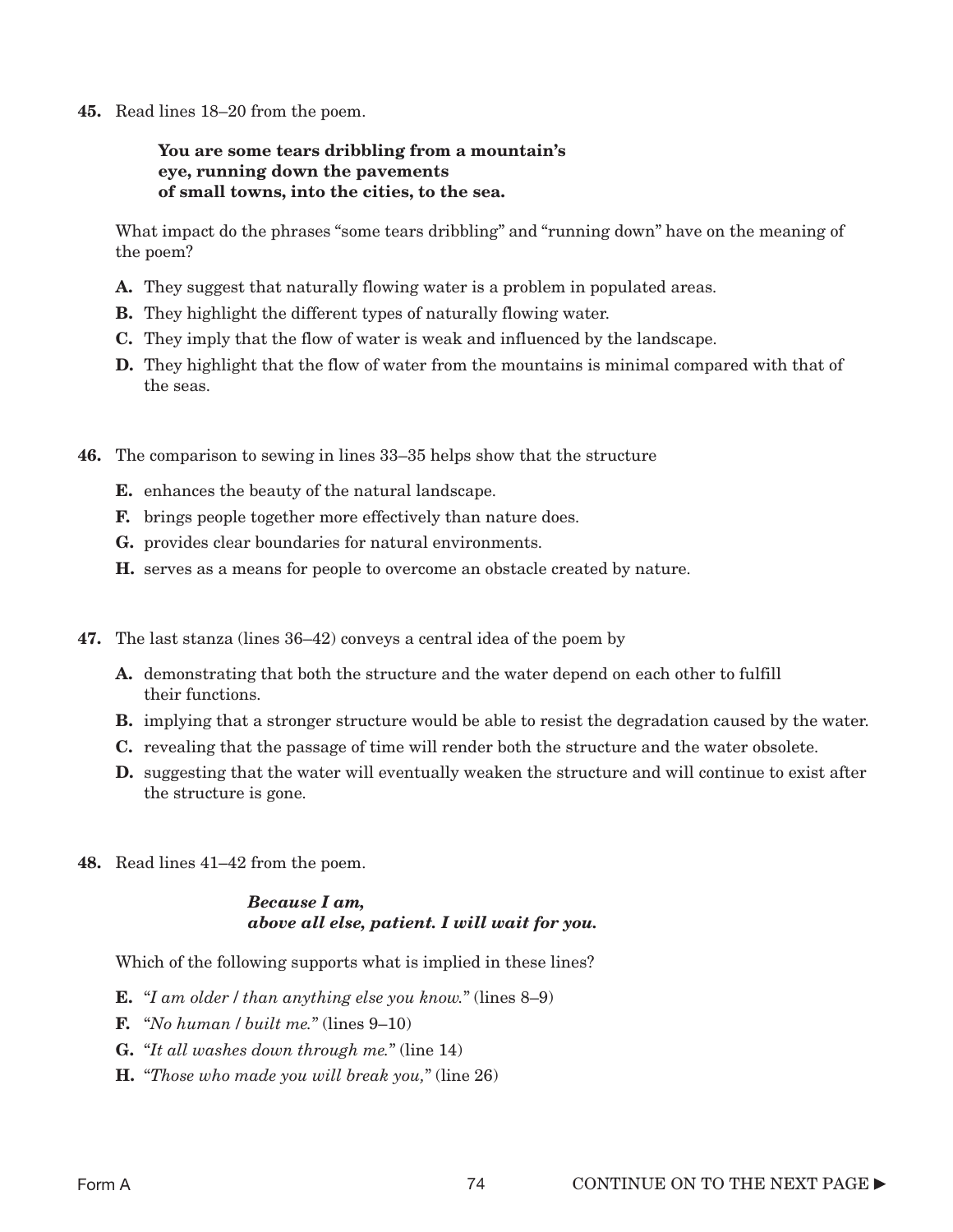- 49. How does the poet develop the points of view of the structure and the water?
	- A. by relating a discussion between them about the future of human civilization
	- **B.** by narrating a debate they have over their impact on the environment
	- C. by illustrating the unique power they each possess over nature
	- **D.** by using personification to allow them to debate who is more important
- 50. How does the form of the poem contribute to its meaning?
	- E. The use of an equal number of lines in each stanza emphasizes that both speakers are equally important.
	- F. The use of italics in some of the stanzas indicates the increasing tension between the structure and the water.
	- G. The alternating positions of the stanzas highlight the opposing points of view of the speakers.
	- H. The lack of a regular rhyme scheme or meter reflects the way the water changes the structure and the way the water itself changes.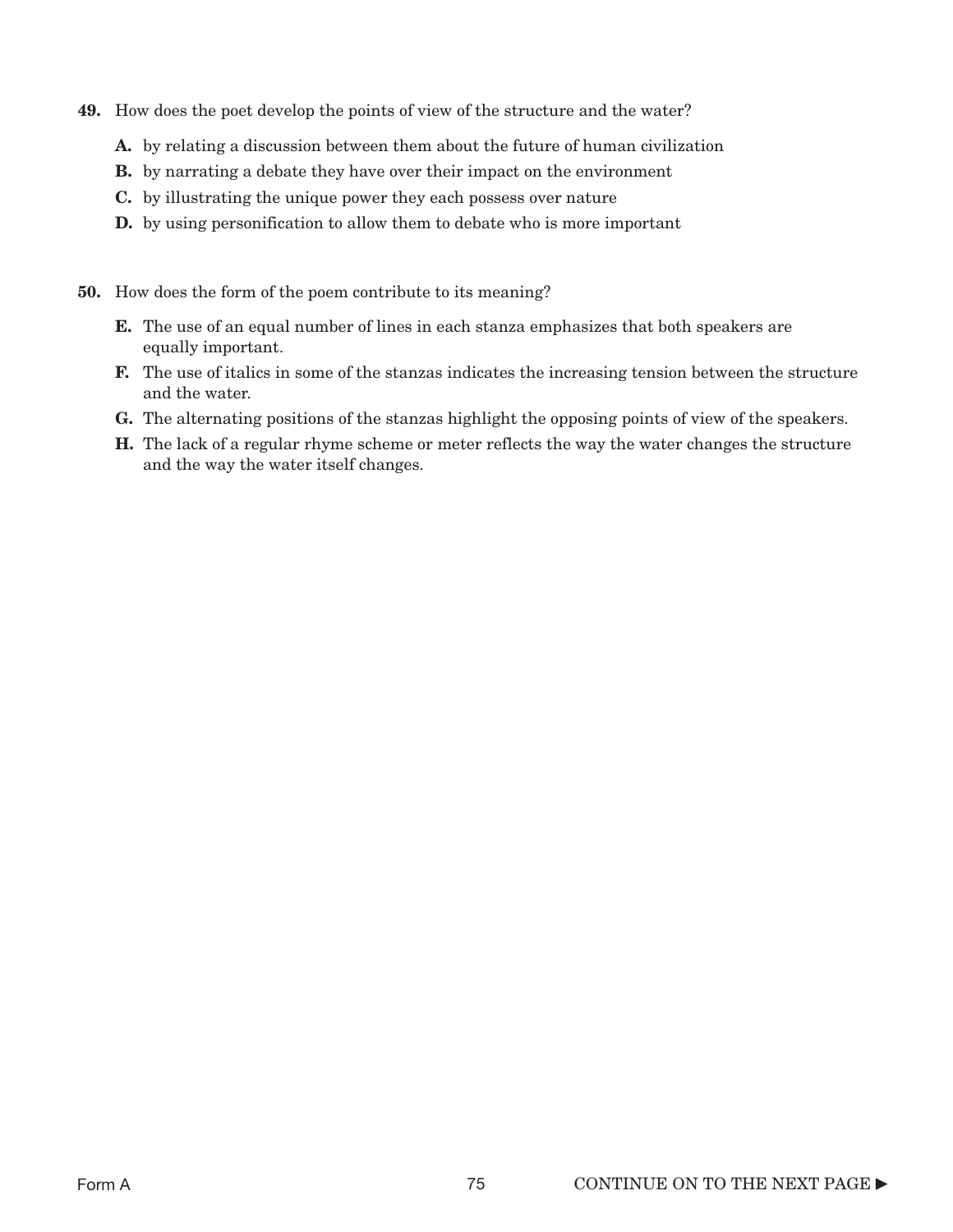## The Year without a Summer

- $_1$  The eruption of the Philippine volcano Mount Pinatubo in June 1991 sent a huge cloud of gas and dust encircling the globe. The dust and ash from Mount Pinatubo was blamed for a two-year decrease in global temperature, changes in weather patterns, and damage to the ozone layer. The situation brings to mind a time now remembered as "The Year without a Summer," a meteorological event that occurred 175 years earlier. At that time, harsh weather conditions plagued much of eastern North America and, to a lesser extent, northern Europe.
- April 1816 brought typical spring weather to upstate New York and New England; trees budded, and 2 farmers prepared to plow and plant. In May, however, the expected warm temperatures failed to arrive. Most people remained optimistic, waiting for the summer that was "just around the corner." They waited in vain. During the first week of June, ten inches of snow fell on New England. Throughout the month, temperatures rarely rose above the 30s. Many farmers replanted crops several times, only to see them stunted or destroyed by sleet, hail, and icy winds. July and August brought little improvement. During most days the temperature stayed in the 40s. Farmers' diaries document the farmers' daily struggles with near-freezing temperatures, failing crops, and dying farm animals. The few crops that managed to survive were killed by frost in mid-September. Winter came early in New England and was unusually severe. Even the South was affected; on July 4, the high temperature for Savannah, Georgia, was only 46 degrees Fahrenheit!
- <sup>3</sup> Some religious leaders warned their congregations that the unusual weather meant that the end of the world was drawing near. Other leaders attributed the cool weather to unusual sunspot activity. The proliferation of the newly invented lightning rod was also blamed as some people believed that lightning rods had interrupted the natural temperature balance of Earth, causing the cooler temperatures.
- It was not until October that the first plausible explanation for "The Year without a Summer" was 4 suggested. Friedrich Bessel, a German astronomer, reported seeing thick clouds of dust in the upper atmosphere. He theorized that these dust particles screened portions of Earth from the warming rays of the sun. It was discovered that in April 1815, Mount Tambora, an Indonesian volcano, had erupted with such force that it had sent an estimated 100 cubic miles of fine dust into the atmosphere. Witnesses to the eruption reported that the sky remained dark for two days. The dust then rose high into the stratosphere, where it encircled the world for several years to come.
- Skeptics in 1816 doubted that a faraway volcano could steal their summer. However, most present-day 5 researchers believe Bessel's explanation to be generally correct, demonstrating the global nature of weather. The dust in the atmosphere eventually settled, and the spring of 1817 was back to normal.
- 51. Which of the following best tells what this passage is about?
	- A. the belief of some religious leaders that the end of the world was coming in 1816
	- **B.** a summer of strange weather and its probable cause
	- C. the importance of summer weather to agriculture in New England
	- D. a comparison of the weather of 1816 and 1991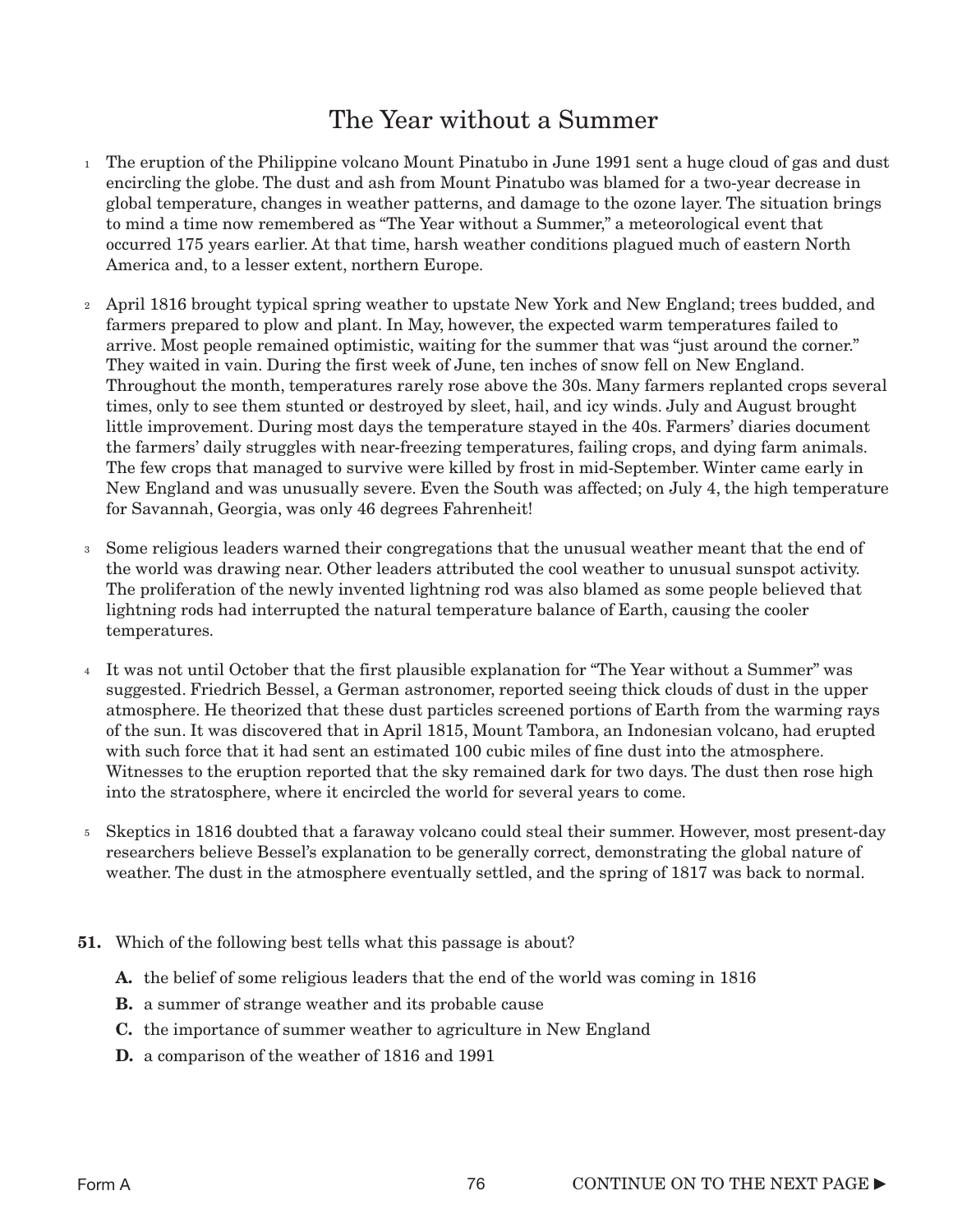- 52. What is the most likely reason farmers persisted in replanting their crops?
	- E. They believed that the cold weather could not continue all summer long.
	- F. They thought that crops would be able to survive even though the weather remained cold.
	- G. They believed that the improved weather conditions of July would last.
	- H. They thought the June snowfalls would provide needed moisture.
- 53. In the winter that followed the summer of 1816, New Englanders most likely experienced
	- A. new weather events that they had not encountered before.
	- B. temperatures that were warmer than usual for that time of year.
	- C. shortages of fruits, vegetables, and other essential crops.
	- D. difficulty adjusting to a different timeline for planting crops.
- 54. How does paragraph 3 contribute to the passage?
	- E. It presents the most probable cause of the 1816 weather.
	- F. It shows how nineteenth-century people explained the 1816 weather.
	- G. It presents a theory about the 1816 weather that some skeptics doubted.
	- H. It includes eyewitness reports to describe the source of the 1816 weather.
- 55. The author includes the details in paragraph 4 about the eruption of Mount Tambora in order to
	- A. suggest that the aftermath of the eruption still affects the environment today.
	- **B.** highlight the severe impact that the eruption had on the atmosphere.
	- C. provide a description of what happens during a volcanic eruption.
	- D. emphasize how differently people perceive natural events in various parts of the world.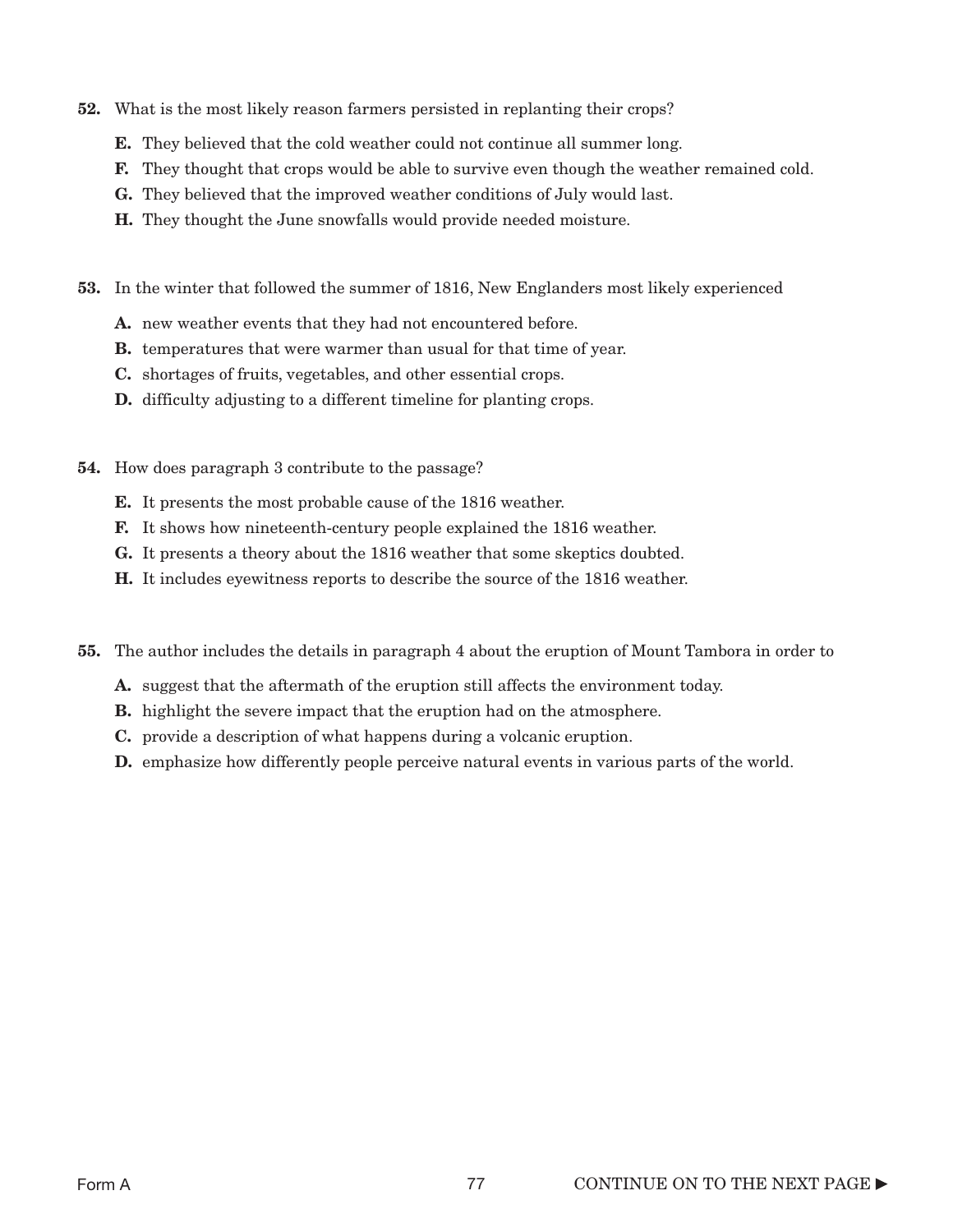- 56. Which of the following is implied by the phrase "the global nature of weather" (paragraph 5)?
	- E. Understanding weather events around the world is important for making weather predictions.
	- F. Extreme weather conditions in some parts of the world can have a lasting impact on a geographical area.
	- G. Natural disasters tend to occur in different parts of the world at the same time.
	- H. Conditions in one part of the world can affect weather in another part of the world.
- 57. The cold summer of 1816 was most likely caused by
	- A. unusual sunspot activity.
	- **B.** the excessive use of lightning rods.
	- C. damage to the ozone layer.
	- D. an increase of dust in the atmosphere.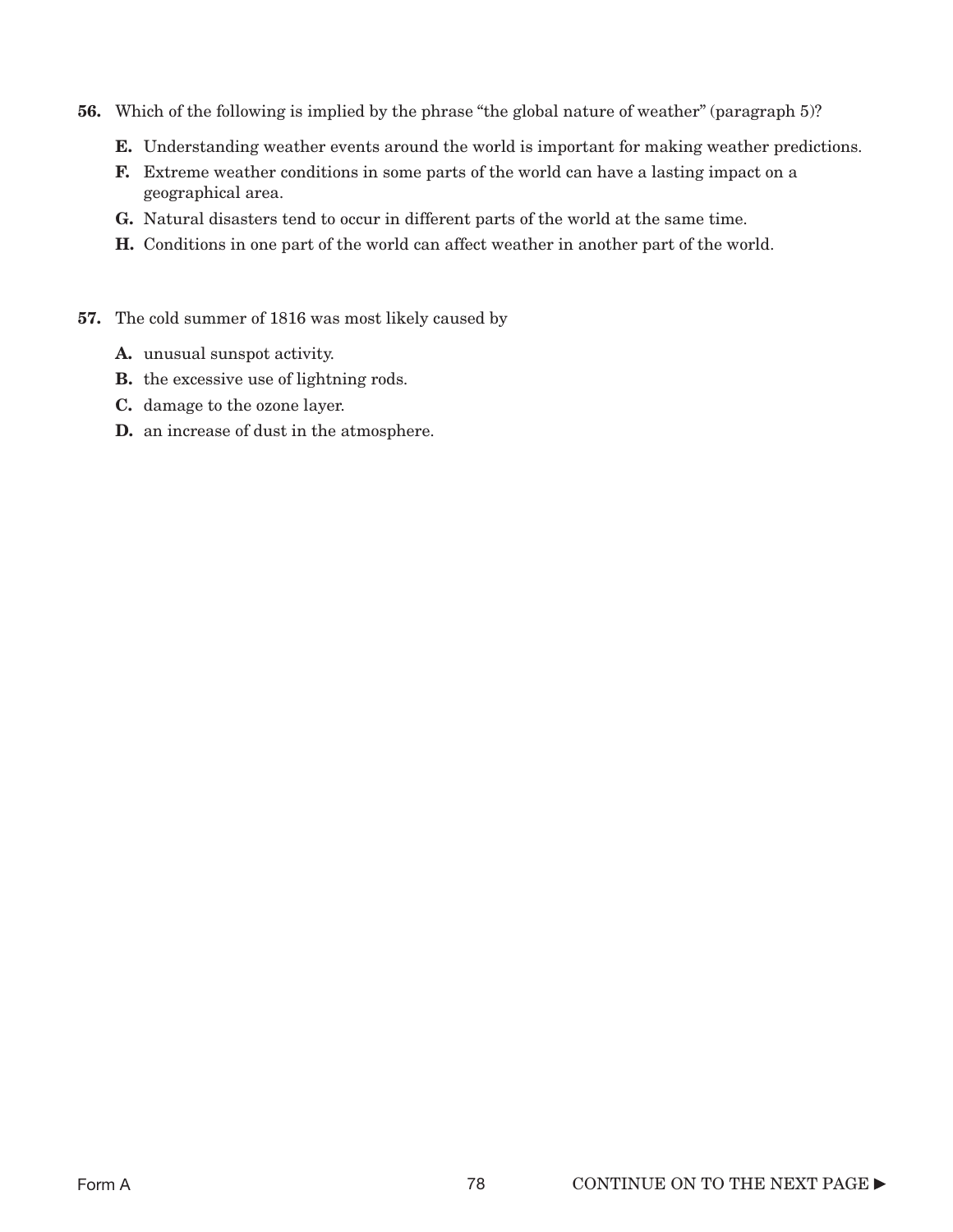### CONTINUE ON TO THE NEXT PAGE  $\blacktriangleright$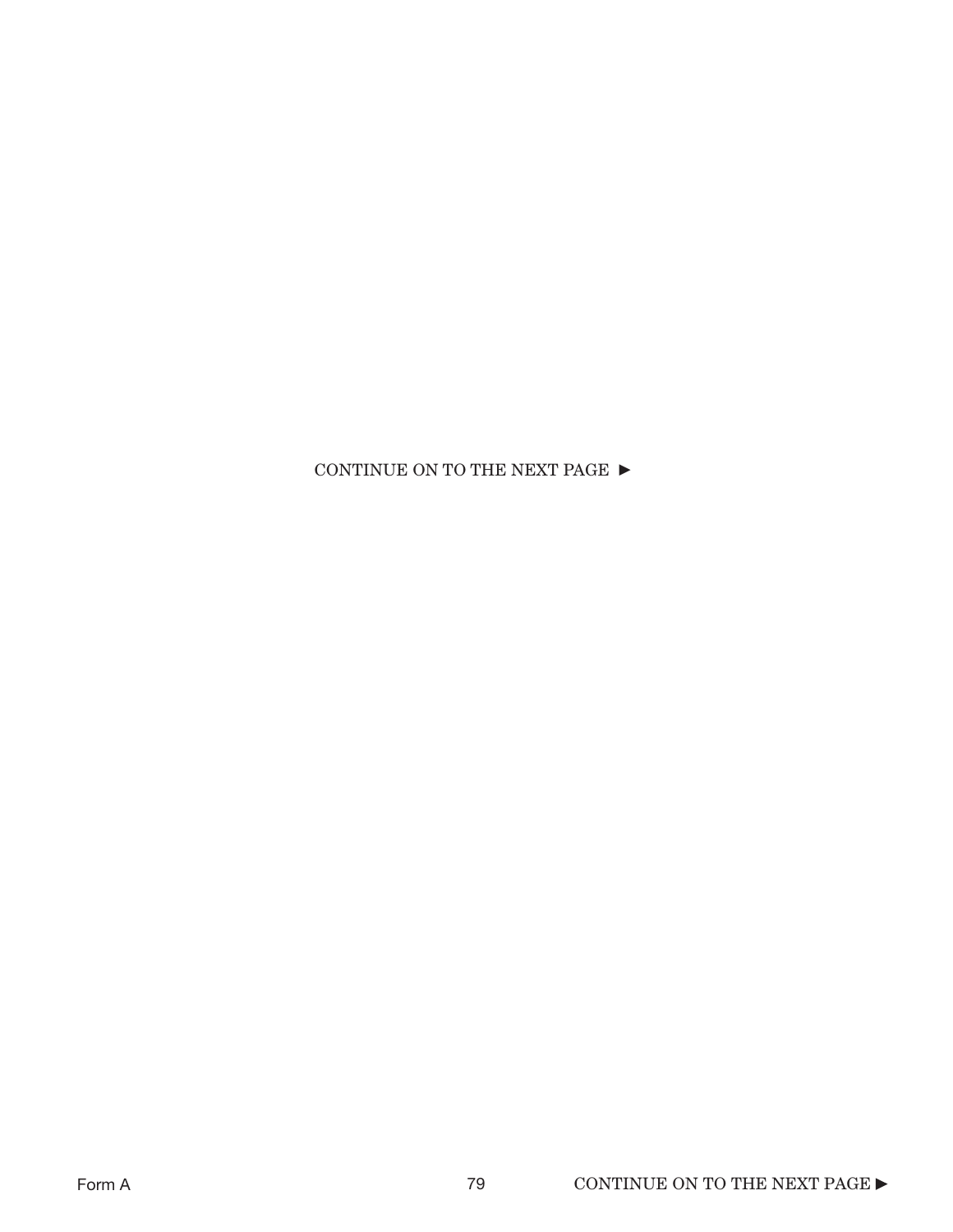# PART 2 - MATHEMATICS

### 57 QUESTIONS

### **IMPORTANT NOTES**

- (1) Formulas and definitions of mathematical terms and symbols are not provided.
- (2) Diagrams other than graphs are not necessarily drawn to scale. Do not assume any relationship in a diagram unless it is specifically stated or can be figured out from the information given.
- (3) Assume that a diagram is in one plane unless the question specifically states that it is not.
- (4) Graphs are drawn to scale. Unless stated otherwise, you can assume relationships according to appearance. For example, (on a graph) lines that appear to be parallel can be assumed to be parallel; likewise for concurrent lines, straight lines, collinear points, right angles, etc.
- (5) Reduce (simplify) all fractions to lowest terms.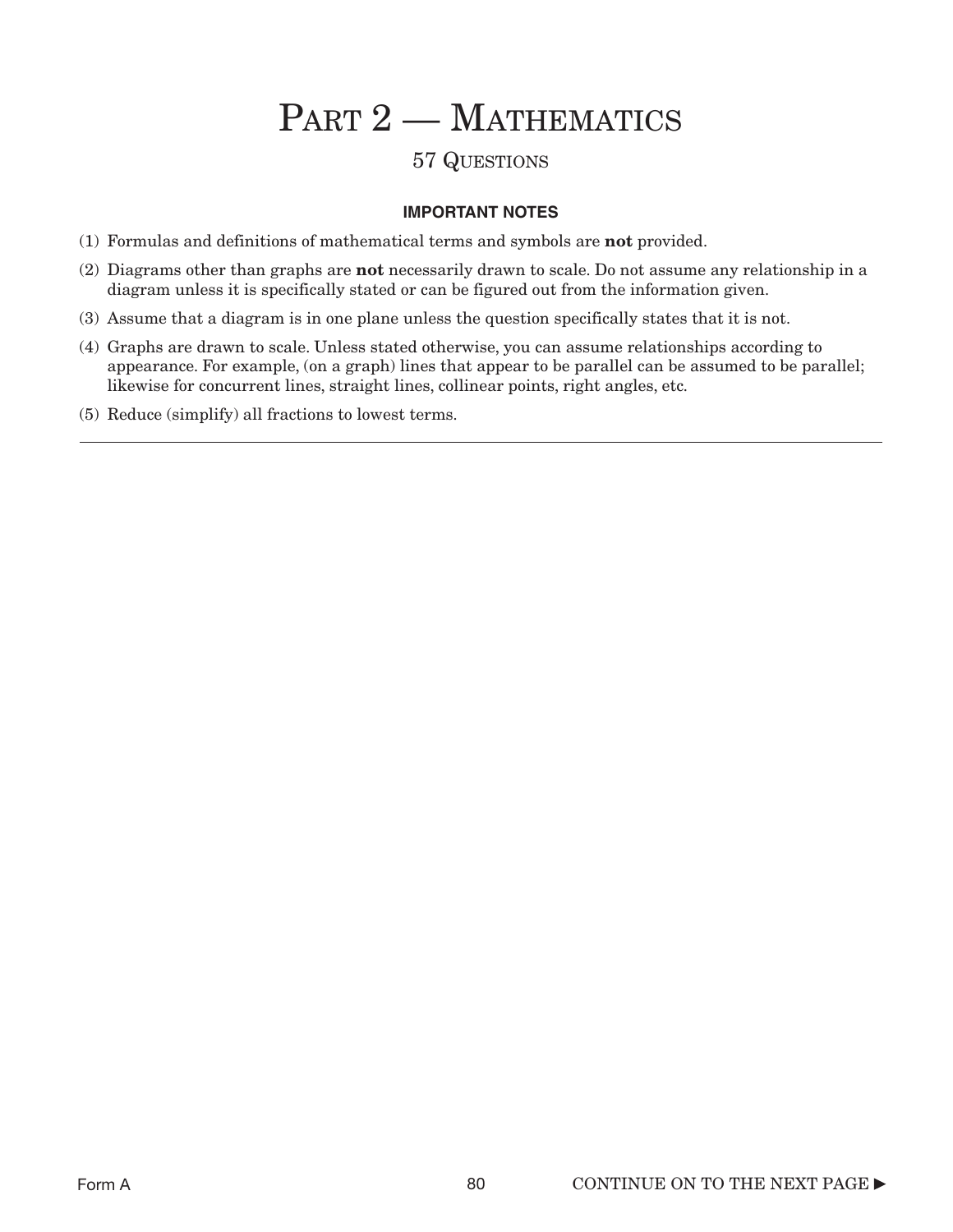# **GRID-IN QUESTIONS**

### QUESTIONS 58–62

**DIRECTIONS:** Solve each question. On the answer sheet, write your answer in the boxes at the top of the grid. Start on the left side of each grid. Print only one number or symbol in each box. Under each box, fill in the circle that matches the number or symbol you wrote above. DO NOT FILL IN A CIRCLE UNDER AN UNUSED BOX. DO NOT LEAVE A BOX BLANK IN THE MIDDLE OF AN ANSWER.

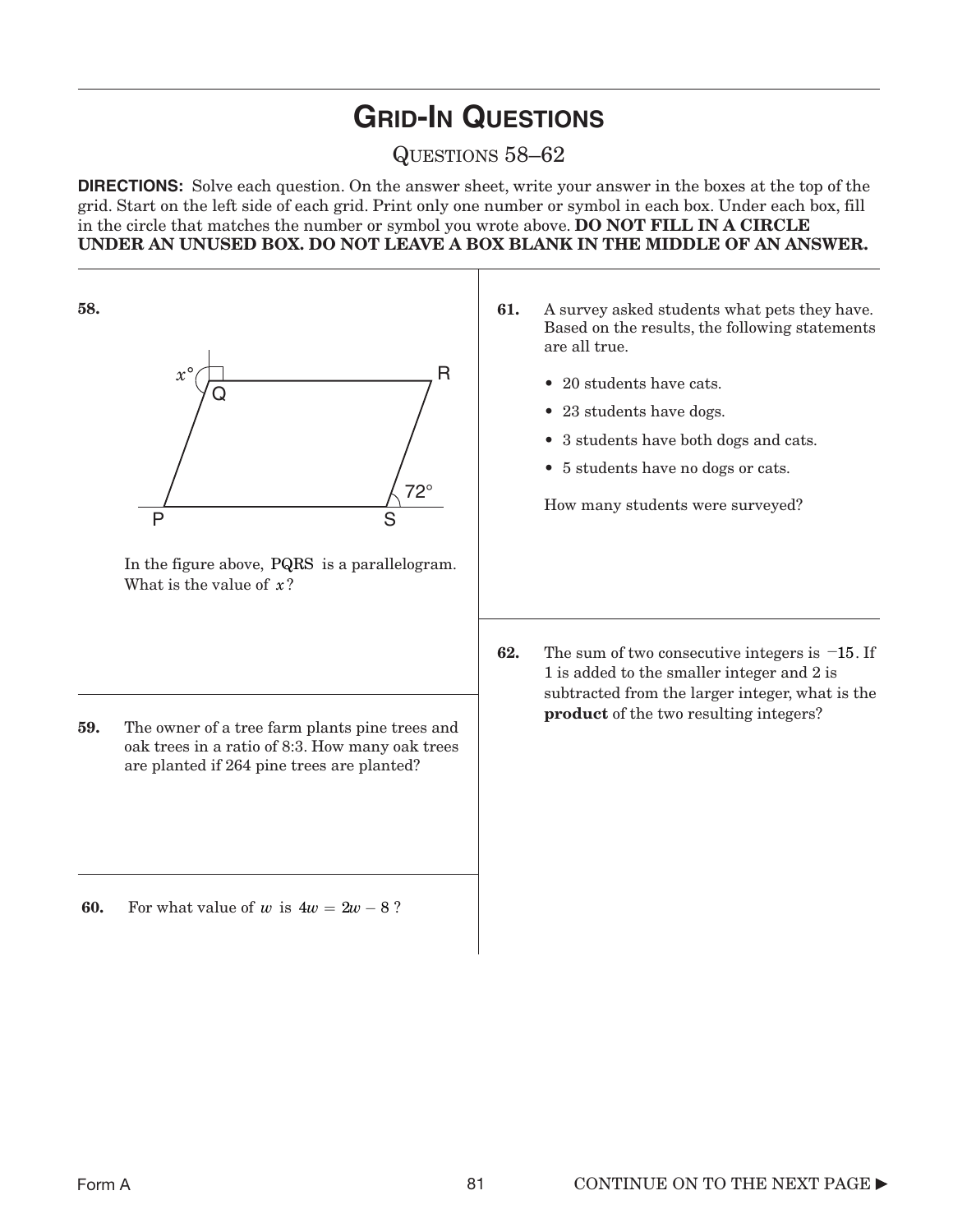# **MULTIPLE CHOICE QUESTIONS**

### QUESTIONS 63–114

**DIRECTIONS:** Solve each question. Select the best answer from the choices given. Mark the letter of your answer on the answer sheet. When you are solving questions, you can write in the test booklet or on the scrap paper given to you.

| 63. | The set of possible values of $m$ is $\{5, 7, 9\}$ .<br>What is the set of possible values of $k$ if<br>$2k = m + 3$ ?<br>A. $\{3, 4, 5\}$<br><b>B.</b> $\{4, 5, 6\}$<br><b>C.</b> $\{8, 10, 12\}$<br><b>D.</b> $\{10, 14, 18\}$ | 66. | Jenny starts a game with twice as many<br>marbles as Keiko. Jenny gives Keiko<br>5 marbles, but she still has 10 more than<br>Keiko. How many marbles did Jenny have to<br>start with?<br>E. 25<br><b>F.</b> 30<br>G. 35<br><b>H.</b> 40 |
|-----|----------------------------------------------------------------------------------------------------------------------------------------------------------------------------------------------------------------------------------|-----|------------------------------------------------------------------------------------------------------------------------------------------------------------------------------------------------------------------------------------------|
| 64. | $7+(3n+6)-(4n+8)=$                                                                                                                                                                                                               |     |                                                                                                                                                                                                                                          |
|     | E. $5-n$<br><b>F.</b> $5+n$<br><b>G.</b> $21 - n$<br><b>H.</b> $21 + n$                                                                                                                                                          | 67. | In a scale diagram, 0.125 inch represents<br>125 feet. How many inches represent 1 foot?<br>A. 0.001<br><b>B.</b> 0.01<br>C. 0.1<br>D. 0.12                                                                                              |

- 65. In a certain school, course grades range from 0 to 100. Adrianna took 4 courses and her mean course grade was 90. Roberto took 5 courses. If both students have the same sum of course grades, what was Roberto's mean?
	- A. 72
	- B. 80
	- C. 90
	- D. 92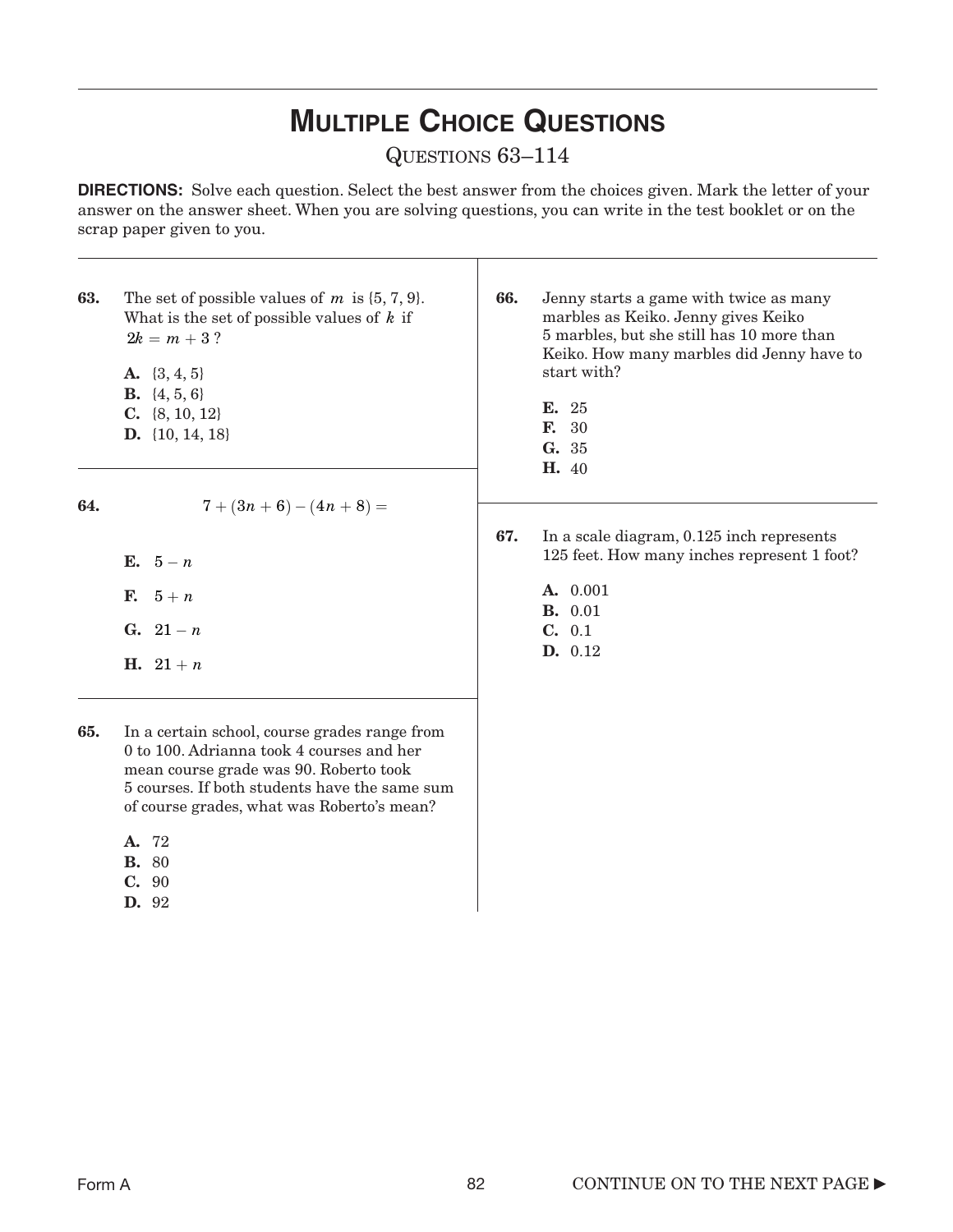#### PEOPLE PER VEHICLE AT CHECKPOINT

| <b>Number of People</b> | <b>Percent of</b> |
|-------------------------|-------------------|
| in Vehicle              | <b>Vehicles</b>   |
|                         | 40%               |
| 2                       | 35%               |
| 3                       | 15%               |
| 4                       | 7%                |
| 5 or more               | 3%                |

A researcher recorded the number of people in each vehicle that passed through a checkpoint. The table above shows the percent distribution for the 420 vehicles that passed through the checkpoint yesterday morning. How many of the 420 vehicles contained at least 3 people?

- E. 42
- F. 63
- G. 105
- H. 315



In the pyramid above, each triangular face has the same area, and the base MNPQ is a square that measures 8 centimeters on each side. If the length of  $RS = 6$  centimeters, what is the surface area of the pyramid excluding the base?

- A. 48 sq cm
- **B.** 96 sq cm
- C. 128 sq cm
- D. 160 sq cm
- 70. The perimeter of a rectangle is 510 centimeters. The ratio of the length to the width is 3:2. What are the dimensions of this rectangle?
	- E. 150 cm by 105 cm
	- F. 153 cm by 102 cm
	- G. 158 cm by 97 cm
	- H. 165 cm by 90 cm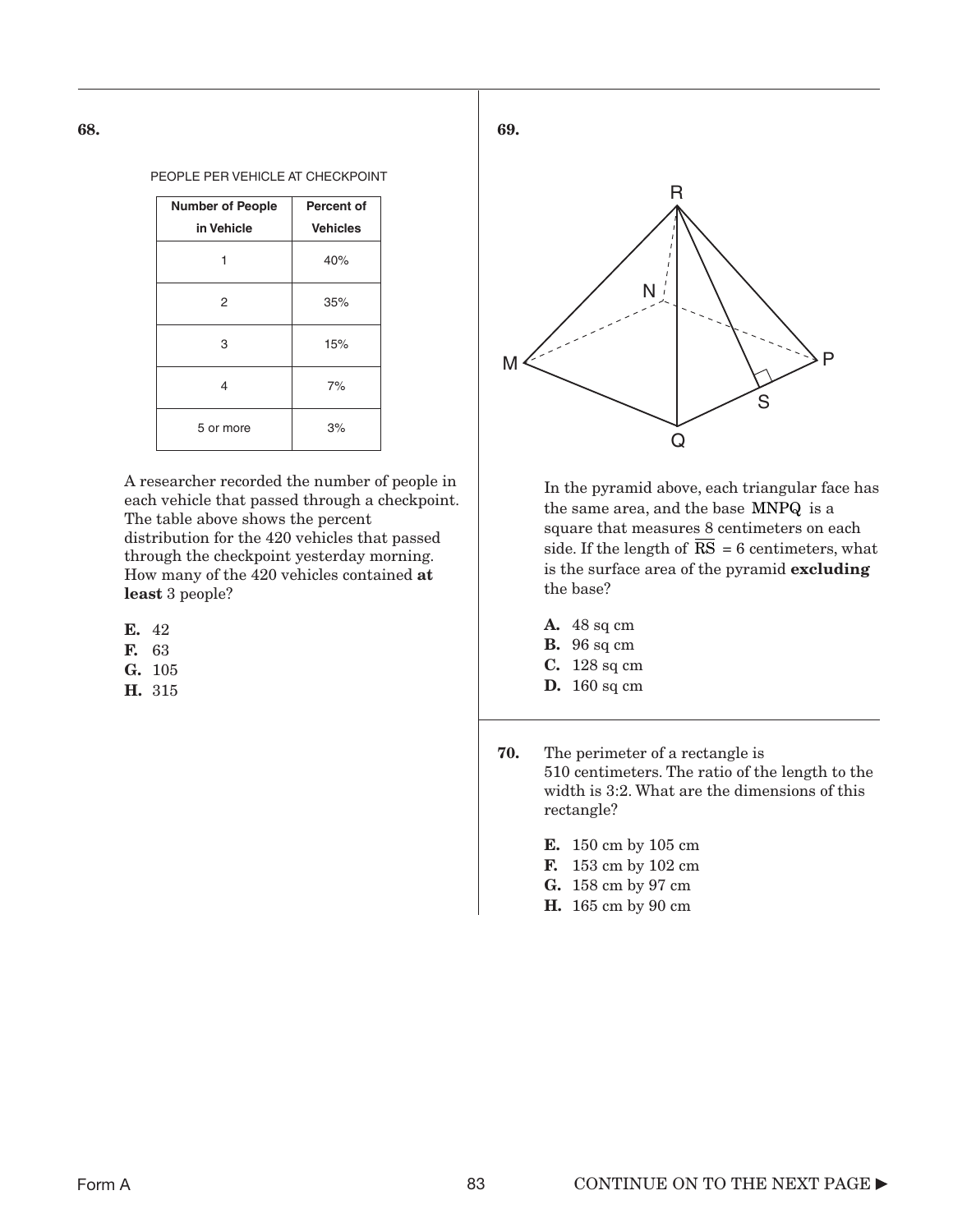71. Which number line below shows the solution to the inequality  $-4 < \frac{x}{2} < 2$ ?

A. 
$$
\frac{\leftarrow + \frac{1}{11} + \frac{1}{11} + \frac{1}{11} + \frac{1}{11} + \frac{1}{11} + \frac{1}{11} + \frac{1}{11} + \frac{1}{11} + \frac{1}{11} + \frac{1}{11} + \frac{1}{11} + \frac{1}{11} + \frac{1}{11} + \frac{1}{11} + \frac{1}{11} + \frac{1}{11} + \frac{1}{11} + \frac{1}{11} + \frac{1}{11} + \frac{1}{11} + \frac{1}{11} + \frac{1}{11} + \frac{1}{11} + \frac{1}{11} + \frac{1}{11} + \frac{1}{11} + \frac{1}{11} + \frac{1}{11} + \frac{1}{11} + \frac{1}{11} + \frac{1}{11} + \frac{1}{11} + \frac{1}{11} + \frac{1}{11} + \frac{1}{11} + \frac{1}{11} + \frac{1}{11} + \frac{1}{11} + \frac{1}{11} + \frac{1}{11} + \frac{1}{11} + \frac{1}{11} + \frac{1}{11} + \frac{1}{11} + \frac{1}{11} + \frac{1}{11} + \frac{1}{11} + \frac{1}{11} + \frac{1}{11} + \frac{1}{11} + \frac{1}{11} + \frac{1}{11} + \frac{1}{11} + \frac{1}{11} + \frac{1}{11} + \frac{1}{11} + \frac{1}{11} + \frac{1}{11} + \frac{1}{11} + \frac{1}{11} + \frac{1}{11} + \frac{1}{11} + \frac{1}{11} + \frac{1}{11} + \frac{1}{11} + \frac{1}{11} + \frac{1}{11} + \frac{1}{11} + \frac{1}{11} + \frac{1}{11} + \frac{1}{11} + \frac{1}{11} + \frac{1}{11} + \frac{1}{11} + \frac{1}{11} + \frac{1}{11} + \frac{1}{11} + \frac{1}{11} + \frac{1}{11} + \frac{1}{11} + \frac{1}{11} + \frac{1}{11} + \frac{1}{11} + \frac{1}{11}
$$

| 72. | 1 dollar = $7 \text{ lorges}$ |
|-----|-------------------------------|
|     | $1$ dollar = 0.5 dalt         |

Kevin has 140 lorgs and 16 dalts. If he exchanges the lorgs and dalts for dollars according to the rates above, how many dollars will he receive?

- E. \$28
- F. \$52
- G. \$182
- H. \$282
- 73. A box of colored pencils contains exactly 6 red pencils. The probability of choosing a red pencil from the box is  $\frac{2}{5}$ . How many of the pencils in the box are not red? 7
	- A. 5
	- B. 15
	- C. 21
	- D. 30
- **74.** The sum of the numbers  $x$ ,  $y$ , and  $z$  is 50. The ratio of  $x$  to  $y$  is 1:4, and the ratio of  $y$ to  $z$  is 4:5. What is the value of  $y$ ?
	- E. 4
	- F. 8
	- G. 10
	- H. 20

75.



What is the area of the shaded region in the graph above?

- A. 0.25 square unit
- **B.** 0.5 square unit
- C. 1 square unit
- D. 1.5 square units

76. In Centerville, 45% of the population is female, and 60% of the population commutes to work daily. Of the total Centerville population, 21% are females who commute to work daily. What percentage of the total Centerville population are males who do not commute to work daily?

- E. 15%
- F. 16%
- $\mathbf{G.}$  24%
- H. 39%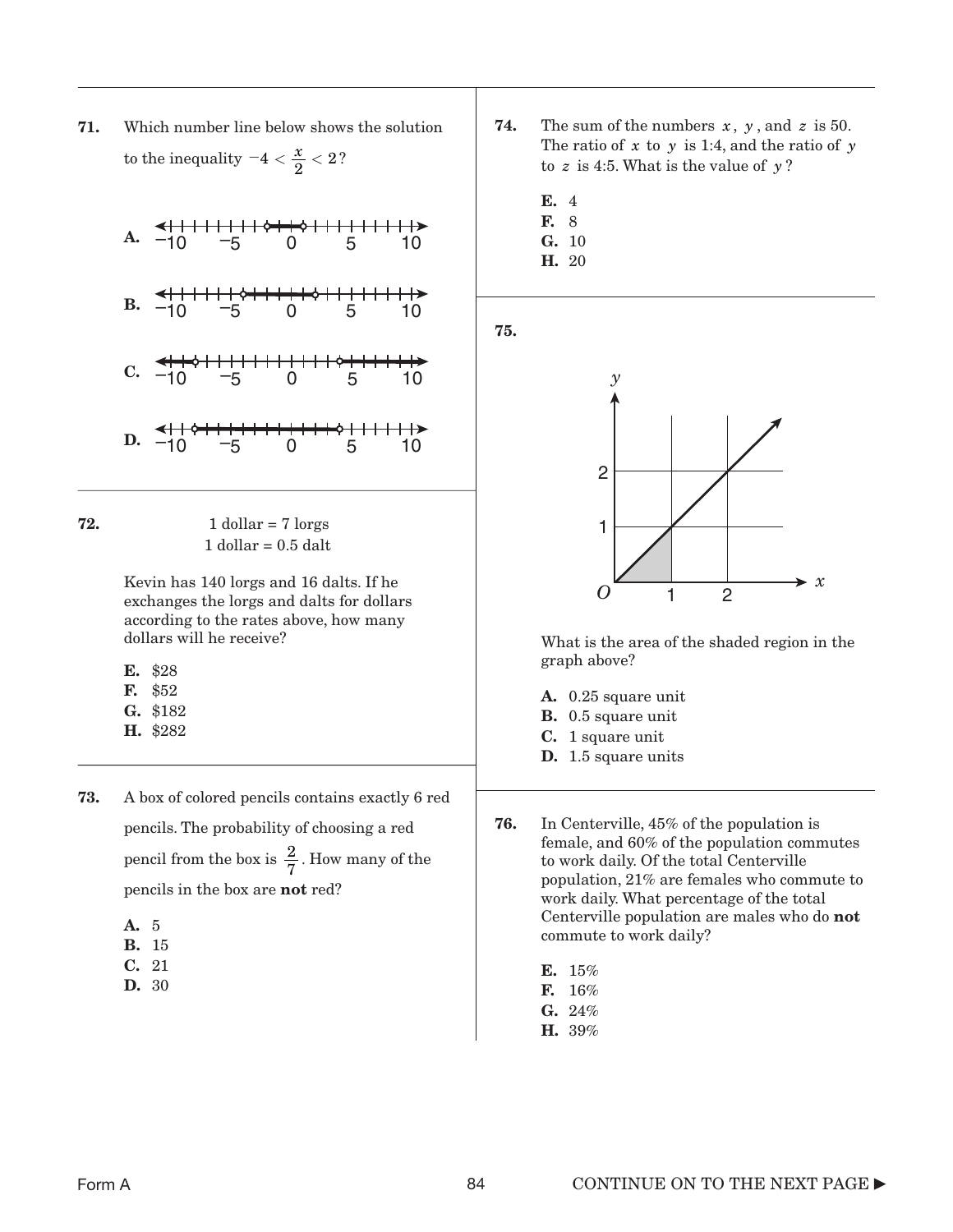- 77. Mrs. Cranston bought five bottles of water for \$0.90 each and 8 pounds of meat. She paid a total of \$26.90 for these items, not including tax. What was the price per pound of the meat?
	- A. \$2.80
	- B. \$3.25
	- C. \$14.40
	- D. \$22.40

78. In a sample of 10 cards, 4 are red and 6 are blue. If 2 cards are selected at random from the sample, one at a time without replacement, what is the probability that both cards are not blue?

$$
E. \frac{2}{15}
$$

$$
F. \quad \frac{4}{25}
$$

$$
G. \ \ \frac{3}{10}
$$

$$
H. \ \ \frac{1}{3}
$$

**79.**  $1 \text{ sind} = 4 \text{ lorgs}$ 2 plunks = 5 dalts  $5 \text{ sinds} = 2 \text{ harps}$  $1$  plunk =  $3$  harps

> A nation has five types of coins: sinds, dalts, lorgs, harps, and plunks. The relationship between the coins is shown above. Which coin is most valuable?

A. sind

B. dalt

C. harp

D. plunk

80.

SCORES ON MATH QUIZ

| <b>Score</b> | <b>Number of Students</b> |  |  |
|--------------|---------------------------|--|--|
| 85           |                           |  |  |
| 75           |                           |  |  |
| 65           | 2                         |  |  |

What is the mean score of the 10 students in the table above?

E. 22.5 F. 75

G. 77

H. 85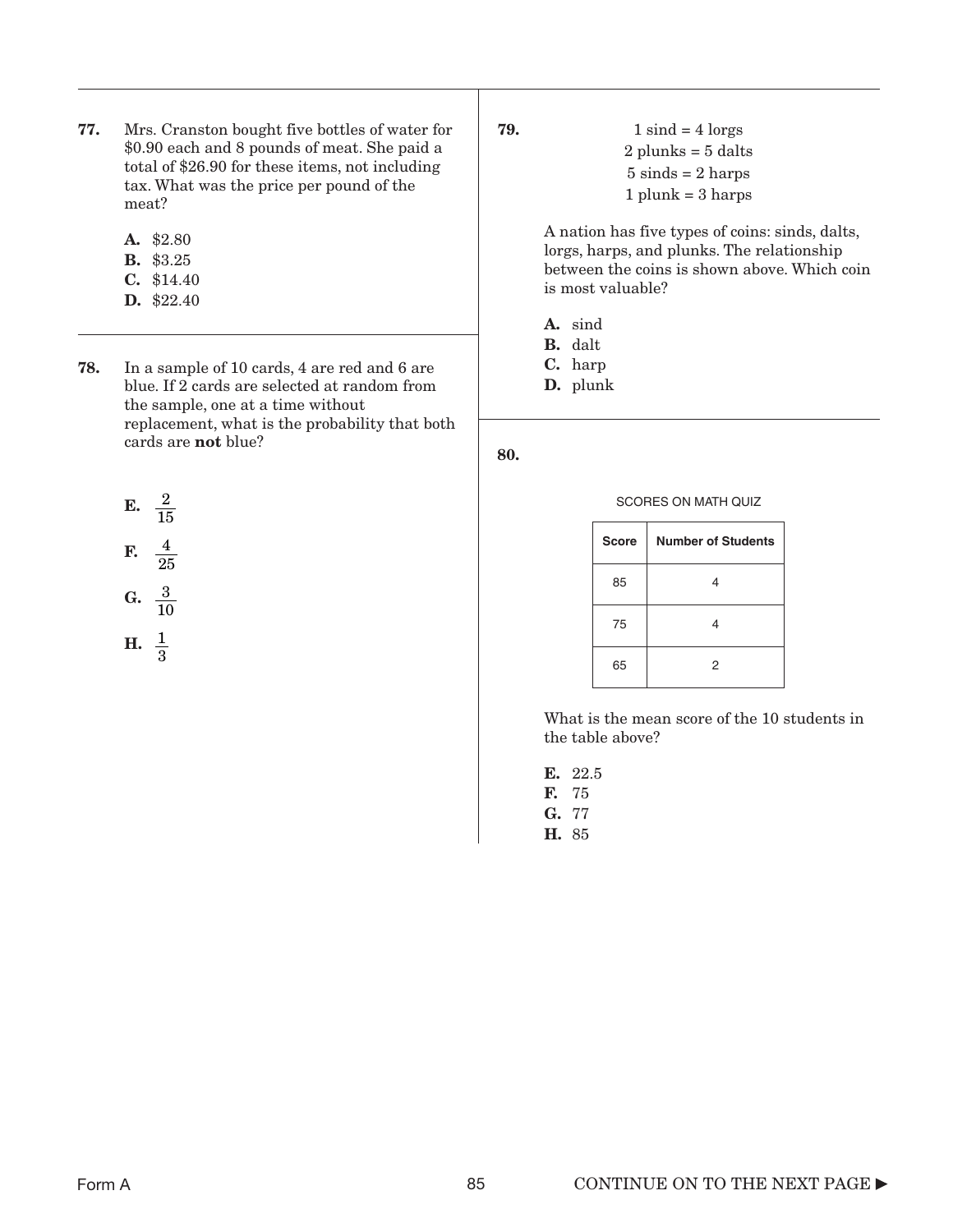

- A. 2,500
- B. 2,700 C. 2,800
- D. 3,000
- 82. Which of the following numbers has factors that include the smallest factor (other than 1) of 91?
	- E. 30
	- F. 35
	- G. 39
	- H. 44
- 83. In a scale drawing of a triangular banner, one side measures 16 centimeters and the other two sides each measure 12 centimeters. On the actual banner, these two sides each measure 36 feet. What is the length of the remaining side of the actual banner?
	- A. 16 ft
	- B. 32 ft
	- C. 40 ft
	- D. 48 ft
- 84. The faculty of a certain four-year college consists of 179 teachers. There are 663 first-year students. The student-to-faculty ratio for the entire college is 15 to 1. What is the total number of second-, third-, and fourth-year students?
	- E. 1,989
	- F. 2,022
	- G. 2,652
	- H. 2,685

$$
2\frac{1}{5}+3\frac{3}{10}+4\frac{2}{5}+5\frac{1}{2}
$$

What is the value of the expression shown above?

**A.** 
$$
14\frac{7}{20}
$$
  
**B.**  $14\frac{2}{5}$   
**C.**  $15\frac{7}{20}$   
**D.**  $15\frac{2}{5}$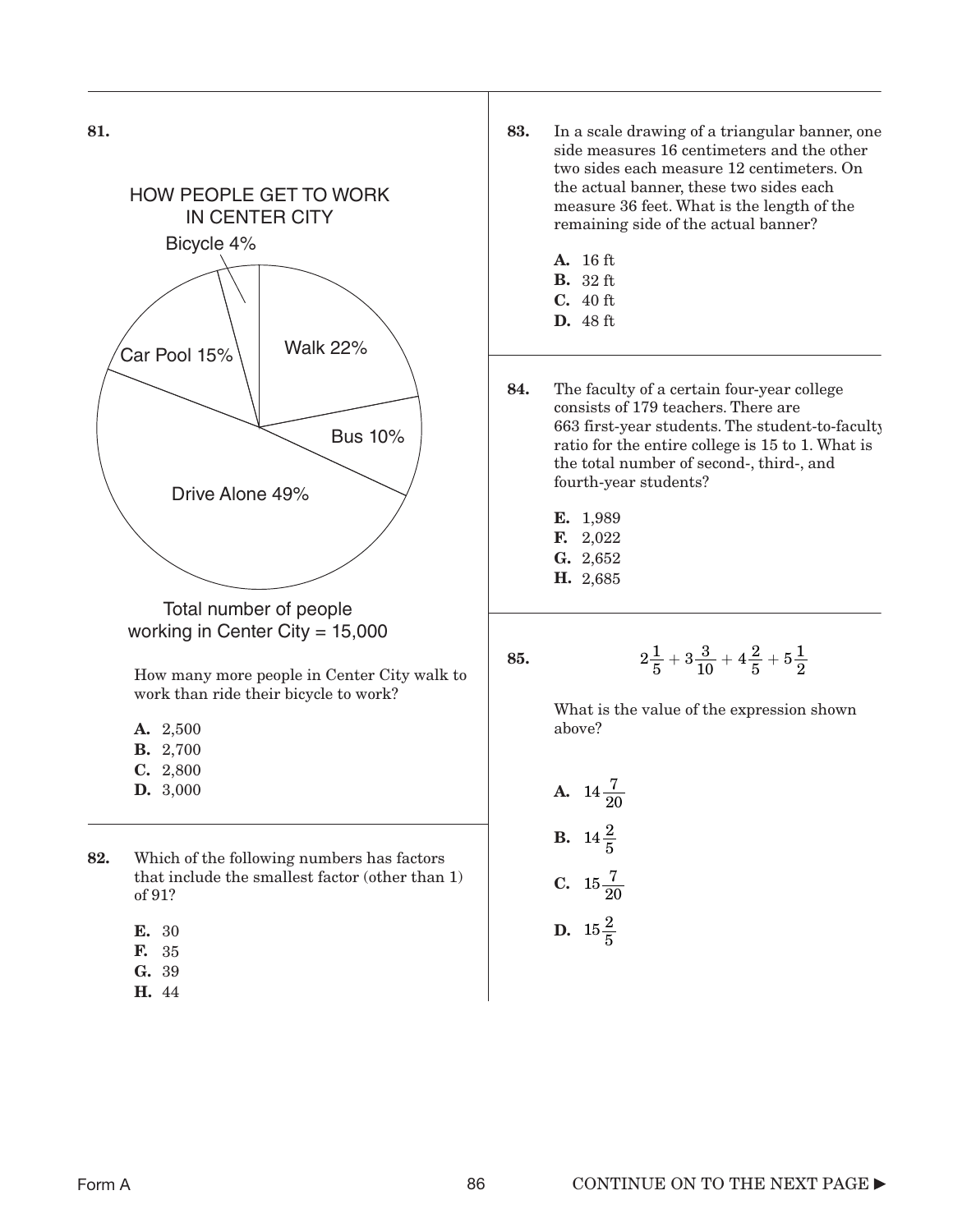- 86. A car is traveling 55 miles per hour, and 1 mile = 5,280 feet. Which of the following calculations would give the car's speed in feet per second?
	- E.  $\frac{55 \cdot 5,280}{1}$ F. G.  $\frac{55 \cdot 3,600}{5000}$ 1  $\frac{55 \cdot 5,280}{0.000}$ 3,600 5,280
	- **H.**  $\frac{55 \cdot 5,280}{c_0}$ 60
- **87.** Today, Tien's age is  $\frac{1}{4}$  of Jordan's age. In 2 years, Tien's age will be  $\frac{1}{2}$  of Jordan's age. How old is Jordan today? 4 3
	- A. 4 years old
	- B. 6 years old
	- C. 12 years old
	- D. 16 years old
- 88. How many positive even factors of 48 are greater than 24 and less than 48?
	- E. 0
	- F. 1
	- G. 2
	- H. 12
- 89. The least of 5 consecutive integers is *l*, and the greatest is g. What is the value of  $\frac{l+g}{g}$  in terms of *l*? 2
	- A. 2*l*
	- B. 3*l*
	- $C. \quad l+2$
	- D. *l* + 5
- 90. Johan leased a car for three years. He paid a one-time fee of \$1,000, and an additional \$300 per month for the full three years. At the end of the three years, what is the total amount Johan paid for leasing this car?
	- E. \$1,900 F. \$4,600 G. \$10,800
	- H. \$11,800
- 91. There are 6 different cookies on a plate. Aiden will choose 2 of these cookies to pack in his lunch. How many different pairs of 2 cookies can he choose from the 6?
	- A. 12
	- B. 15
	- C. 30 D. 36
- 92. For a presentation, Deion can create 5 slides in 20 minutes, working at a constant rate. Kyra can create 3 slides in 10 minutes, working at her own constant rate. What is the total number of slides the two of them can create in one hour?
	- E. 16
	- F. 30
	- G. 33
	- H. 55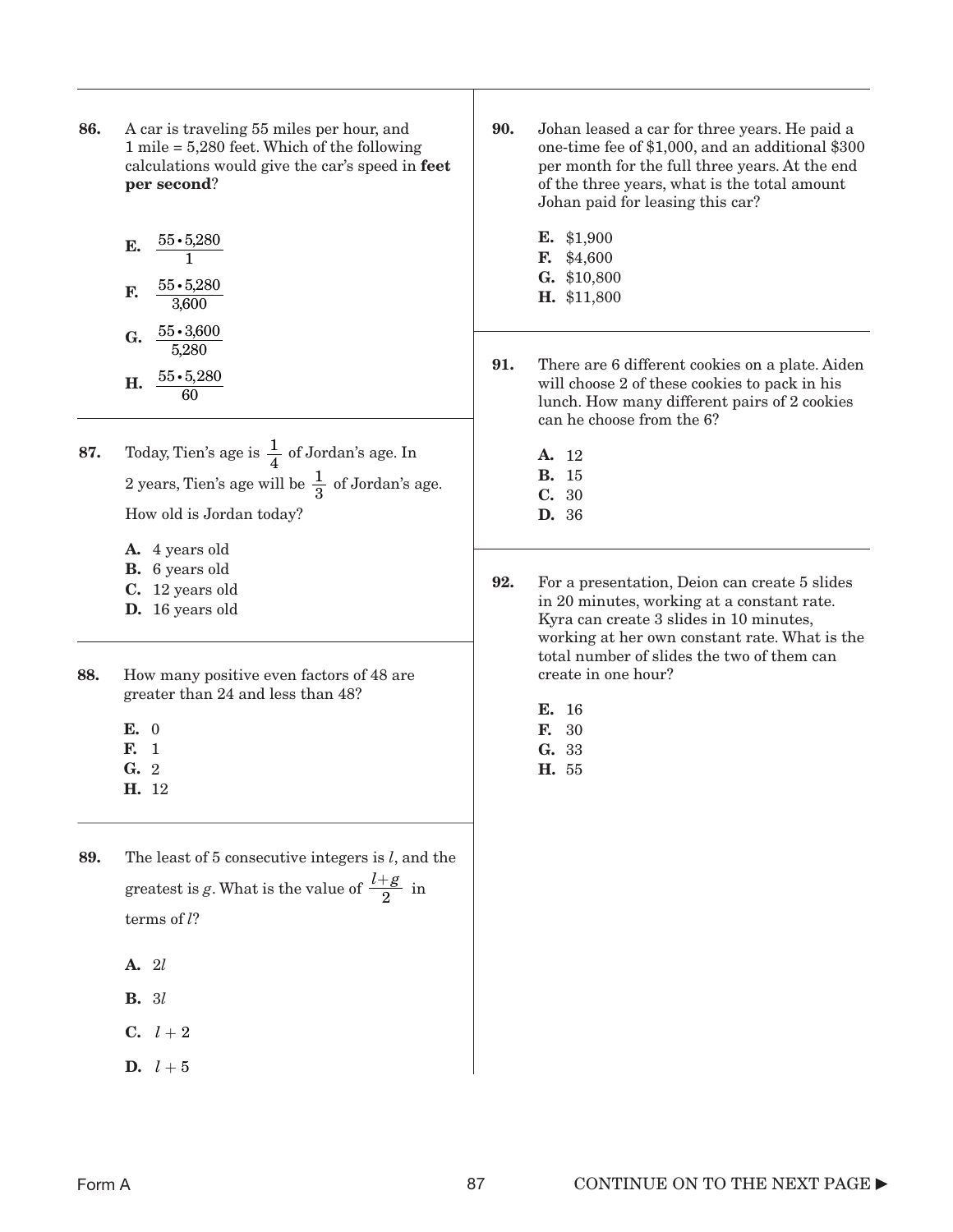

On the number line above,  $LN = \frac{1}{8}$ . Point M (not shown) is located between point L and point N. Which value below is a possible value for M?

A. 4.26 B. 4.31 C. 4.35 D. 4.58

- 94. An unmarked straight stick will be laid end over end to measure a distance of exactly 72 feet. The same stick will be used in the same way to measure a distance of exactly 30 feet. What is the length of the longest possible stick that can be used for both measurements?
	- E. 3 ft
	- F. 4 ft
	- G. 6 ft
	- H. 8 ft

95. Ryan must read 150 pages for school this weekend. It took him 30 minutes to read the first 20 pages. At this rate, how much additional time will it take him to finish the reading?

**A.** 
$$
2\frac{1}{6}
$$
 hr  
\n**B.**  $3\frac{1}{4}$  hr  
\n**C.**  $3\frac{3}{4}$  hr  
\n**D.**  $7\frac{1}{2}$  hr

- **96.** Suppose  $M = \frac{w}{x}$ ,  $N = \frac{y}{z}$ , and  $w, x, y$ , and  $z$ do not equal 0. What is  $\frac{M}{N}$  in terms of *w*, *x*, *y*, and ? *z*
	- E. F. G. *wx yz wy xz wz xy*  $\frac{xy}{yx}$
	- H. *wz*
- 97. In the set of consecutive integers from 12 to 30, inclusive, there are four integers that are multiples of both 2 and 3. How many integers in this set are multiples of neither 2 nor 3?
	- A. 5
	- B. 6
	- C. 13
	- D. 15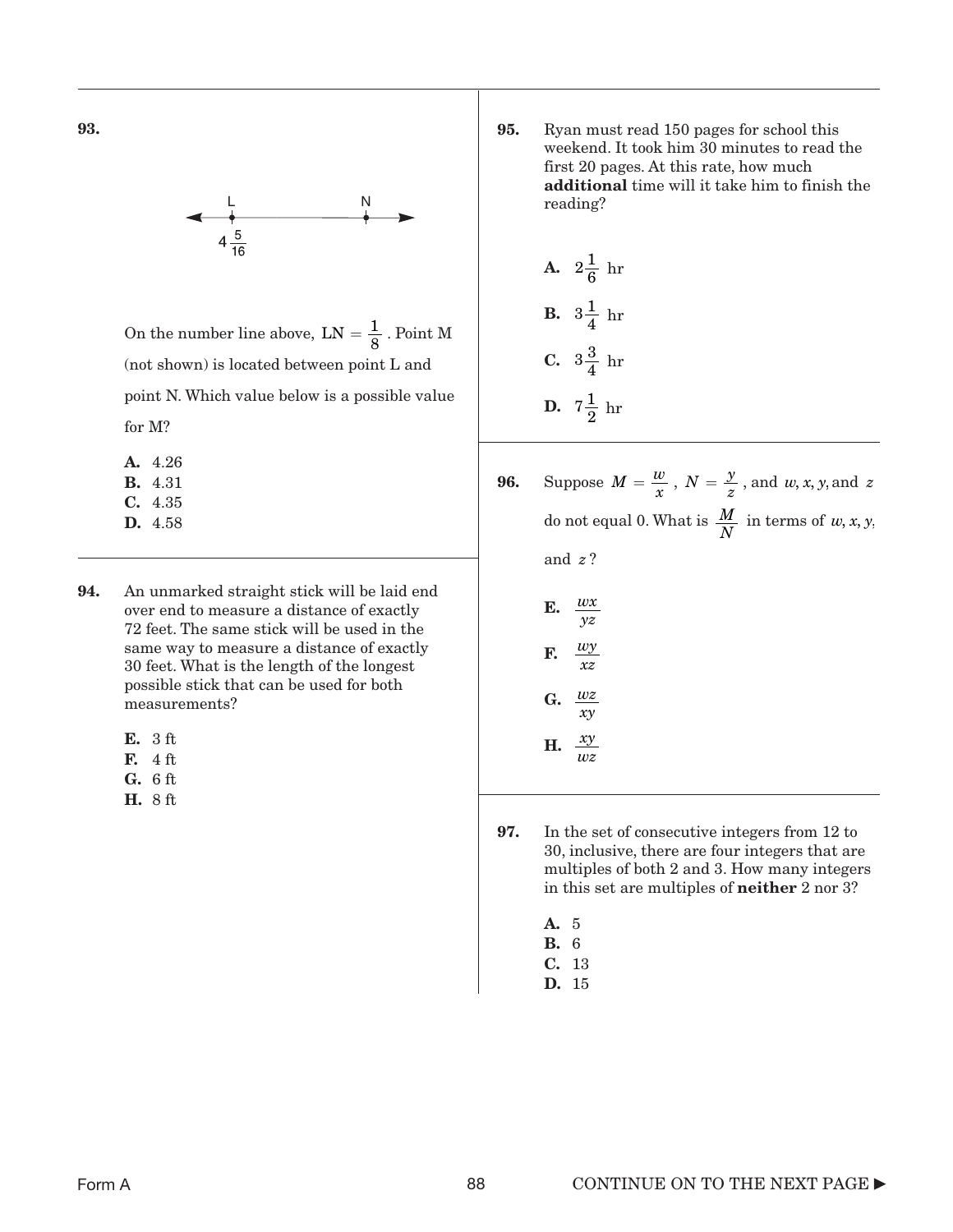

The graph above shows the number of schools per city for five small cities. Cities M and N each have 500 students per school. City P has 400 students per school. Cities Q and R each have 700 students per school. Which of the five cities has the greatest number of students?

| ш. |  |  |
|----|--|--|
|----|--|--|

- F. City P
- G. City Q
- H. City R

99. A box contains 5 strawberry candies, 3 banana candies, and 2 orange candies. If Braden selects 2 candies at random from this box, without replacement, what is the probability that both candies are not banana?

**A.** 
$$
\frac{1}{15}
$$
  
**B.**  $\frac{9}{100}$   
**C.**  $\frac{7}{15}$   
**D.**  $\frac{49}{100}$ 

100.

 $\frac{w}{x}$  =

In the equation above,  $w, x, y$ , and  $z$  are positive numbers. Which of these is equal to ? *z*

*y z*

E. *x* F. G. H.  $\frac{xy}{w}$  *xy w xy w*

101.



On the number line above, points W*,* X*,* Y, and Z are integers, and WX:XY:YZ = 4:2:3. What is the value of WY?

| А. | 8  |
|----|----|
| в. | 11 |
| С. | 12 |
| D. | 18 |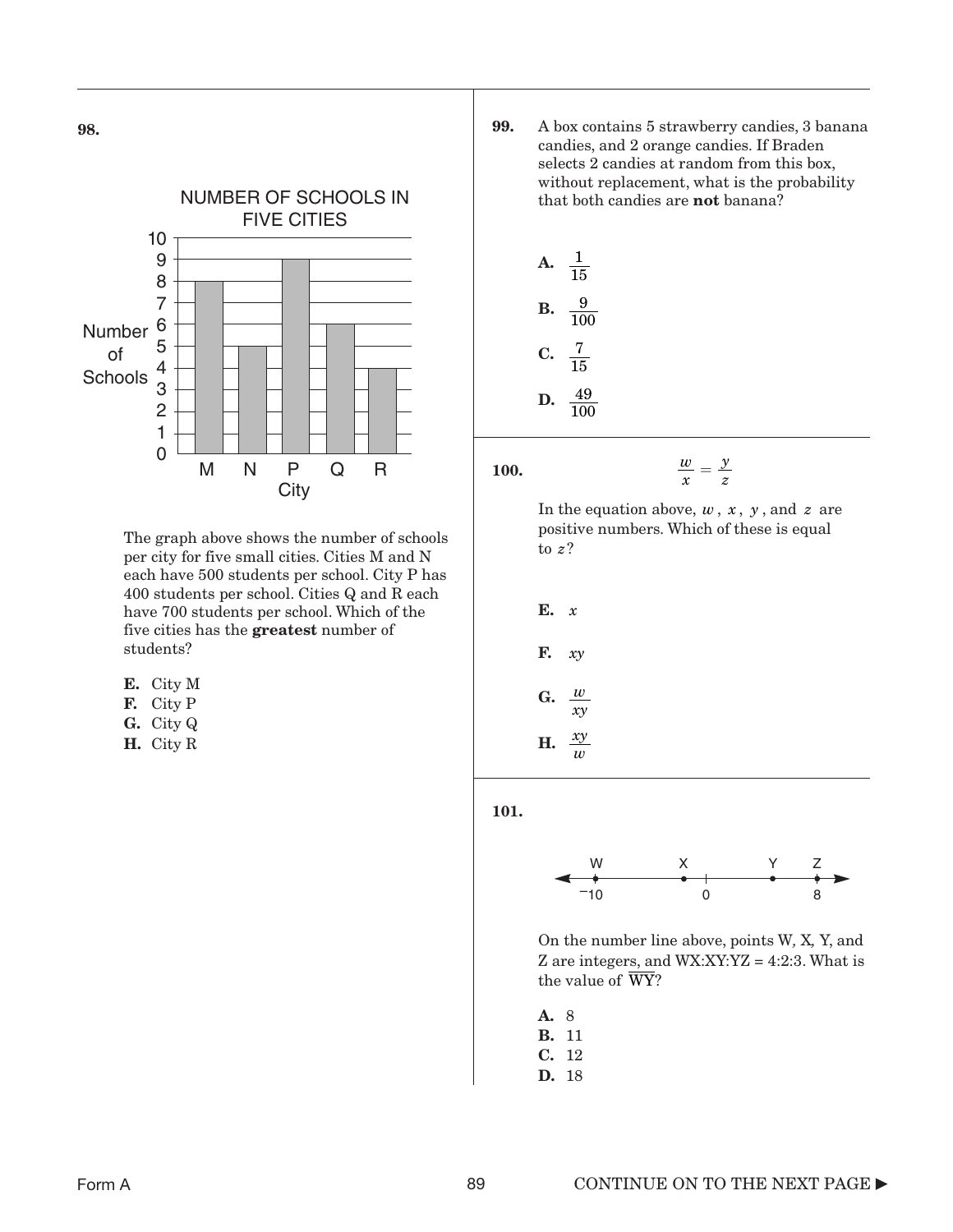- 102. A metal square used in an electronic device must have a thickness of 0.02 inch, with an allowable error of 1 percent. What is the greatest allowable thickness of the metal square?
	- E. 0.0002 in.
	- F. 0.02 in.
	- G. 0.0202 in.
	- H. 0.03 in.

| SCORES ON BIOLOGY TEST |                     |       |  |
|------------------------|---------------------|-------|--|
| <b>Section</b>         | <b>Lowest Score</b> | Range |  |
|                        | 65                  | 28    |  |
| н                      | 62                  | 25    |  |
|                        |                     | 22    |  |

Mr. Blake's biology class is divided into three sections. The same test was given to each section. The table above shows both the lowest score and the range of scores on this test for each section. What is the overall range of all scores in all three sections?

- B. 27
- C. 28
- D. 31
- **104.** If  $3n$  is a positive even number, how many odd numbers are in the range from 3*n* up to and including  $3n + 5$ ?
	- E. 2
	- F. 3
	- G. 4
	- H. 5

105.  $\frac{10}{13} = 0.\overline{769230}$ 

> In the infinitely repeating decimal above, 7 is the first digit in the repeating pattern. What is the 391st digit?

- A. 0 B. 3
- C. 6
- D. 7
- 106. A car travels at 4,400 feet per minute. The radius of each tire on the car is 1 foot. How many revolutions does one of these tires make in 1 minute?

(Use the approximation  $\frac{22}{7}$  for  $\pi$ .)

- E. 700 F. 1,925 G. 13,828
- H. 15,400

$$
107. \quad 100(2+0.1)^2-100=
$$

A. 101 B. 200 C. 301 D. 341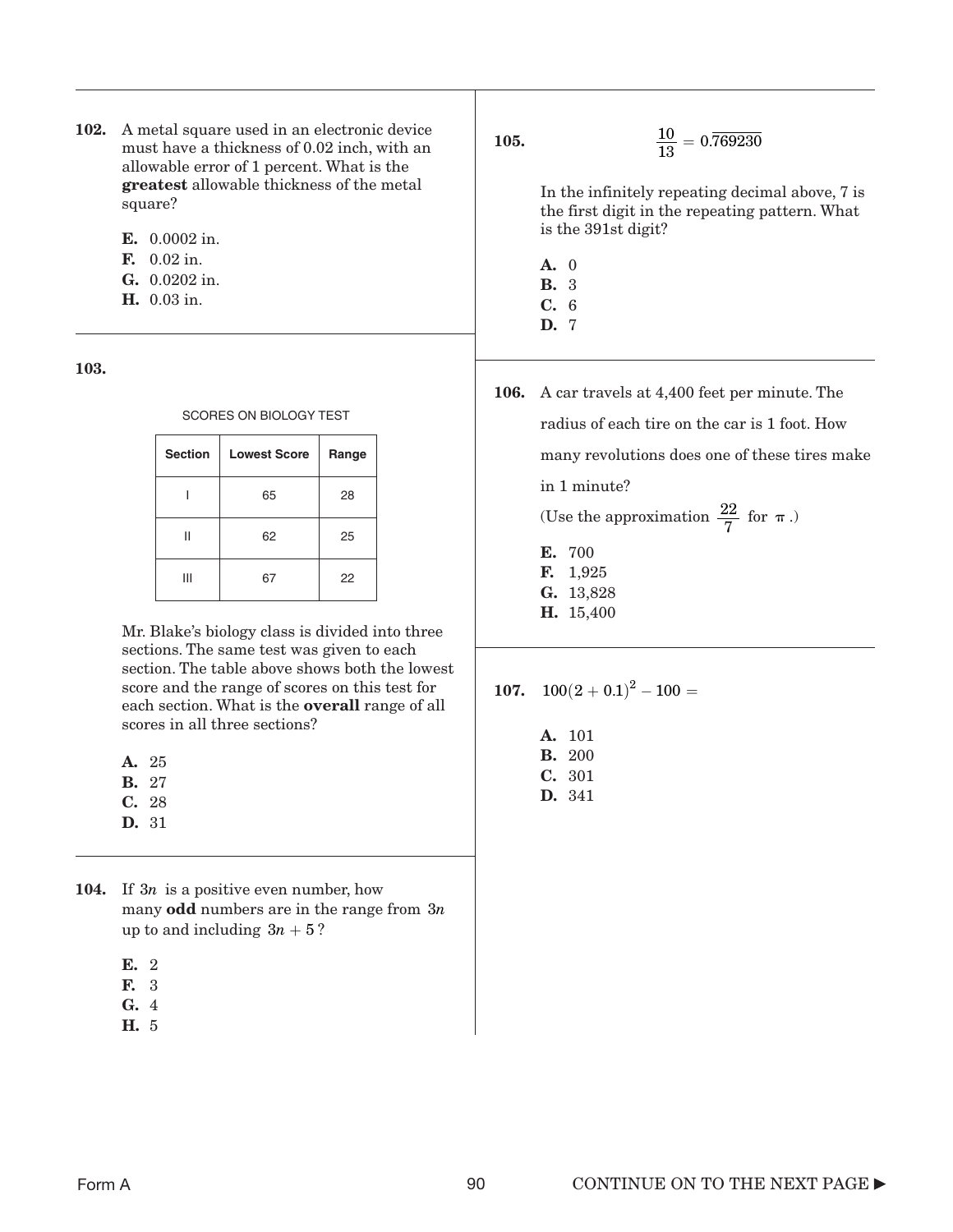- 108. A sports store has a container of handballs: 4 blue, 5 red, 8 yellow, 9 white, and 11 green. If one ball is picked from the container at random, what is the probability that it will be yellow?
	- E.  $\frac{1}{37}$ F. G.  $\frac{8}{37}$ H.  $\frac{8}{29}$  $\frac{1}{\circ}$ 8
- 109. Each week, Leon has fixed expenses of \$1,250 at his furniture shop. It costs him \$150 to make a chair in his shop, and he sells each chair for \$275. What is Leon's profit if he makes and sells 25 chairs in 1 week?
	- A. \$1,875
	- B. \$2,500
	- C. \$3,125
	- D. \$4,375
- 110. Using the approximation  $2.54$  centimeters = 1 inch, how many centimeters are in 4 feet 7 inches?
	- E. 21.65
	- F. 119.38
	- G. 121.92
	- H. 139.70



On the number line above,  $JK = 3\frac{1}{2}$ ,  $JM = 9\frac{3}{4}$ , and  $LM = 1\frac{1}{8}$ . What is the position of point L?

A.  $5\frac{1}{8}$ **B.**  $5\frac{1}{4}$ C.  $5\frac{1}{2}$ **D.**  $6\frac{1}{4}$ 

112. If  $4x - 3y = 12$ , what is *x* in terms of *y*?

E.  $x = \frac{3}{4}y + 12$ **F.**  $x = -\frac{3}{4}y + 12$ **G.**  $x = \frac{3}{4}y + 3$ **H.**  $x = -\frac{3}{4}y + 3$